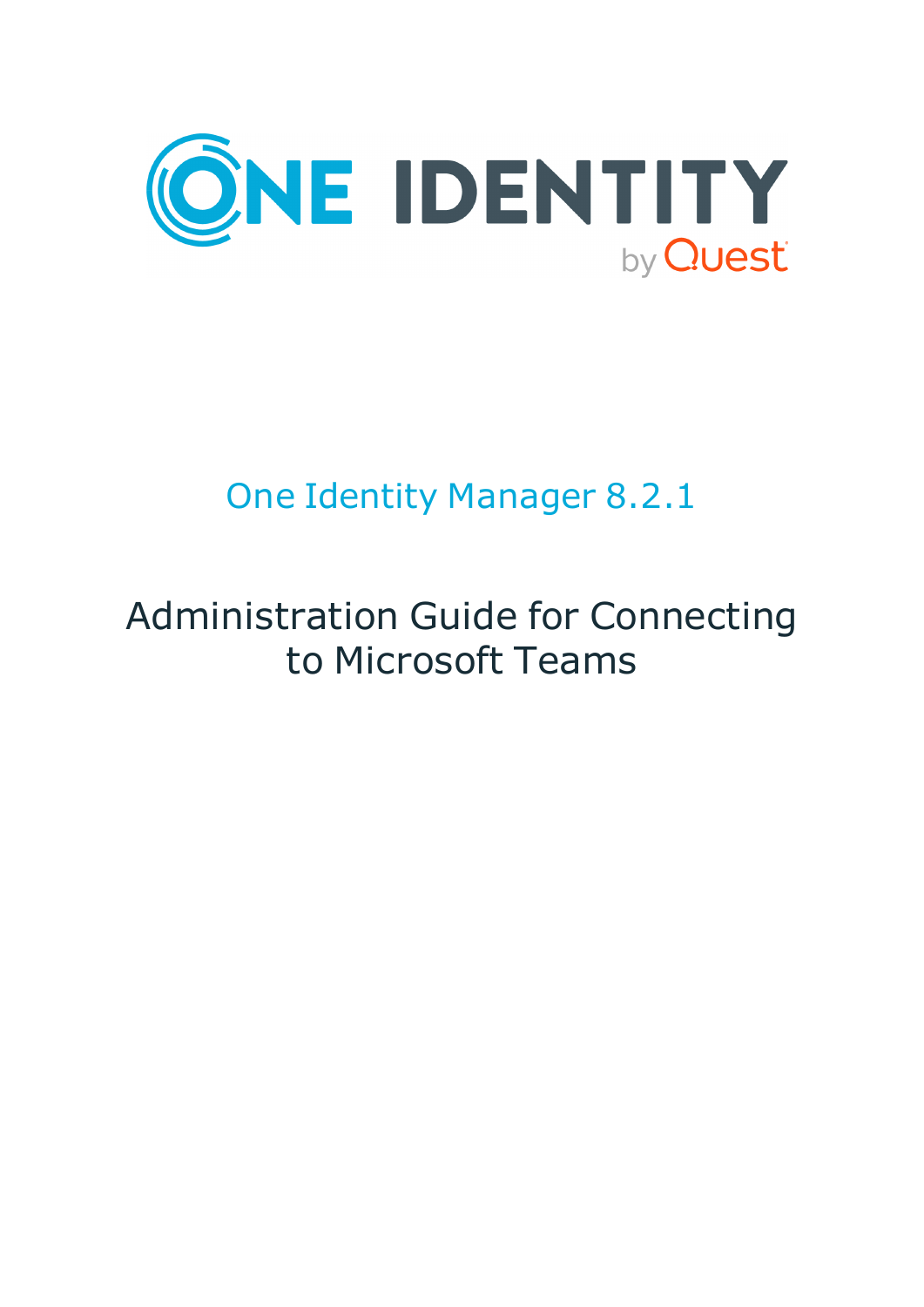#### **Copyright 2022 One Identity LLC.**

#### **ALL RIGHTS RESERVED.**

This guide contains proprietary information protected by copyright. The software described in this guide is furnished under a software license or nondisclosure agreement. This software may be used or copied only in accordance with the terms of the applicable agreement. No part of this guide may be reproduced or transmitted in any form or by any means, electronic or mechanical, including photocopying and recording for any purpose other than the purchaser's personal use without the written permission of One Identity LLC .

The information in this document is provided in connection with One Identity products. No license, express or implied, by estoppel or otherwise, to any intellectual property right is granted by this document or in connection with the sale of One Identity LLC products. EXCEPT AS SET FORTH IN THE TERMS AND CONDITIONS AS SPECIFIED IN THE LICENSE AGREEMENT FOR THIS PRODUCT, ONE IDENTITY ASSUMES NO LIABILITY WHATSOEVER AND DISCLAIMS ANY EXPRESS, IMPLIED OR STATUTORY WARRANTY RELATING TO ITS PRODUCTS INCLUDING, BUT NOT LIMITED TO, THE IMPLIED WARRANTY OF MERCHANTABILITY, FITNESS FOR A PARTICULAR PURPOSE, OR NON-INFRINGEMENT. IN NO EVENT SHALL ONE IDENTITY BE LIABLE FOR ANY DIRECT, INDIRECT, CONSEQUENTIAL, PUNITIVE, SPECIAL OR INCIDENTAL DAMAGES (INCLUDING, WITHOUT LIMITATION, DAMAGES FOR LOSS OF PROFITS, BUSINESS INTERRUPTION OR LOSS OF INFORMATION) ARISING OUT OF THE USE OR INABILITY TO USE THIS DOCUMENT, EVEN IF ONE IDENTITY HAS BEEN ADVISED OF THE POSSIBILITY OF SUCH DAMAGES. One Identity makes no representations or warranties with respect to the accuracy or completeness of the contents of this document and reserves the right to make changes to specifications and product descriptions at any time without notice. One Identity does not make any commitment to update the information contained in this document.

If you have any questions regarding your potential use of this material, contact:

One Identity LLC. Attn: LEGAL Dept 4 Polaris Way Aliso Viejo, CA 92656

Refer to our Web site ([http://www.OneIdentity.com](http://www.oneidentity.com/)) for regional and international office information.

#### **Patents**

One Identity is proud of our advanced technology. Patents and pending patents may apply to this product. For the most current information about applicable patents for this product, please visit our website at [http://www.OneIdentity.com/legal/patents.aspx](http://www.oneidentity.com/legal/patents.aspx).

#### **Trademarks**

One Identity and the One Identity logo are trademarks and registered trademarks of One Identity LLC. in the U.S.A. and other countries. For a complete list of One Identity trademarks, please visit our website at [www.OneIdentity.com/legal](http://www.oneidentity.com/legal). All other trademarks are the property of their respective owners.

#### **Legend**

**WARNING: A WARNING icon highlights a potential risk of bodily injury or property damage, for which industry-standard safety precautions are advised. This icon is often associated with electrical hazards related to hardware.**

**CAUTION: A CAUTION icon indicates potential damage to hardware or loss of data if** A **instructions are not followed.**

One Identity Manager Administration Guide for Connecting to Microsoft Teams Updated - 27 April 2022, 02:59 Version - 8.2.1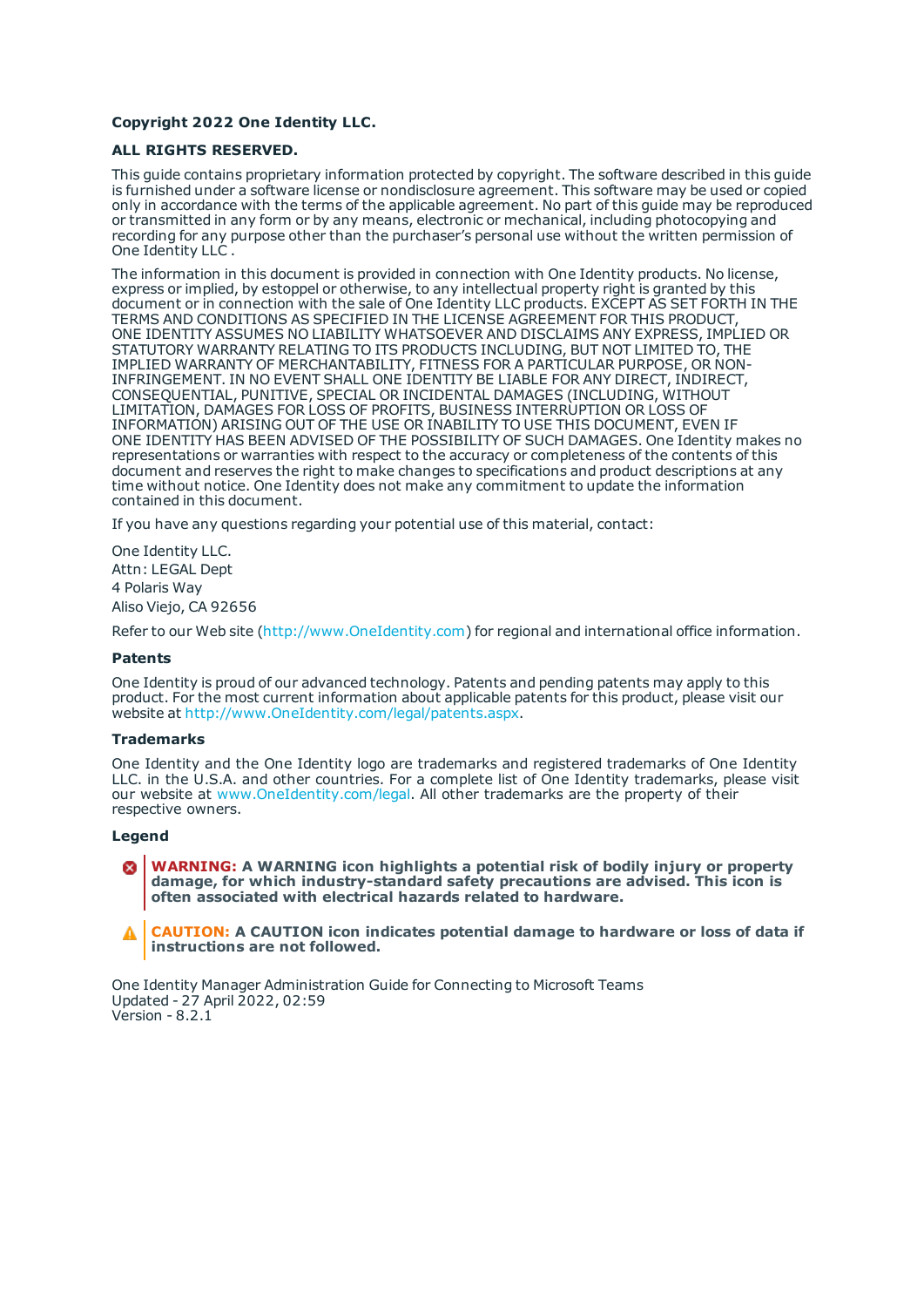## **Contents**

| Setting up the initial synchronization with Microsoft Teams 11                        |  |
|---------------------------------------------------------------------------------------|--|
| Extending permissions for the One Identity Manager application in the Azure Active    |  |
| Users and permissions for synchronizing with Microsoft Teams 12                       |  |
| Setting up the synchronization server for Microsoft Teams 14                          |  |
| System requirements for the synchronization server for Microsoft Teams 14             |  |
| Installing the One Identity Manager Service for synchronizing Microsoft Teams 15      |  |
| Creating a synchronization project for initial synchronization of Microsoft Teams  17 |  |
| Information required for Microsoft Teams synchronization projects 18                  |  |
| Creating an initial synchronization project for synchronizing Microsoft Teams 18      |  |
|                                                                                       |  |
| Customizing the synchronization configuration for Microsoft Teams 23                  |  |
|                                                                                       |  |
|                                                                                       |  |
|                                                                                       |  |
|                                                                                       |  |
|                                                                                       |  |
|                                                                                       |  |
|                                                                                       |  |
|                                                                                       |  |
|                                                                                       |  |
|                                                                                       |  |
|                                                                                       |  |
|                                                                                       |  |
|                                                                                       |  |
|                                                                                       |  |

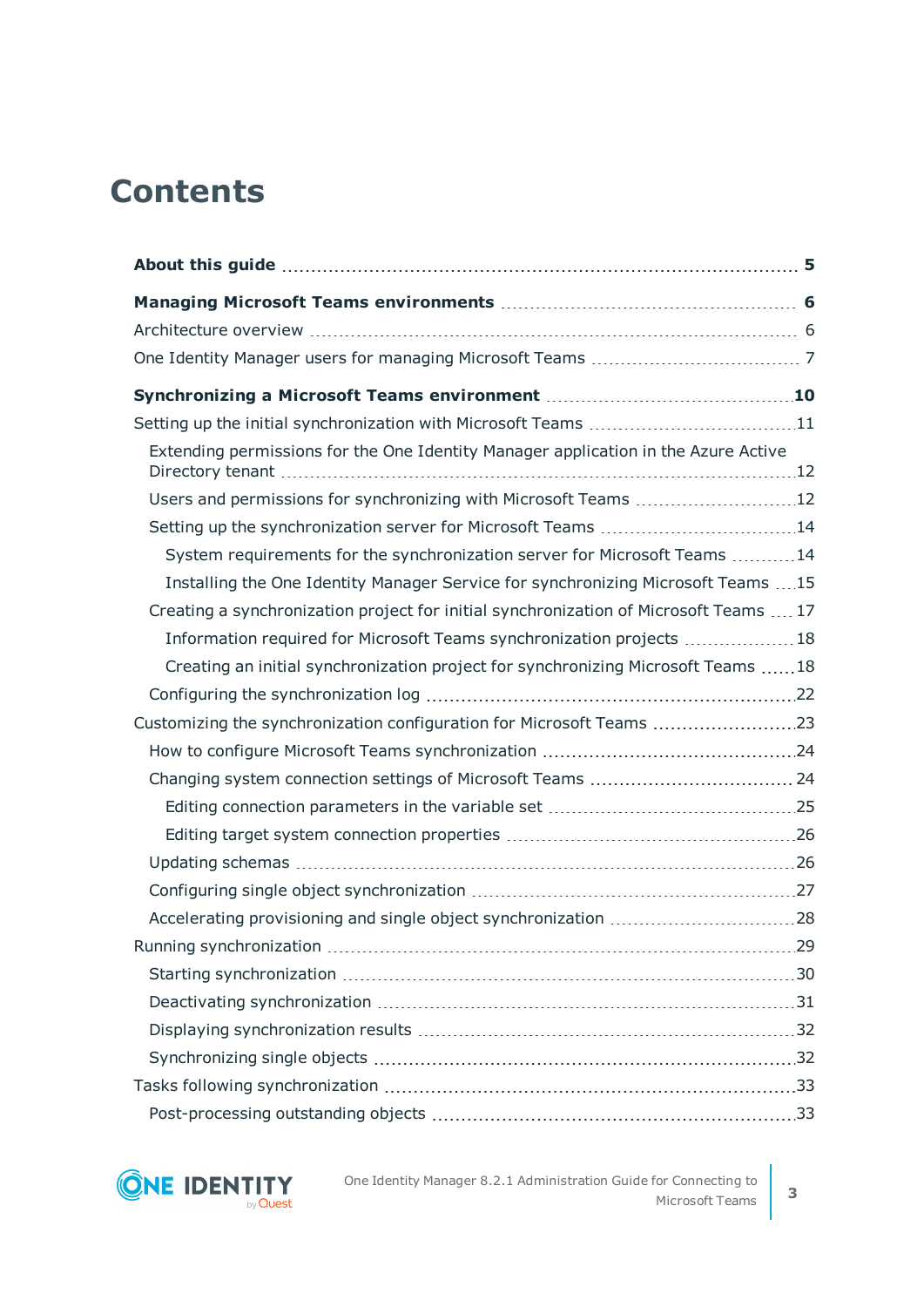| Mapping Microsoft Teams objects in One Identity Manager  38                |  |
|----------------------------------------------------------------------------|--|
|                                                                            |  |
|                                                                            |  |
|                                                                            |  |
|                                                                            |  |
|                                                                            |  |
| Assigning Microsoft Teams teams to Azure Active Directory user accounts 41 |  |
|                                                                            |  |
|                                                                            |  |
|                                                                            |  |
|                                                                            |  |
|                                                                            |  |
|                                                                            |  |
|                                                                            |  |
|                                                                            |  |
|                                                                            |  |
|                                                                            |  |
|                                                                            |  |
| Basic data for managing a Microsoft Teams environment 50                   |  |
| Appendix: Configuration parameters for managing a Microsoft Teams envir-   |  |
|                                                                            |  |
| Appendix: Default project template for Microsoft Teams 54                  |  |
|                                                                            |  |
| Appendix: Known issues about connecting Microsoft Teams 56                 |  |
|                                                                            |  |
|                                                                            |  |
|                                                                            |  |
|                                                                            |  |

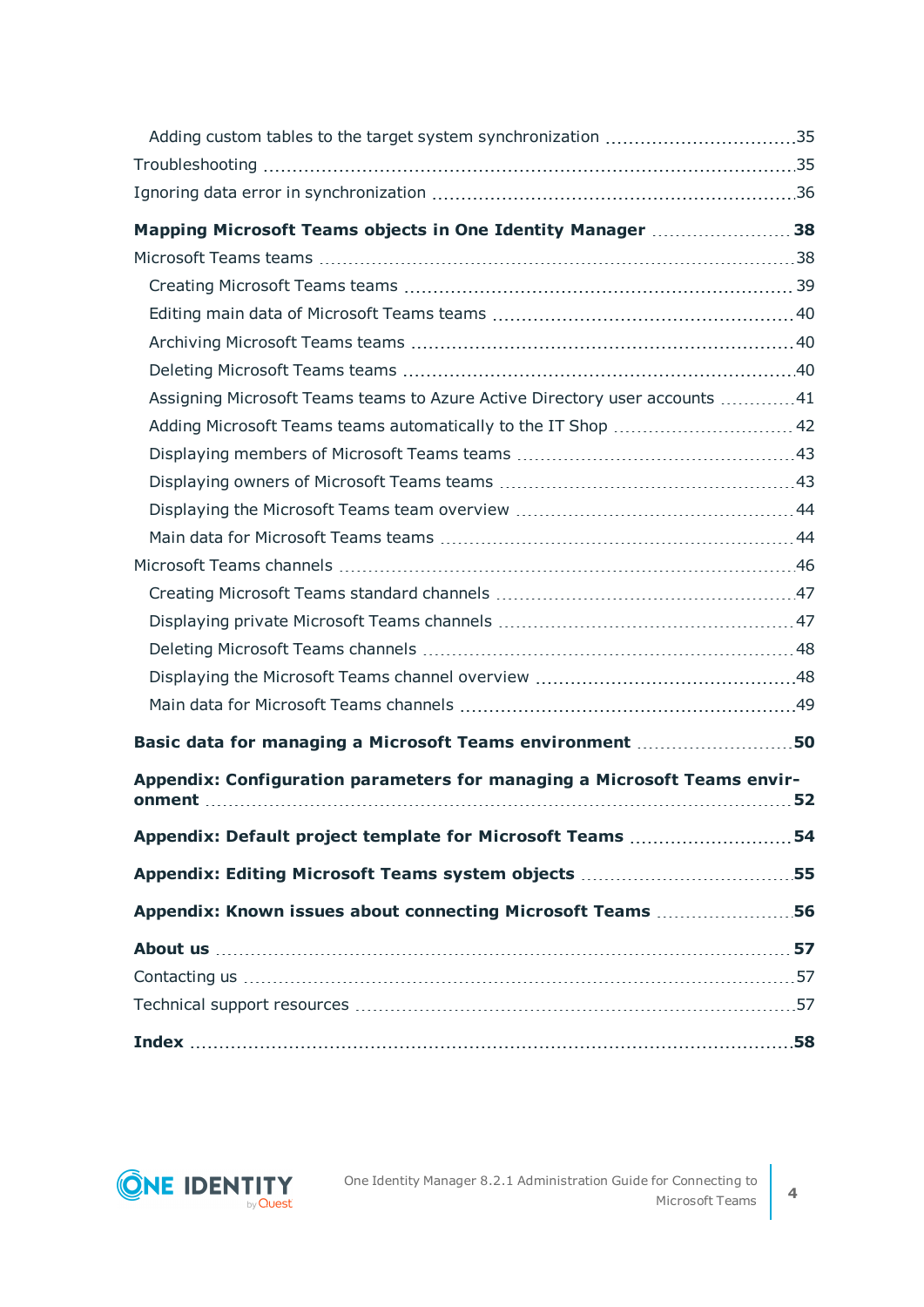# **About this guide**

<span id="page-4-0"></span>The *One Identity Manager Administration Guide for Connecting to Microsoft Teams-Umgebung* describes how you set up synchronization of Microsoft Teams with One Identity Manager. You will learn how teams and channels in Microsoft Teams are mapped in One Identity Manager.

For more information about Microsoft Teams, see the *Microsoft Teams documentation* from Microsoft. For more information about synchronizing an Azure Active Directory tenant, see the *One Identity Manager Administration Guide for Connecting to Azure Active Directory*. For more information about synchronizing an Exchange Online organization, see the *One Identity Manager Administration Guide for Connecting to Exchange Online*.

This guide is intended for end users, system administrators, consultants, analysts, and any other IT professionals using the product.

NOTE: This guide describes One Identity Manager functionality available to the default user. It is possible that not all the functions described here are available to you. This depends on your system configuration and permissions.

### **Available documentation**

You can access One Identity Manager documentation in the Manager and in the Designer by selecting the **Help** > **Search** menu item. The online version of One Identity Manager documentation is available in the Support portal under Technical [Documentation](https://support.oneidentity.com/identity-manager/technical-documents). You will find videos with additional information at [www.YouTube.com/OneIdentity.](http://www.youtube.com/OneIdentity)

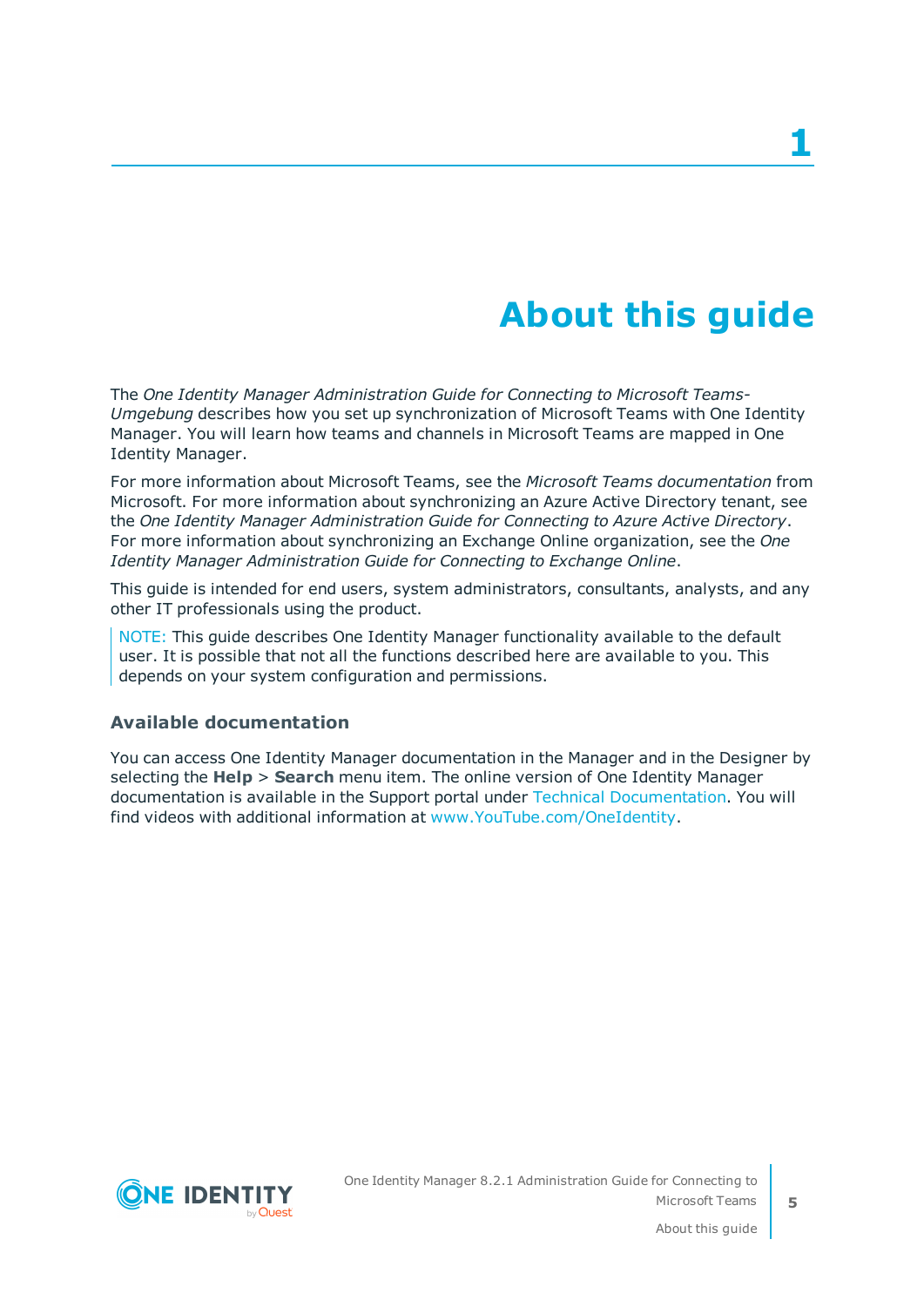# **Managing Microsoft Teams environments**

<span id="page-5-0"></span>Microsoft Teams teams and channels are mapped in One Identity Manager. A team groups Microsoft Teams users together. A team is linked to an Exchange Online Office 365 group. All members of the Office 365 group are members of the team. The members of a team cab use the team's channels. Standard channels are available to all the team's members. Private channels are only available to certain team members. Team members that are not invited to join a private channel cannot see the channel.

In order for users to use Microsoft Teams, you need a Microsoft Teams service plan. For more information about Microsoft Teams, see the *Microsoft Teams documentation* from Microsoft.

NOTE: The Microsoft Teams Module module must be installed as a prerequisite for managing Microsoft Teams in One Identity Manager For more information about installing, see the *One Identity Manager Installation Guide*.

## <span id="page-5-1"></span>**Architecture overview**

The Azure Active Directory connector has the task of synchronizing Microsoft Teams. The Azure Active Directory connector is installed on a synchronization server. The synchronization server ensures the comparison of data between the One Identity Manager database and Microsoft Teams.

The Azure Active Directory is part of the Azure Active Directory Module. Installing the Microsoft Teams Module provide synchronization templates for Microsoft Teams. The Azure Active Directory connector uses the Microsoft Graph API for accessing Microsoft Teams.

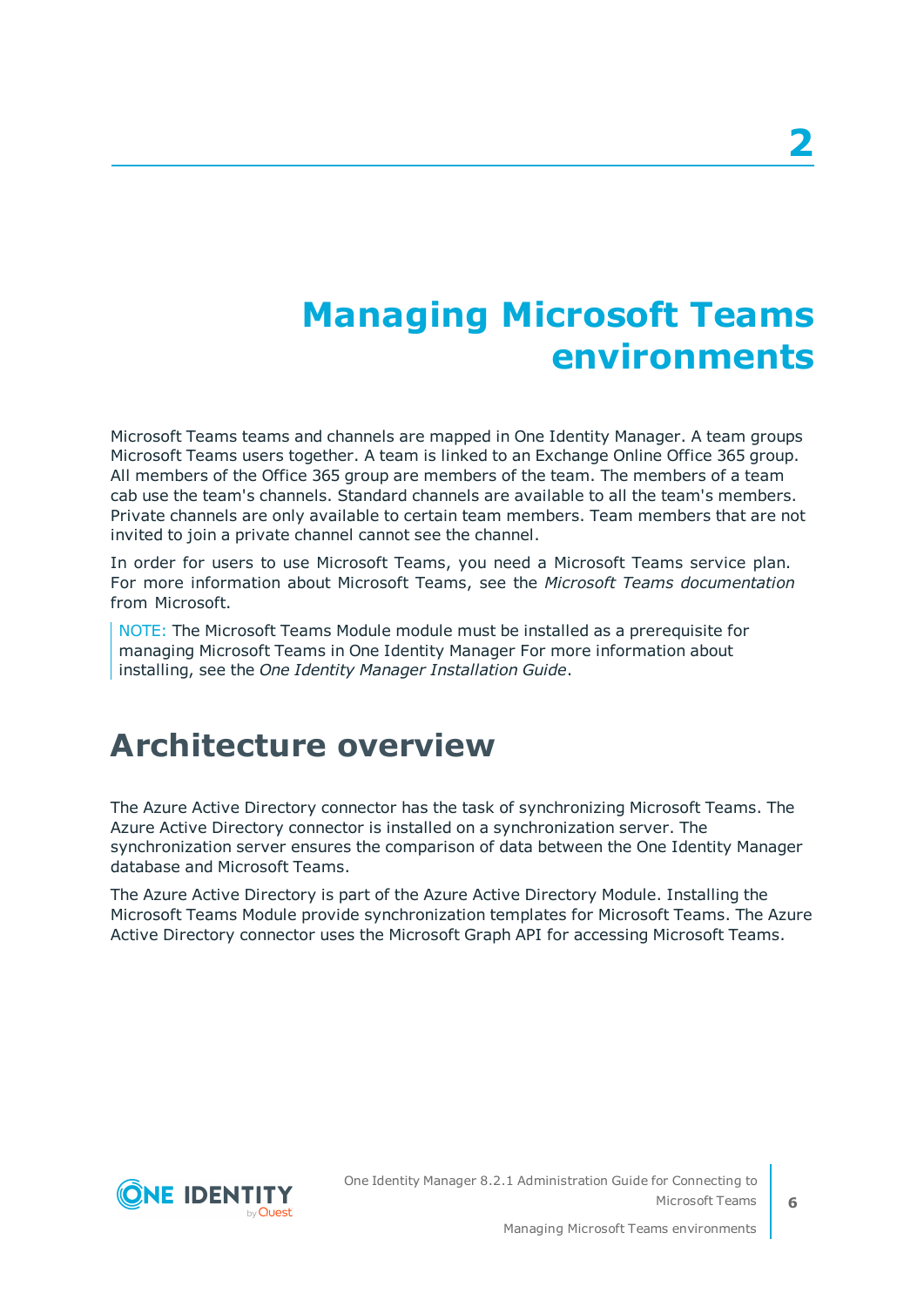### **Figure 1: Architecture for synchronization**



NOTE: To access Microsoft Teams data, the Azure Active Directory tenant and the Exchange Online organization must by synchronized.

For more information about synchronizing an Azure Active Directory tenant, see the *One Identity Manager Administration Guide for Connecting to Azure Active Directory*. For more information about synchronizing an Exchange Online organization, see the *One Identity Manager Administration Guide for Connecting to Exchange Online*.

## <span id="page-6-0"></span>**One Identity Manager users for managing Microsoft Teams**

The following users are used for setting up and administration of Microsoft Teams.

#### **Table 1: Users**

| <b>User</b>                     | Tasks                                                                                                     |
|---------------------------------|-----------------------------------------------------------------------------------------------------------|
| Target system<br>administrators | Target system administrators must be assigned to the Target<br>systems   Administrators application role. |
|                                 | Users with this application role:                                                                         |
|                                 | • Administer application roles for individual target system                                               |

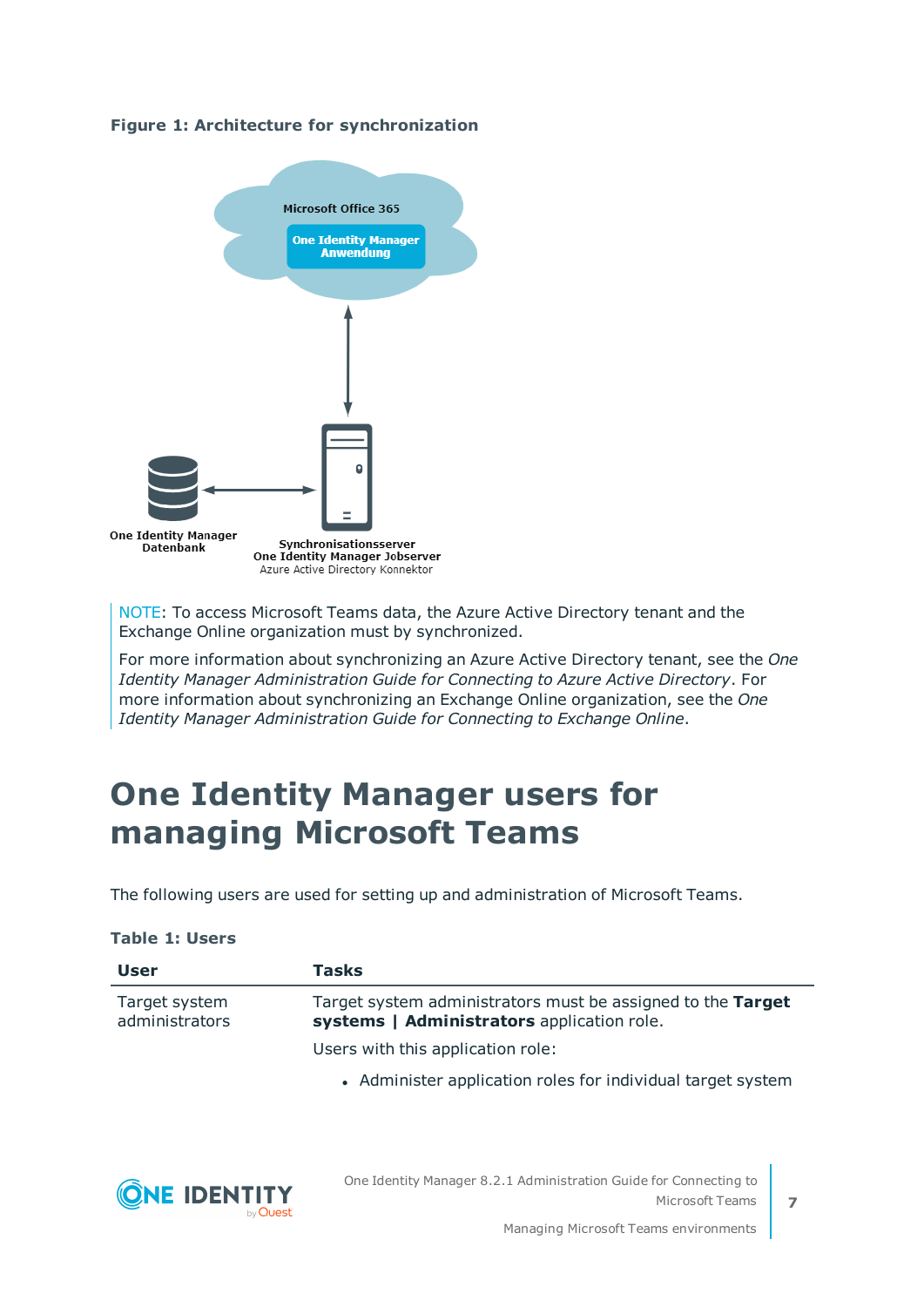| User                                   | <b>Tasks</b>                                                                                                                                    |
|----------------------------------------|-------------------------------------------------------------------------------------------------------------------------------------------------|
|                                        | types.                                                                                                                                          |
|                                        | • Specify the target system manager.                                                                                                            |
|                                        | • Set up other application roles for target system managers<br>if required.                                                                     |
|                                        | • Specify which application roles for target system<br>managers are mutually exclusive.                                                         |
|                                        | • Authorize other employees to be target system<br>administrators.                                                                              |
|                                        | • Do not assume any administrative tasks within the target<br>system.                                                                           |
| Target system<br>managers              | Target system managers must be assigned to the Target<br>systems   Exchange Online application role or a child<br>application role.             |
|                                        | Users with this application role:                                                                                                               |
|                                        | • Assume administrative tasks for the target system.                                                                                            |
|                                        | • Create, change, or delete target system objects.                                                                                              |
|                                        | • Edit password policies for the target system.                                                                                                 |
|                                        | • Can add employees who have another identity than the<br>Primary identity.                                                                     |
|                                        | • Configure synchronization in the Synchronization Editor<br>and define the mapping for comparing target systems and<br>One Identity Manager.   |
|                                        | • Edit the synchronization's target system types and<br>outstanding objects.                                                                    |
|                                        | • Authorize other employees within their area of<br>responsibility as target system managers and create child<br>application roles if required. |
| One Identity Manager<br>administrators | One Identity Manager administrator and administrative system<br>users Administrative system users are not added to application<br>roles.        |
|                                        | One Identity Manager administrators:                                                                                                            |
|                                        | • Create customized permissions groups for application<br>roles for role-based login to administration tools in the<br>Designer as required.    |
|                                        | • Create system users and permissions groups for non role-<br>based login to administration tools in the Designer as<br>required.               |

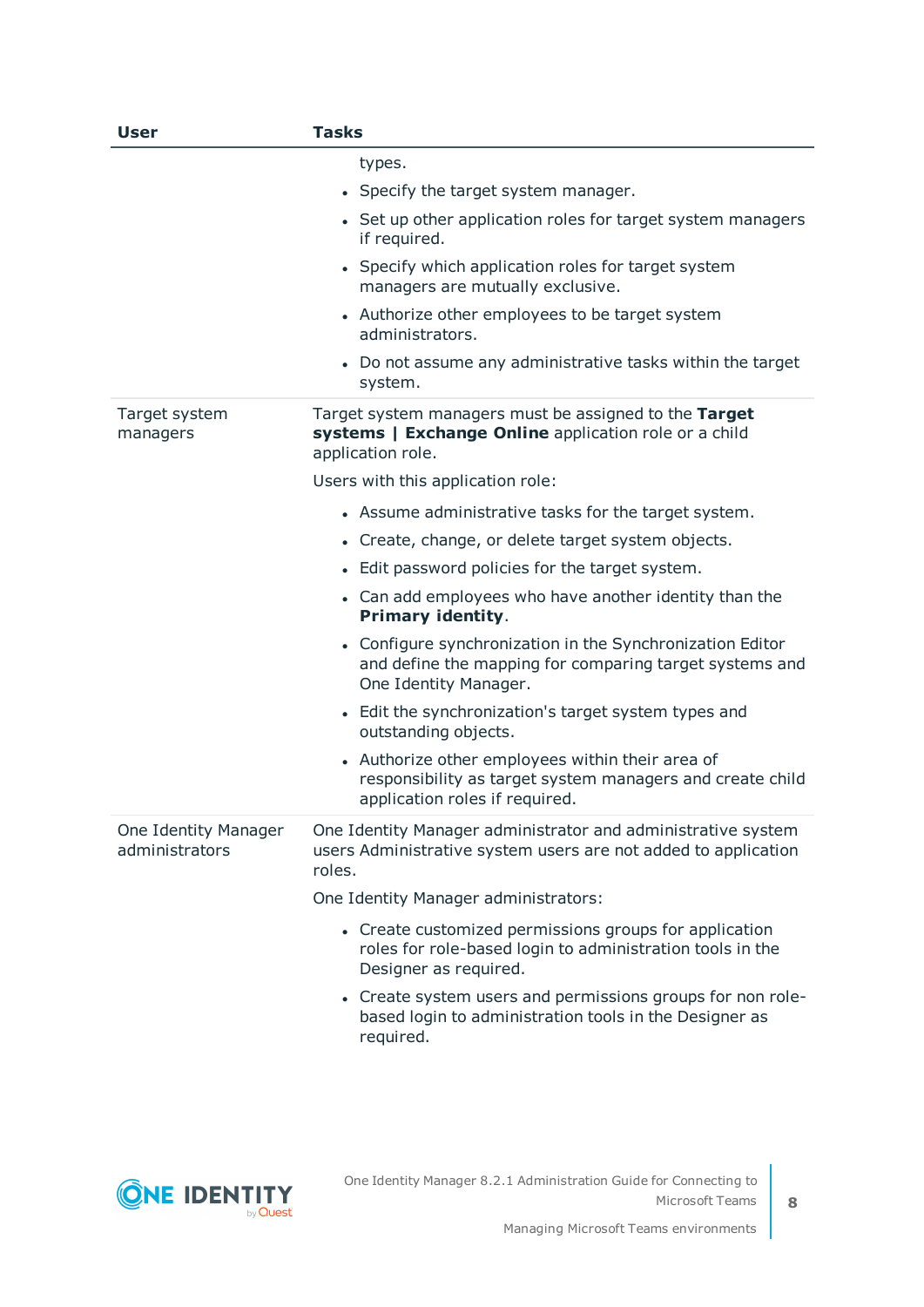| <b>User</b> | Tasks                                                                                   |
|-------------|-----------------------------------------------------------------------------------------|
|             | • Enable or disable additional configuration parameters in<br>the Designer as required. |
|             | • Create custom processes in the Designer as required.                                  |
|             | • Create and configure schedules as required.                                           |

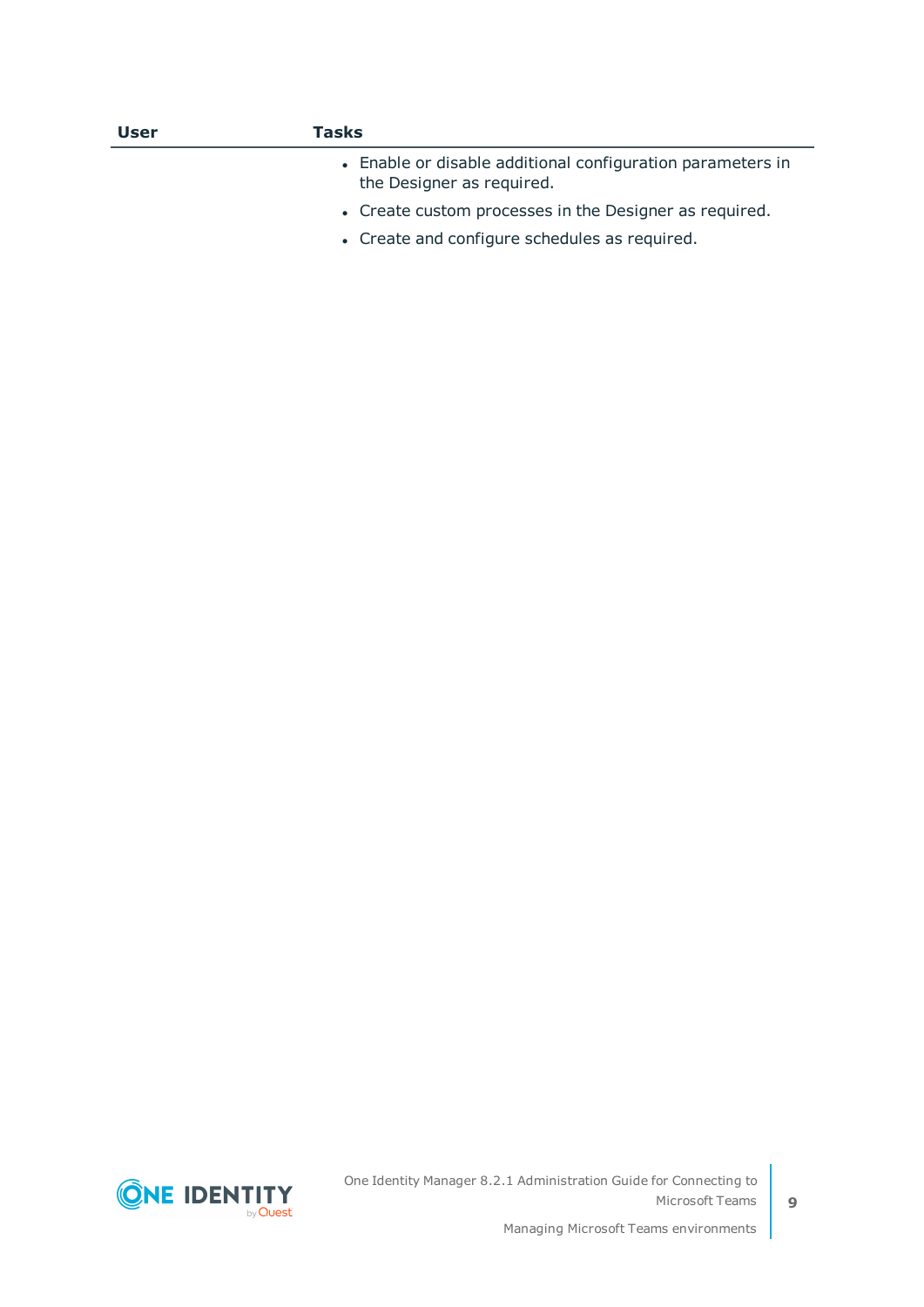# <span id="page-9-0"></span>**Synchronizing a Microsoft Teams environment**

The One Identity Manager Service is responsible for synchronizing data between the One Identity Manager database and Microsoft Teams.

This sections explains how to:

- Set up synchronization to import initial data from Microsoft Teams domains into the One Identity Manager database.
- Adjust a synchronization configuration
- Start and deactivate the synchronization.
- Evaluate the synchronization results.

TIP: Before you set up synchronization with Microsoft Teams, familiarize yourself with the Synchronization Editor. For more information about this tool, see the *One Identity Manager Target System Synchronization Reference Guide*.

#### **Detailed information about this topic**

- Setting up the initial [synchronization](#page-10-0) with Microsoft Teams on page 11
- Customizing the [synchronization](#page-22-0) configuration for Microsoft Teams on page 23
- Running [synchronization](#page-28-0) on page 29
- Tasks following [synchronization](#page-32-0) on page 33
- $\cdot$  [Troubleshooting](#page-34-1) on page 35
- Ignoring data error in [synchronization](#page-35-0) on page 36
- Editing [Microsoft](#page-54-0) Teams system objects on page 55

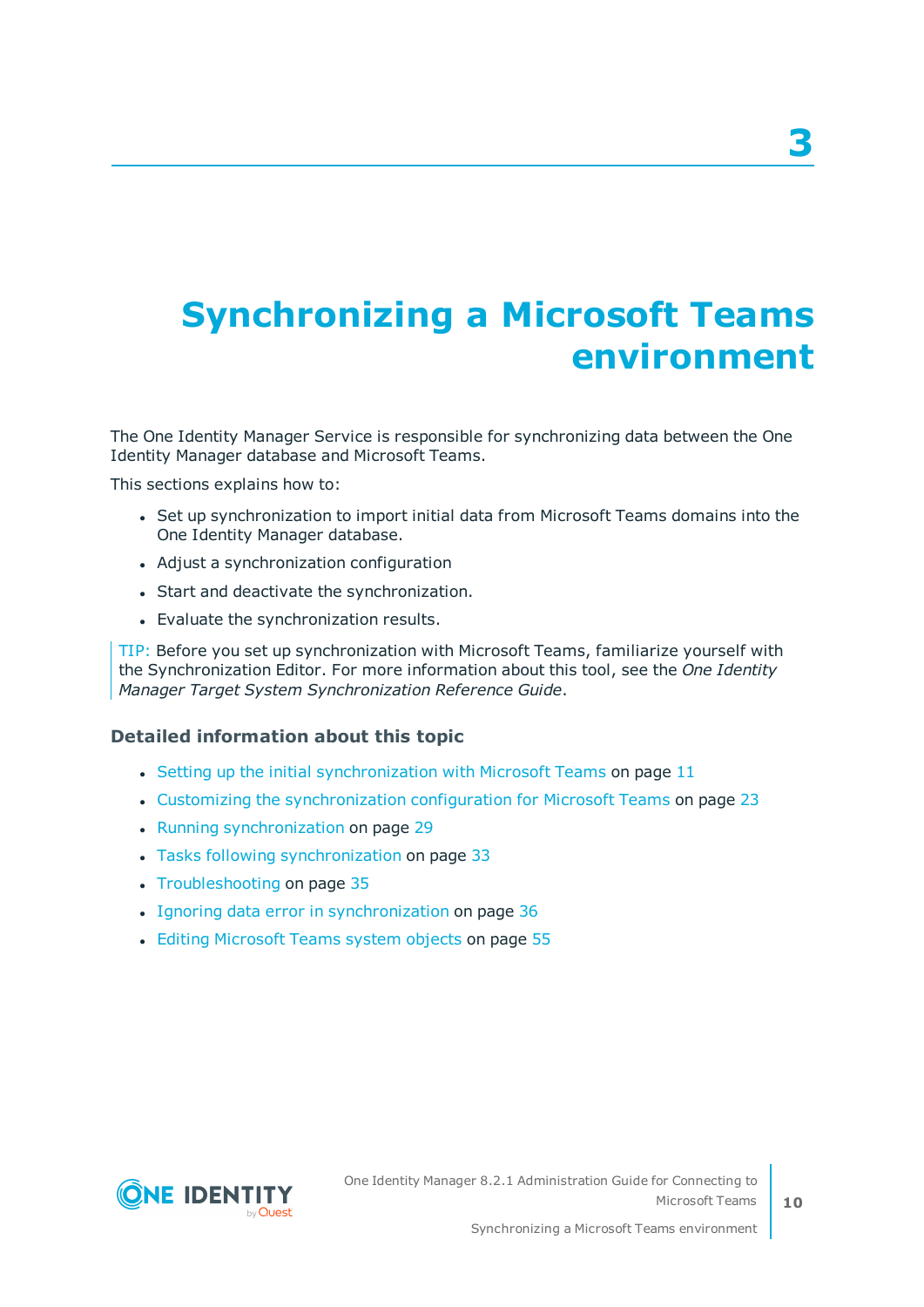## <span id="page-10-0"></span>**Setting up the initial synchronization with Microsoft Teams**

The Synchronization Editor provides a project template that can be used to set up the synchronization of Microsoft Teams teams and channels. You use these project templates to create synchronization projects with which you import the data from Microsoft Teams into your One Identity Manager database. In addition, the required processes are created that are used for the provisioning of changes to target system objects from the One Identity Manager database into the target system.

Prerequisites for synchronizing Microsoft Teams are:

- The Azure Active Directory tenant is declared in One Identity Manager.
- Synchronization of the Azure Active Directory system is carried out regularly.
- Synchronization of the Exchange Online system is carried out regularly.

For more information about synchronizing an Azure Active Directory tenant, see the *One Identity Manager Administration Guide for Connecting to Azure Active Directory*. For more information about synchronizing an Exchange Online organization, see the *One Identity Manager Administration Guide for Connecting to Exchange Online*.

### *To load Microsoft Teams objects into the One Identity Manager database for the first time*

- 1. Extend the registered One Identity Manager application in the Azure Active Directory tenant by additional permissions.
- 2. One Identity Manager components for managing Microsoft Teams are available if the **TargetSystem | AzureAD | ExchangeOnline** configuration parameter is set.
	- In the Designer, check if the configuration parameter is set. Otherwise, set the configuration parameter and compile the database.

NOTE: If you disable the configuration parameter at a later date, model components and scripts that are not longer required, are disabled. SQL procedures and triggers are still carried out. For more information about the behavior of preprocessor relevant configuration parameters and conditional compiling, see the *One Identity Manager Configuration Guide*.

- 3. Install and configure a synchronization server and declare the server as a Job server in One Identity Manager.
- 4. Create a synchronization project with the Synchronization Editor.

### **Detailed information about this topic**

- Extending [permissions](#page-11-0) for the One Identity Manager application in the Azure Active [Directory](#page-11-0) tenant on page 12
- Users and permissions for [synchronizing](#page-11-1) with Microsoft Teams on page 12
- Setting up the [synchronization](#page-13-0) server for Microsoft Teams on page 14

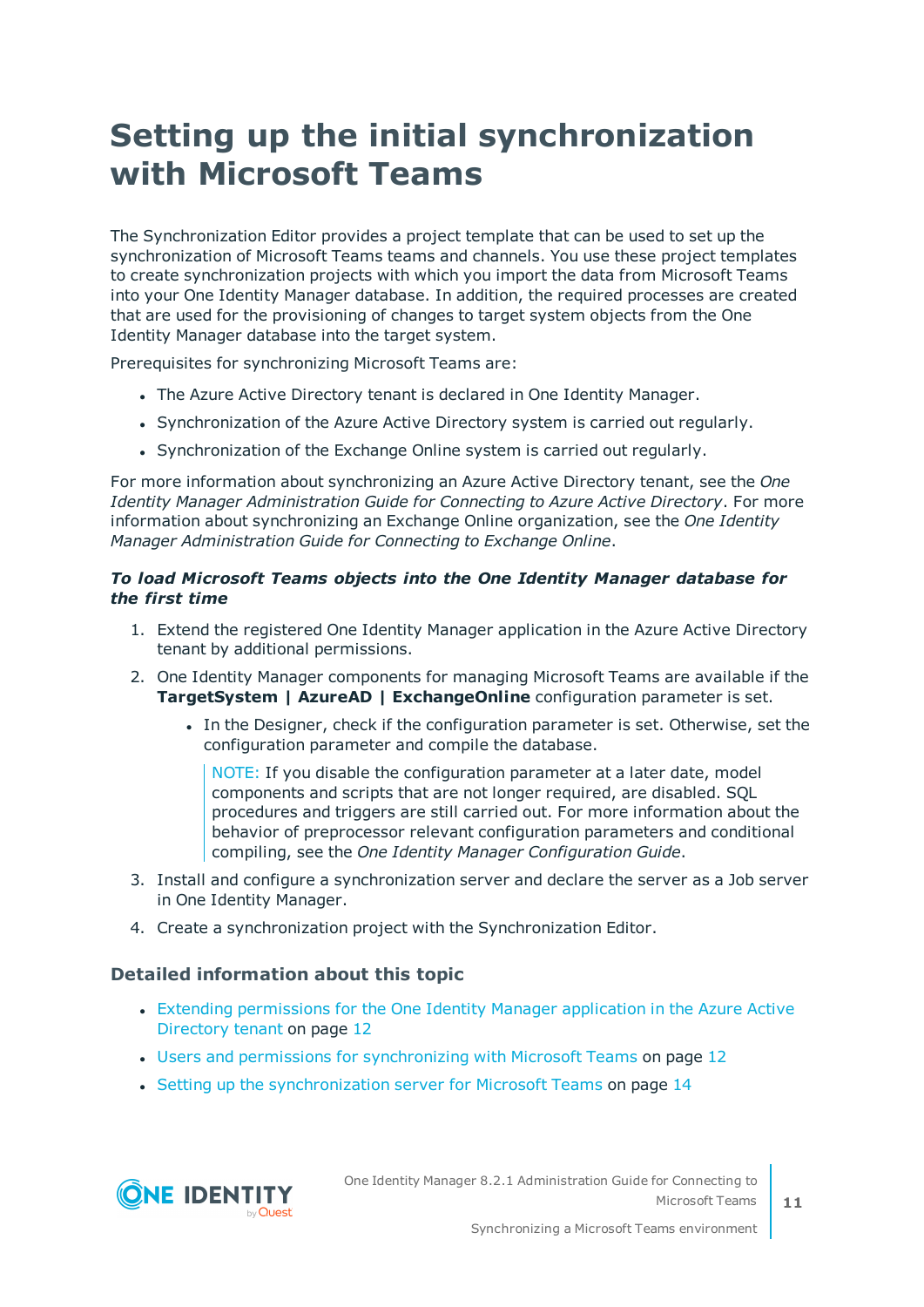- Creating a [synchronization](#page-16-0) project for initial synchronization of Microsoft Teams on [page](#page-16-0) 17
- Configuring the [synchronization](#page-21-0) log on page 22
- Default project template for [Microsoft](#page-53-0) Teams on page 54

## <span id="page-11-0"></span>**Extending permissions for the One Identity Manager application in the Azure Active Directory tenant**

You can extend the permissions for the One Identity Manager application in the Microsoft Azure Portal ([https://portal.azure.com/\)](https://portal.azure.com/) or in the Azure Active Directory Admin Center (<https://admin.microsoft.com/>).

You have already registered a One Identity Manager application in the Azure Active Directory tenant in order to synchronize between One Identity Manager and Azure Active Directory. To be able to synchronize with Microsoft Teams, you must extend the permissions to include this application.

- If you use authentication in a directory user context (delegated permissions), assign the **ChannelMember.Read.All** delegated permissions (Read the members of channels) as well.
- If you use authentication in an application context (application permissions), assign the **ChannelMember.Read.All** (Read the members of channels) application permissions as well.

For more information on how to register an enterprise application for One Identity Manager in the Azure Active Directory tenant and assign permissions, see the *One Identity Manager Administration Guide for Connecting to Azure Active Directory*.

### **Related topics**

• Users and permissions for [synchronizing](#page-11-1) with Microsoft Teams on page 12

## <span id="page-11-1"></span>**Users and permissions for synchronizing with Microsoft Teams**

The following users are involved in synchronizing One Identity Manager with an Azure Active Directory tenant.

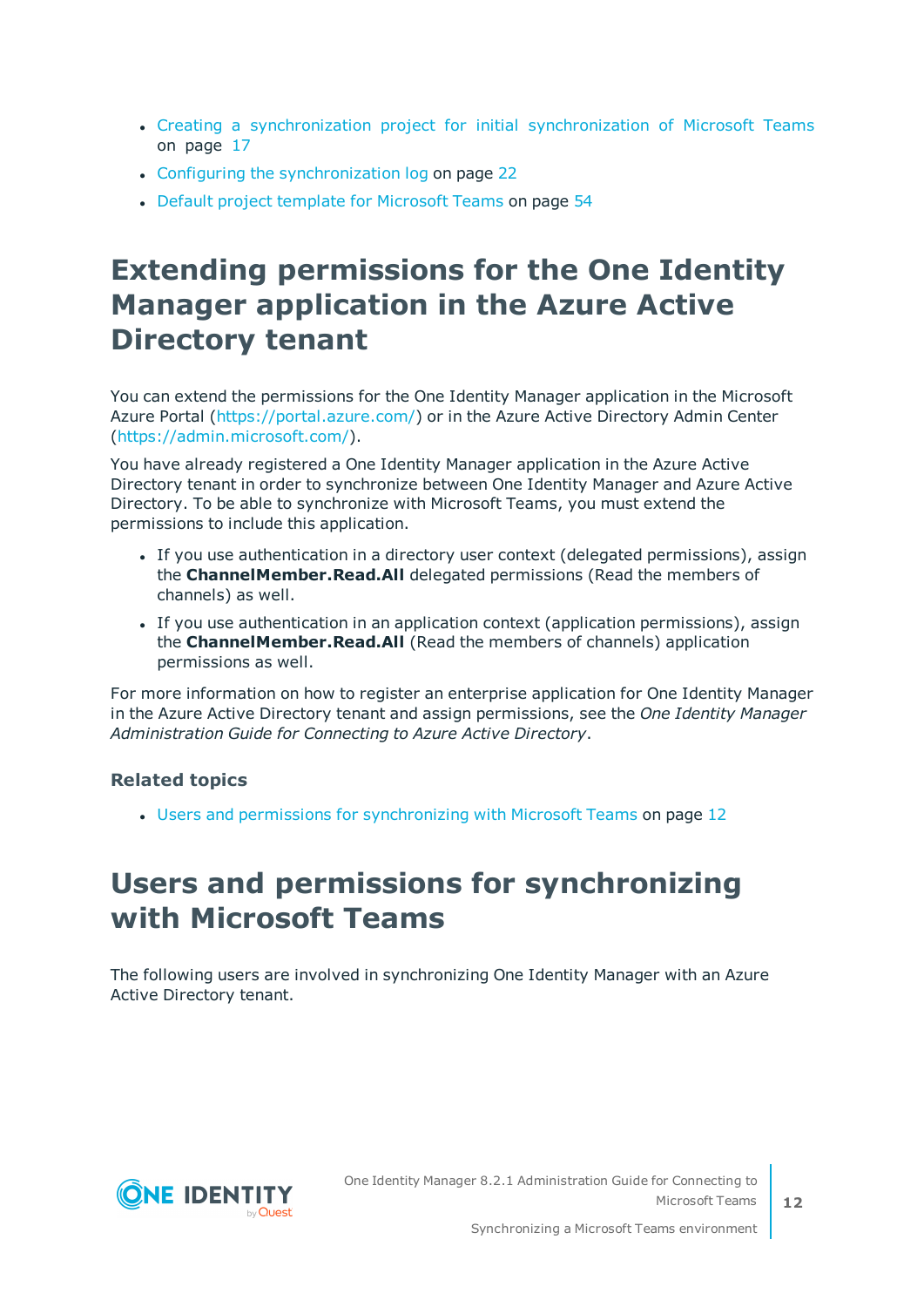### **Table 2: Users for synchronization**

| <b>Users</b>                                          | <b>Permissions</b>                                                                                                                                                                                                                                                                                                                                                                                                                                                                                                                                                                                                                                                                                                                                                                                                     |
|-------------------------------------------------------|------------------------------------------------------------------------------------------------------------------------------------------------------------------------------------------------------------------------------------------------------------------------------------------------------------------------------------------------------------------------------------------------------------------------------------------------------------------------------------------------------------------------------------------------------------------------------------------------------------------------------------------------------------------------------------------------------------------------------------------------------------------------------------------------------------------------|
| User for<br>accessing<br>Azure                        | Depending on how the One Identity Manager application is registered in the<br>Azure Active Directory tenant, either a user account with sufficient<br>permissions or the secret is required.                                                                                                                                                                                                                                                                                                                                                                                                                                                                                                                                                                                                                           |
| Active<br>Directory<br>or<br>The<br>secret's<br>value | • If you use authentication in the context of a directory user (delegated<br>permissions), you require a user account that is a member in the<br>Global administrator Azure Active Directory administration role<br>when you set up the synchronization project. Use the Azure Active<br>Directory Admin Center to assign the Azure Active Directory<br>administrator role to the user account. For more information on<br>managing permissions in Azure Active Directory, see the Microsoft<br>documentation.<br>NOTE: The user account used to access Azure Active Directory must<br>not use multifactor authentication to allow automated logins in a user<br>context.<br>In addition, the user account must have a license for Teams.<br>• If you use authentication in the context of an application (application |
|                                                       | entitlements), you need the value of the secret when you set up the<br>synchronization project. The secret is generated when the One Identity<br>Manager application is registered with the Azure Active Directory<br>tenant.<br>NOTE: The key is only valid for a limited period and must be renewed<br>when it expires.                                                                                                                                                                                                                                                                                                                                                                                                                                                                                              |
| <b>One</b><br>Identity<br>Manager                     | The user account for the One Identity Manager Service requires user<br>permissions to carry out operations at file level (adding and editing<br>directories and files).                                                                                                                                                                                                                                                                                                                                                                                                                                                                                                                                                                                                                                                |
| Service                                               | The user account must belong to the <b>Domain users</b> group.                                                                                                                                                                                                                                                                                                                                                                                                                                                                                                                                                                                                                                                                                                                                                         |
| user<br>account                                       | The user account must have the Login as a service extended user<br>permissions.                                                                                                                                                                                                                                                                                                                                                                                                                                                                                                                                                                                                                                                                                                                                        |
|                                                       | The user account requires permissions for the internal web service.                                                                                                                                                                                                                                                                                                                                                                                                                                                                                                                                                                                                                                                                                                                                                    |
|                                                       | NOTE: If the One Identity Manager Service runs under the network service<br>(NT Authority \NetworkService), you can grant permissions for the<br>internal web service with the following command line call:                                                                                                                                                                                                                                                                                                                                                                                                                                                                                                                                                                                                            |
|                                                       | netsh http add urlacl url=http:// <ip address="">:<port number="">/ user="NT<br/>AUTHORITY\NETWORKSERVICE"</port></ip>                                                                                                                                                                                                                                                                                                                                                                                                                                                                                                                                                                                                                                                                                                 |
|                                                       | The user account needs full access to the One Identity Manager Service<br>installation directory in order to automatically update One Identity Manager.                                                                                                                                                                                                                                                                                                                                                                                                                                                                                                                                                                                                                                                                |
|                                                       | In the default installation, One Identity Manager is installed under:                                                                                                                                                                                                                                                                                                                                                                                                                                                                                                                                                                                                                                                                                                                                                  |
|                                                       |                                                                                                                                                                                                                                                                                                                                                                                                                                                                                                                                                                                                                                                                                                                                                                                                                        |

• %ProgramFiles(x86)%\One Identity (on 32-bit operating systems)

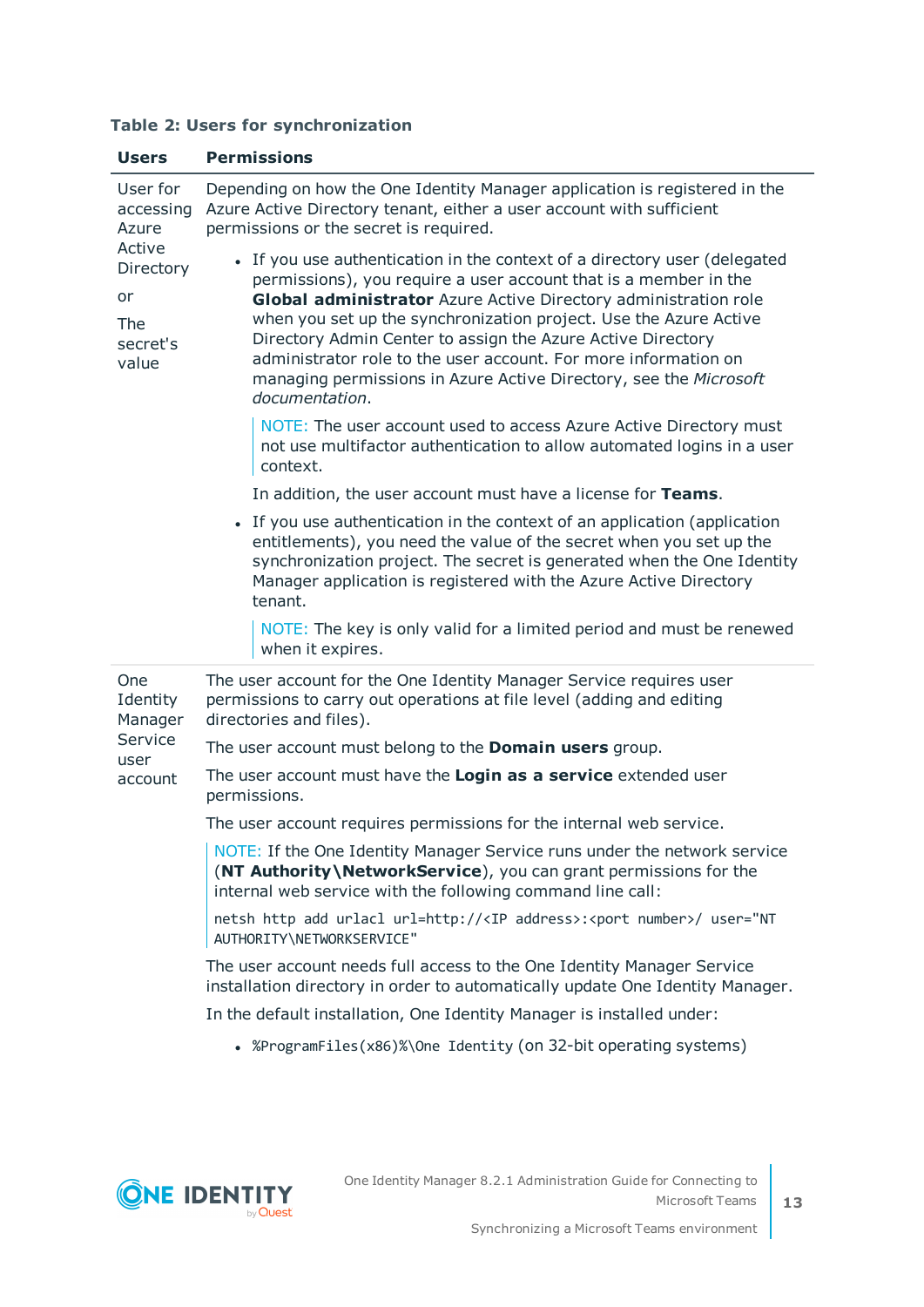#### **Users Permissions**

• %ProgramFiles%\One Identity (on 64-bit operating systems) User for accessing using an application server. the One Identity Manager database The **Synchronization** default system user is provided to run synchronization

### **Related topics**

• Extending [permissions](#page-11-0) for the One Identity Manager application in the Azure Active [Directory](#page-11-0) tenant on page 12

## <span id="page-13-0"></span>**Setting up the synchronization server for Microsoft Teams**

All One Identity Manager Service actions are run against the target system environment on the synchronization server. Data entries required for synchronization and administration with the One Identity Manager database are processed by the synchronization server.

The One Identity Manager Service with the Azure Active Directory connector must be installed on the synchronization server.

#### **Detailed information about this topic**

- System requirements for the [synchronization](#page-13-1) server for Microsoft Teams on page 14
- Installing the One Identity Manager Service for [synchronizing](#page-14-0) Microsoft Teams on [page](#page-14-0) 15

### <span id="page-13-1"></span>**System requirements for the synchronization server for Microsoft Teams**

To set up synchronization with Microsoft Teams, a server has to be available that has the following software installed on it:

• Windows operating system

The following versions are supported:

- Windows Server 2022
- Windows Server 2019

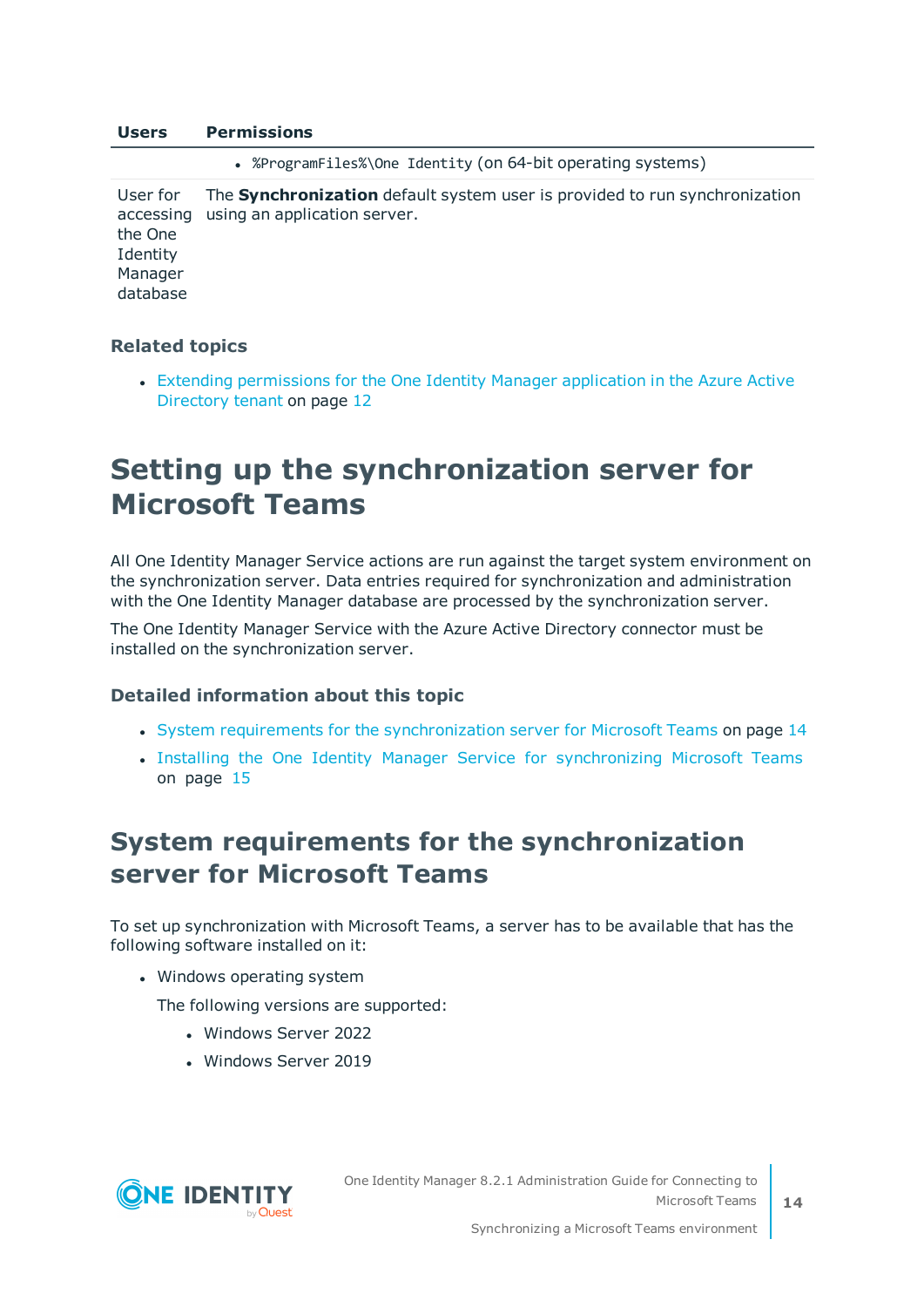- Windows Server 2016
- Windows Server 2012 R2
- **.** Windows Server 2012
- Microsoft .NET Framework Version 4.7.2 or later

NOTE: Take the target system manufacturer's recommendations into account.

### <span id="page-14-0"></span>**Installing the One Identity Manager Service for synchronizing Microsoft Teams**

The One Identity Manager Service with the Azure Active Directory connector must be installed on the synchronization server. The synchronization server must be declared as a Job server in One Identity Manager.

### **Table 3: Properties of the Job server**

| <b>Property</b> | <b>Value</b>                                 |
|-----------------|----------------------------------------------|
| Server function | Azure Active Directory connector             |
| Machine role    | Server   Job server   Azure Active Directory |

NOTE: If several target system environments of the same type are synchronized under the same synchronization server, it is recommended that you set up a Job server for each target system for performance reasons. This avoids unnecessary swapping of connections to target systems because a Job server only has to process tasks of the same type (re-use of existing connections).

Use the One Identity Manager Service to install the Server Installer. The program runs the following steps:

- Sets up a Job server.
- Specifies machine roles and server function for the Job server.
- Remotely installs One Identity Manager Service components corresponding to the machine roles.
- Configures the One Identity Manager Service.
- Starts the One Identity Manager Service.

NOTE: The program performs a remote installation of the One Identity Manager Service. Local installation of the service is not possible with this program.

To remotely install the One Identity Manager Service, you must have an administrative workstation on which the One Identity Manager components are installed.

NOTE: To generate processes for the Job server, you need the provider, connection parameters, and the authentication data. By default, this information is determined from the database connection data. If the Job server runs through an application server, you must configure extra connection data in the Designer. For detailed information about

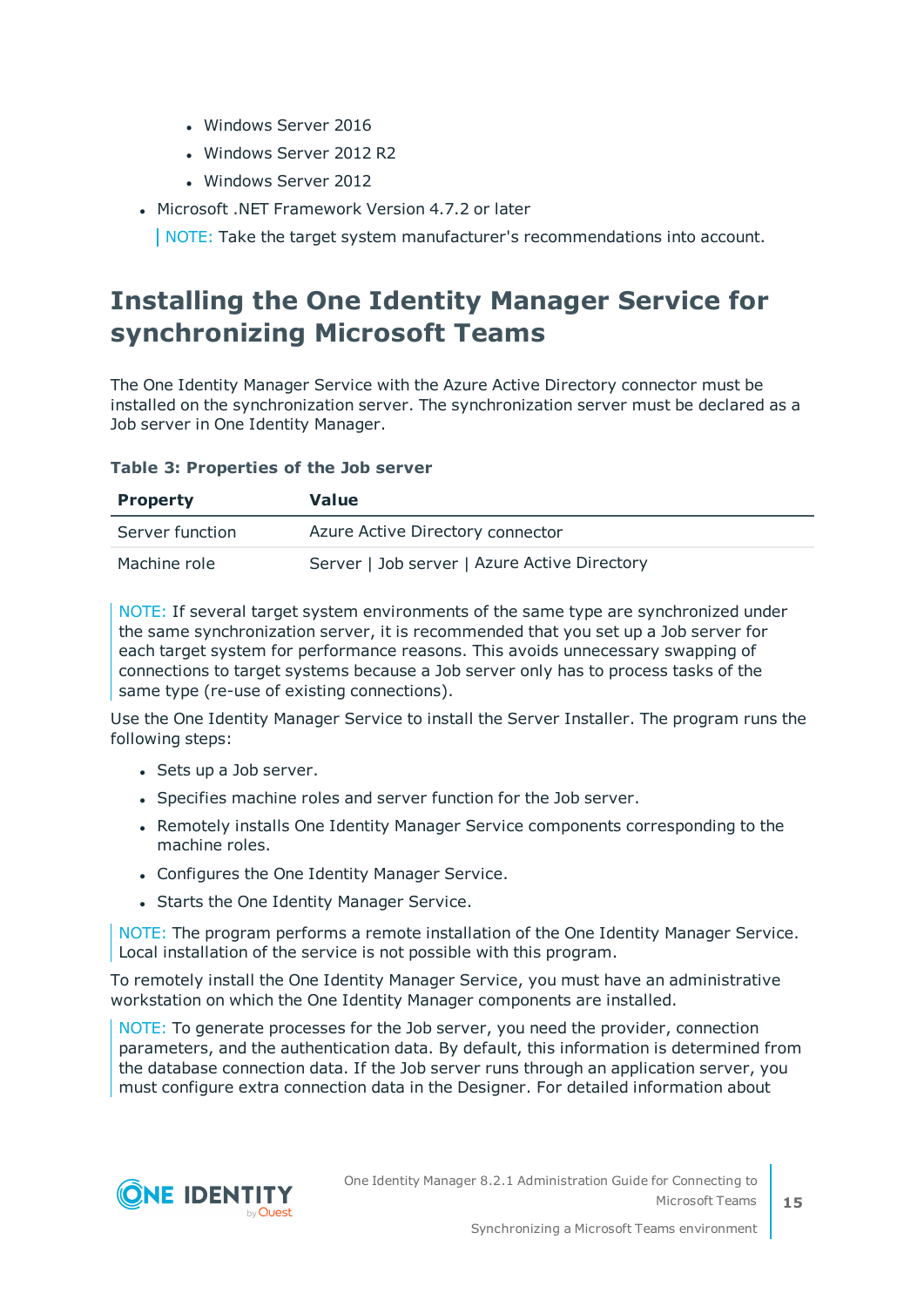setting up Job servers, see the *One Identity Manager Configuration Guide*.

### *To remotely install and configure One Identity Manager Service on a server*

- 1. Start the Server Installer program on your administrative workstation.
- 2. On the **Database connection** page, enter the valid connection credentials for the One Identity Manager database.
- 3. On the **Server properties** page, specify the server on which you want to install the One Identity Manager Service.
	- a. Select a Job server from the **Server** menu.

- OR -

To create a new Job server, click **Add**.

- b. Enter the following data for the Job server.
	- **Server: Name of the Job server.**
	- **.** Oueue: Name of the queue to handle the process steps. Each Job server within the network must have a unique queue identifier. The process steps are requested by the Job queue using this exact queue name. The queue identifier is entered in the One Identity Manager Service configuration file.
	- <sup>l</sup> **Full server name**: Full server name in accordance with DNS syntax.

Syntax:

<Name of servers>.<Fully qualified domain name>

NOTE: You can use the **Extended** option to make changes to other properties for the Job server.

- 4. On the **Machine roles** page, select **Azure Active Directory**.
- 5. On the **Server functions** page, select **Azure Active Directory connector (via Microsoft Graph)**.
- 6. On the **Service Settings** page, enter the connection data and check the One Identity Manager Service configuration.

NOTE: The initial service configuration is predefined. If further changes need to be made to the configuration, you can do this later with the Designer. For detailed information about configuring the service, see the *One Identity Manager Configuration Guide*.

- For a direct connection to the database:
	- 1. Select **Process collection > sqlprovider**.
	- 2. Click the **Connection parameter** entry, then click the **Edit** button.
	- 3. Enter the connection data for the One Identity Manager database.
- For a connection to the application server:

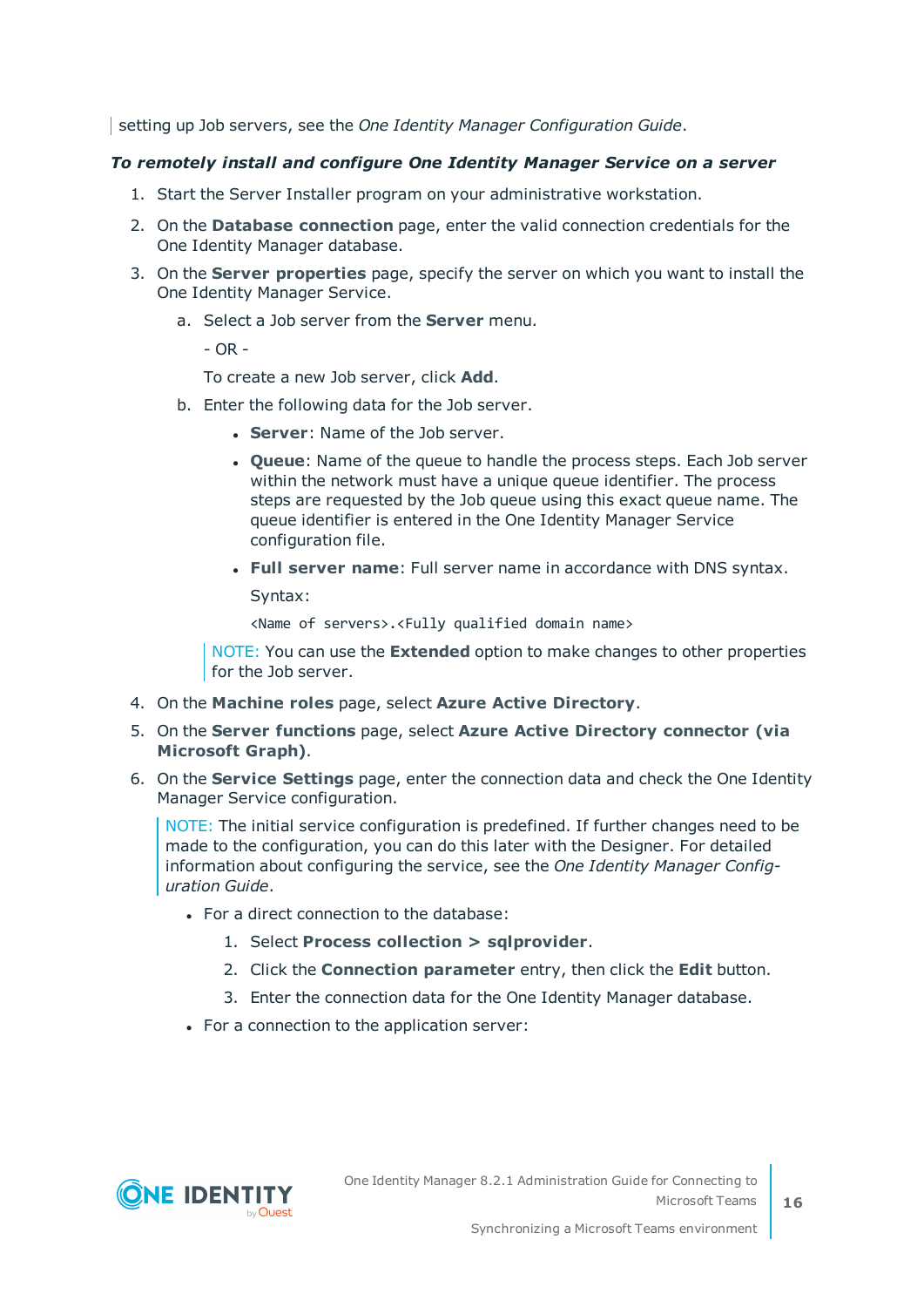- 1. Select **Process collection**, click the **Insert** button and select **AppServerJobProvider**.
- 2. Click the **Connection parameter** entry, then click the **Edit** button.
- 3. Enter the connection data for the application server.
- 4. Click the **Authentication data** entry and click the **Edit** button.
- 5. Select the authentication module. Depending on the authentication module, other data may be required, such as user and password. For detailed information about One Identity Manager authentication modules, see the *One Identity Manager Authorization and Authentication Guide*.
- 7. To configure remote installations, click **Next**.
- 8. Confirm the security prompt with **Yes**.
- 9. On the **Select installation source** page, select the directory with the install files. Change the directory if necessary.
- 10. If the database is encrypted, on the **Select private key file** page, select the file with the private key.
- 11. On the **Service access** page, enter the service's installation data.
	- **Computer**: Enter the name or IP address of the server that the service is installed and started on.
	- **. Service account:** Enter the details of the user account that the One Identity Manager Service is running under. Enter the user account, the user account's password and password confirmation.

The service is installed using the user account with which you are logged in to the administrative workstation. If you want to use another user account for installing the service, you can enter it in the advanced options. You can also change the One Identity Manager Service details, such as the installation directory, name, display name, and the One Identity Manager Service description, using the advanced options.

12. Click **Next** to start installing the service.

Installation of the service occurs automatically and may take some time.

13. Click **Finish** on the last page of the Server Installer.

NOTE: In a default installation, the service is entered in the server's service management with the name **One Identity Manager Service**.

## <span id="page-16-0"></span>**Creating a synchronization project for initial synchronization of Microsoft Teams**

Use the Synchronization Editor to configure synchronization between the One Identity Manager database and Azure Active Directory environment. The following describes the steps for initial configuration of a synchronization project. For more information about

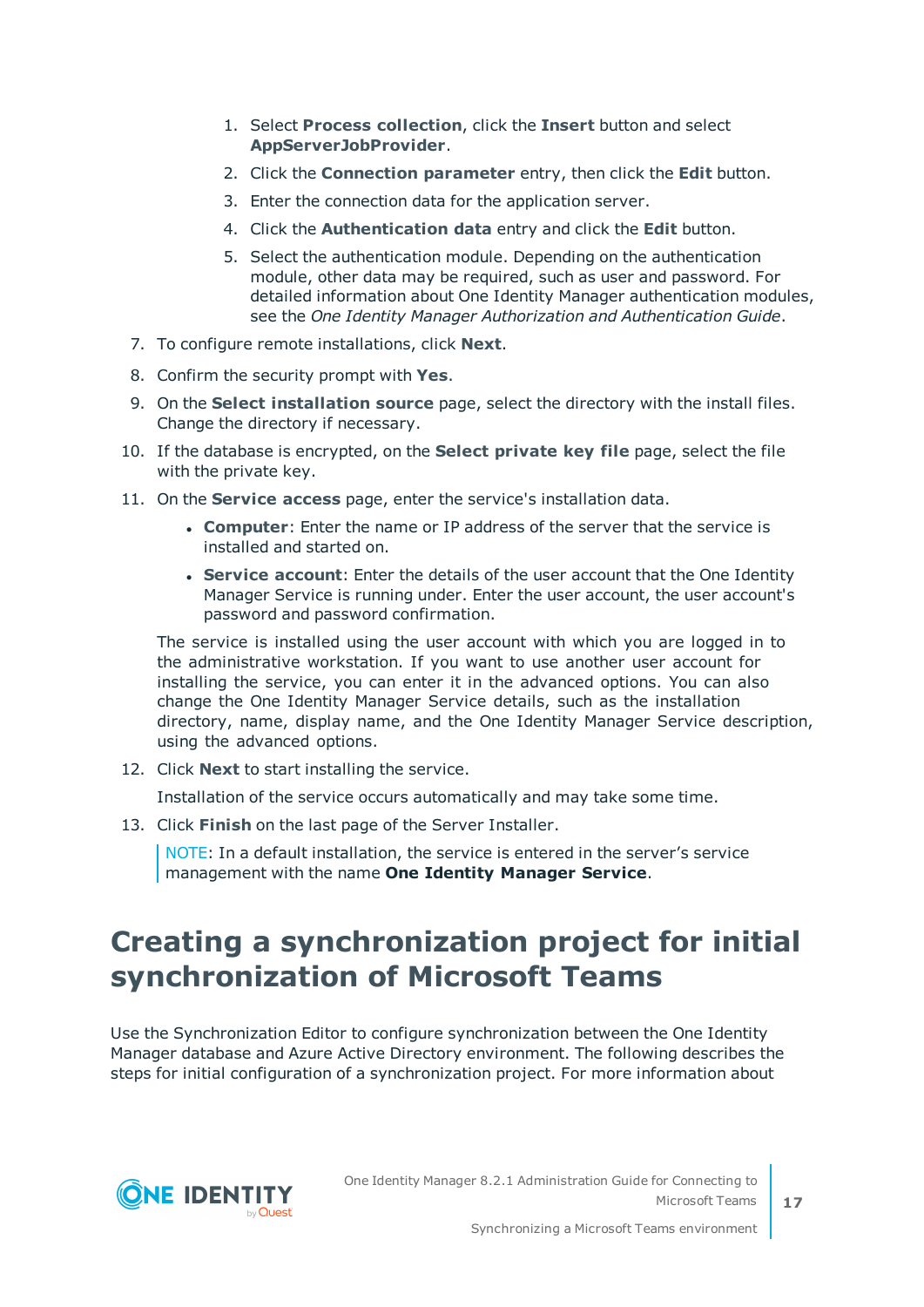setting up synchronization, see the *One Identity Manager Target System Synchronization Reference Guide*.

After the initial configuration, you can customize and configure workflows within the synchronization project. Use the workflow wizard in the Synchronization Editor for this. The Synchronization Editor also provides different configuration options for a synchronization project.

### **Prerequisites for setting up a synchronization project**

- The Azure Active Directory tenant is declared in One Identity Manager.
- Synchronization of the Azure Active Directory system is carried out regularly.
- Synchronization of the Exchange Online system is carried out regularly.

For more information about synchronizing an Azure Active Directory tenant, see the *One Identity Manager Administration Guide for Connecting to Azure Active Directory*. For more information about synchronizing an Exchange Online organization, see the *One Identity Manager Administration Guide for Connecting to Exchange Online*.

### **Related topics**

- <sup>l</sup> Information required for Microsoft Teams [synchronization](#page-17-0) projects on page 18
- Creating an initial [synchronization](#page-17-1) project for synchronizing Microsoft Teams on [page](#page-17-1) 18

### <span id="page-17-0"></span>**Information required for Microsoft Teams synchronization projects**

(missing or bad snippet)

### **Related topics**

- Users and permissions for [synchronizing](#page-11-1) with Microsoft Teams on page 12
- Setting up the [synchronization](#page-13-0) server for Microsoft Teams on page 14

### <span id="page-17-1"></span>**Creating an initial synchronization project for synchronizing Microsoft Teams**

NOTE: The following sequence describes how to configure a synchronization project if the Synchronization Editor is both:

- Run in default mode
- Started from the Launchpad

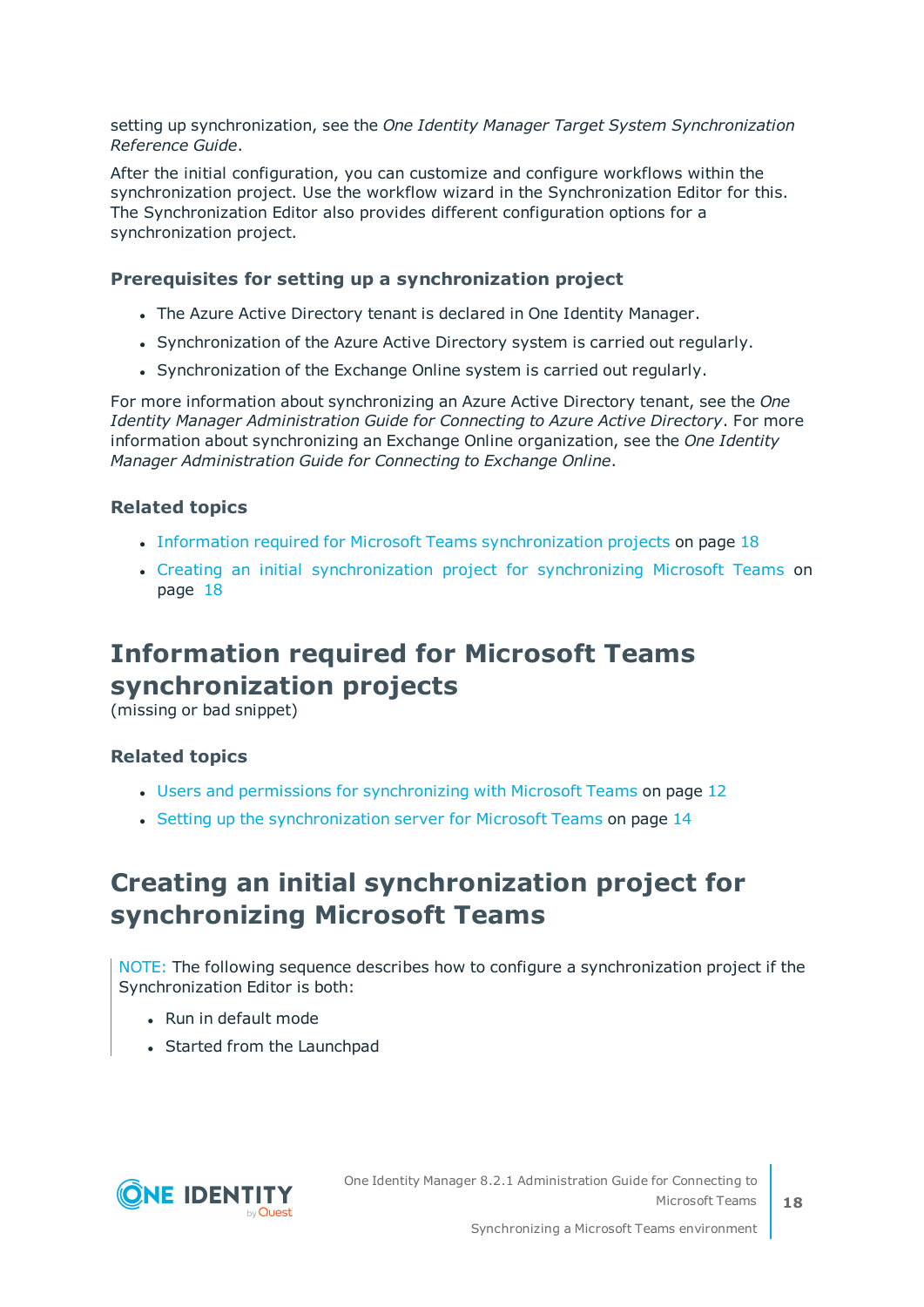If you run the project wizard in expert mode or directly from the Synchronization Editor, additional configuration settings can be made. Follow the project wizard instructions through these steps.

NOTE: Just one synchronization project can be created per target system and default project template used.

### *To set up an initial synchronization project for Microsoft Teams*

1. Start the Launchpad and log in on the One Identity Manager database.

NOTE: If synchronization is run by an application server, connect the database through the application server.

2. Select the **Target system type Azure Active Directory** entry and click **Start**.

This starts the Synchronization Editor's project wizard.

- 3. On the **System access** page, specify how One Identity Manager can access the target system.
	- If access is possible from the workstation on which you started the Synchronization Editor, do not change any settings.
	- If access is not possible from the workstation on which you started the Synchronization Editor, you can set up a remote connection.

Enable the **Connect using remote connection server** option and select the server to be used for the connection under **Job server**.

- 4. On the **Azure Active Directory tenant** page, enter the following information:
	- <sup>l</sup> **Deployment**: Select your cloud deployment. Select from **Microsoft Graph global service** or **Microsoft Cloud for US Government (L4)** .
	- **Application ID**: Enter the application ID. The application ID was generated when registering the One Identity Manager application in the Azure Active Directory tenant.
	- **Login domain**: Enter the base domain or a verified domain of your Azure Active Directory tenant.
- 5. On the **Authentication** page, select the type of login and enter the required login data. The information is required depends on how the One Identity Manager application is registered with the Azure Active Directory tenant.
	- If you have integrated One Identity Manager as a mobile device and desktop application in your Azure Active Directory tenant, select **Authenticate as mobile device or desktop application** and enter the user account and password for logging in.
	- If you have integrated One Identity Manager as a web application in your Azure Active Directory tenant, select the option **Authenticate as web application** and enter the value in the secret.

The secret was generated when the One Identity Manager application was registered with the Azure Active Directory tenant.

6. On the last page of the system connection wizard, you can save the connection data.

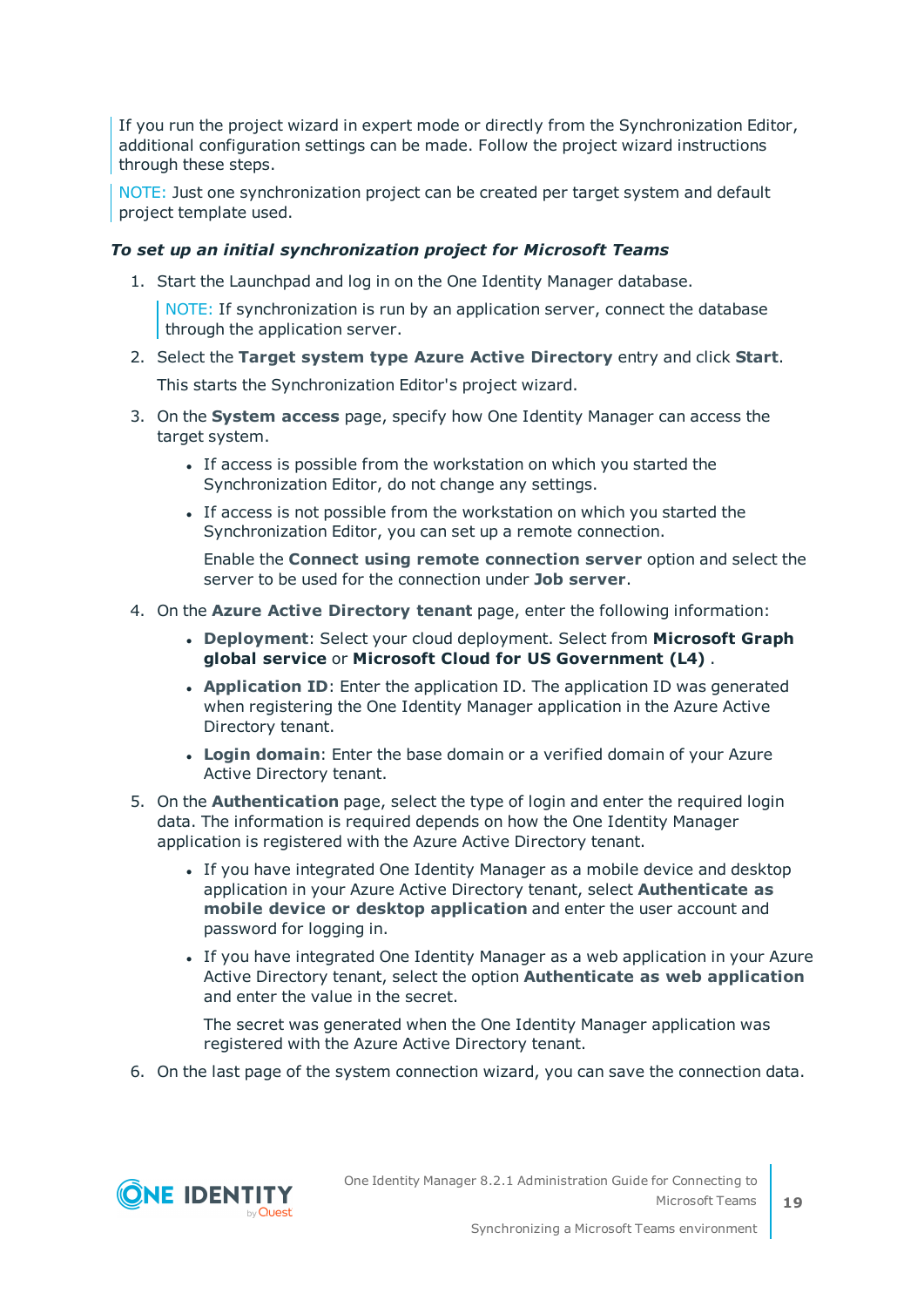- **.** Set the **Save connection locally** option to save the connection data. This can be reused when you set up other synchronization projects.
- <sup>l</sup> Click **Finish**, to end the system connection wizard and return to the project wizard.
- 7. On the **One Identity Manager Connection** tab, test the data for connecting to the One Identity Manager database. The data is loaded from the connected database. Reenter the password.

NOTE:

- If you use an unencrypted One Identity Manager database and have not yet saved any synchronization projects to the database, you need to enter all connection data again.
- This page is not shown if a synchronization project already exists.
- 8. The wizard loads the target system schema. This may take a few minutes depending on the type of target system access and the size of the target system.
- 9. On the **Select project template** page, select the **Microsoft Teams (via Azure Active Directory)** template.
- 10. On the **Restrict target system access** page, specify how system access should work. You have the following options:

| <b>Option</b>                                                     | <b>Meaning</b>                                                                                                                                            |
|-------------------------------------------------------------------|-----------------------------------------------------------------------------------------------------------------------------------------------------------|
|                                                                   | Specifies that a synchronization workflow is only to be set<br>up for the initial loading of the target system into the One<br>Identity Manager database. |
|                                                                   | The synchronization workflow has the following<br>characteristics:                                                                                        |
|                                                                   | • Synchronization is in the direction of <b>One Identity</b><br>Manager.                                                                                  |
|                                                                   | • Processing methods in the synchronization steps are<br>only defined for synchronization in the direction of<br><b>One Identity Manager.</b>             |
| Read/write access to<br>target system.<br>Provisioning available. | Specifies whether a provisioning workflow is set up in<br>addition to the synchronization workflow for the initial<br>loading of the target system.       |
|                                                                   | The provisioning workflow displays the following<br>characteristics:                                                                                      |
|                                                                   | • Synchronization is in the direction of the Target<br>system.                                                                                            |
|                                                                   | • Processing methods are only defined in the                                                                                                              |

### **Table 4: Specify target system access**

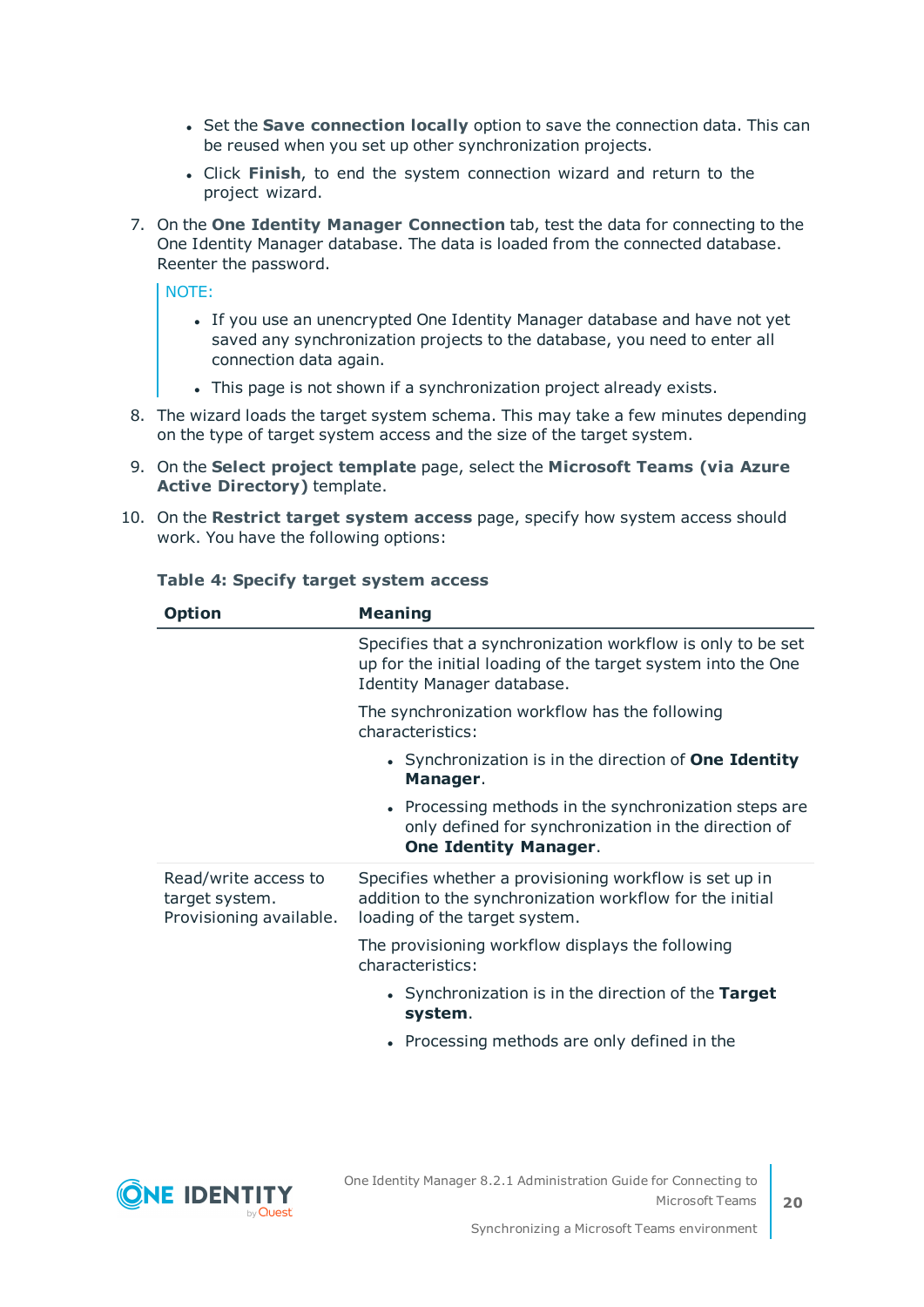| <b>Option</b> | <b>Meaning</b>                                                                                               |
|---------------|--------------------------------------------------------------------------------------------------------------|
|               | synchronization steps for synchronization in the<br>direction of the Target system.                          |
|               | • Synchronization steps are only created for such<br>schema classes whose schema types have write<br>access. |

11. On the **Synchronization server** page, select the synchronization server to run the synchronization.

If the synchronization server is not declared as a Job server in the One Identity Manager database yet, you can add a new Job server.

- a. Click  $\mathbf{t}$  to add a new Job server.
- b. Enter a name for the Job server and the full server name conforming to DNS syntax.
- c. Click **OK**.

The synchronization server is declared as Job server for the target system in the One Identity Manager database.

- d. NOTE: After you save the synchronization project, ensure that this server is set up as a synchronization server.
- 12. To close the project wizard, click **Finish**.

This creates and allocates a default schedule for regular synchronization. Enable the schedule for regular synchronization.

This sets up, saves and immediately activates the synchronization project.

NOTE:

• If enabled, a consistency check is carried out. If errors occur, a message appears. You can decide whether the synchronization project can remain activated or not.

Check the errors before you use the synchronization project. To do this, in the **General** view on the Synchronization Editor's start page, click **Verify project**.

- If you do not want the synchronization project to be activated immediately, disable the **Activate and save the new synchronization project automatically option**. In this case, save the synchronization project manually before closing the Synchronization Editor.
- The connection data for the target system is saved in a variable set and can be modified in the Synchronization Editor in the **Configuration > Variables** category.

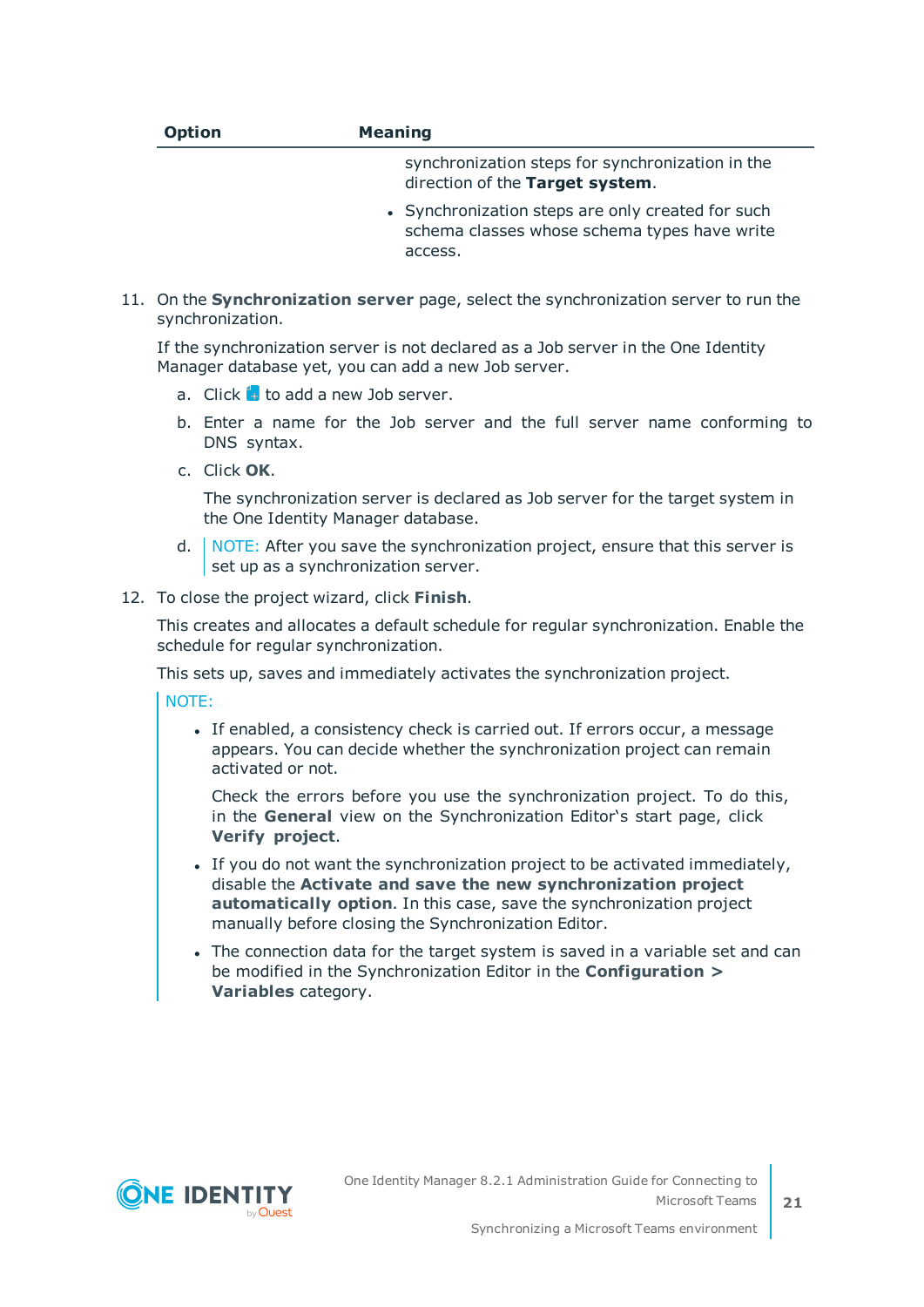### **Related topics**

- Users and permissions for [synchronizing](#page-11-1) with Microsoft Teams on page 12
- Information required for Microsoft Teams [synchronization](#page-17-0) projects on page 18
- Setting up the [synchronization](#page-13-0) server for Microsoft Teams on page 14
- Configuring the [synchronization](#page-21-0) log on page 22
- Customizing the [synchronization](#page-22-0) configuration for Microsoft Teams on page 23
- Running [synchronization](#page-28-0) on page 29
- Tasks following [synchronization](#page-32-0) on page 33
- Default project template for [Microsoft](#page-53-0) Teams on page 54

## <span id="page-21-0"></span>**Configuring the synchronization log**

All the information, tips, warnings, and errors that occur during synchronization are recorded in the synchronization log. You can configure the type of information to record separately for each system connection.

#### *To configure the content of the synchronization log*

- 1. To configure the synchronization log for target system connection, select the **Configuration > Target system** category in the Synchronization Editor.
	- $OR -$

To configure the synchronization log for the database connection, select the **Configuration > One Identity Manager connection** category in the Synchronization Editor.

- 2. Select the **General** view and click **Configure**.
- 3. Select the **Synchronization log** view and set **Create synchronization log**.
- 4. Enable the data to be logged.

NOTE: Some content generates a particularly large volume of log data. The synchronization log should only contain data required for error analysis and other analyzes.

5. Click **OK**.

Synchronization logs are stored for a fixed length of time.

#### *To modify the retention period for synchronization logs*

<sup>l</sup> In the Designer, enable the **DPR | Journal | LifeTime** configuration parameter and enter the maximum retention period.

### **Related topics**

• Displaying [synchronization](#page-31-0) results on page 32



One Identity Manager 8.2.1 Administration Guide for Connecting to Microsoft Teams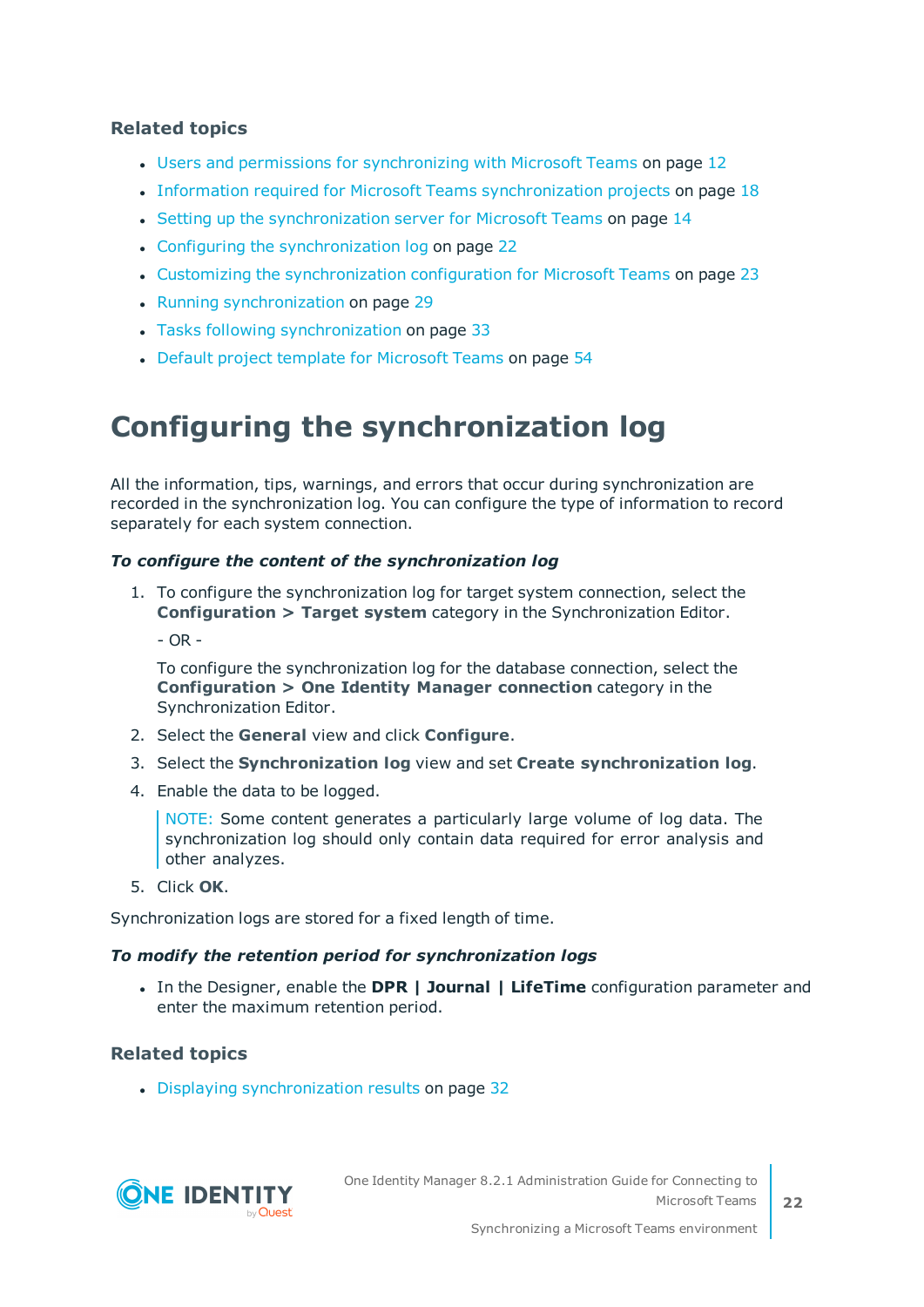## <span id="page-22-0"></span>**Customizing the synchronization configuration for Microsoft Teams**

Having used the Synchronization Editor to set up a synchronization project for initial synchronization of a Notes domain, you can use the synchronization project to load Microsoft Teams objects into the One Identity Manager database. Changes are provisioned in Microsoft Teams.

You must customize the synchronization configuration to be able to regularly compare the database with the Microsoft Teams environment and to synchronize changes.

- To use One Identity Manager as the primary system during synchronization, create a workflow with synchronization in the direction of the **Target system**.
- You can use variables to create generally applicable synchronization configurations that contain the necessary information about the synchronization objects when synchronization starts. Variables can be implemented in base objects, schema classes, or processing method, for example.
- Use variables to set up a synchronization project for synchronizing different Azure Active Directory tenants. Store a connection parameter as a variable for logging in to the Azure Active Directory tenants.
- To specify which Microsoft Teams objects and database objects are included in synchronization, edit the scope of the target system connection and the One Identity Manager database connection. To prevent data inconsistencies, define the same scope in both systems. If no scope is defined, all objects will be synchronized.
- Update the schema in the synchronization project if the One Identity Manager schema or target system schema has changed. Then you can add the changes to the mapping.
- To synchronize additional schema properties, update the schema in the synchronization project. Include the schema extensions in the mapping.

For more information about configuring synchronization, see the *One Identity Manager Target System Synchronization Reference Guide*.

### **Detailed information about this topic**

- How to configure Microsoft Teams [synchronization](#page-23-0) on page 24
- Changing system [connection](#page-23-1) settings of Microsoft Teams on page 24
- [Updating](#page-25-1) schemas on page 26
- Configuring single object [synchronization](#page-26-0) on page 27
- Accelerating provisioning and single object [synchronization](#page-27-0) on page 28

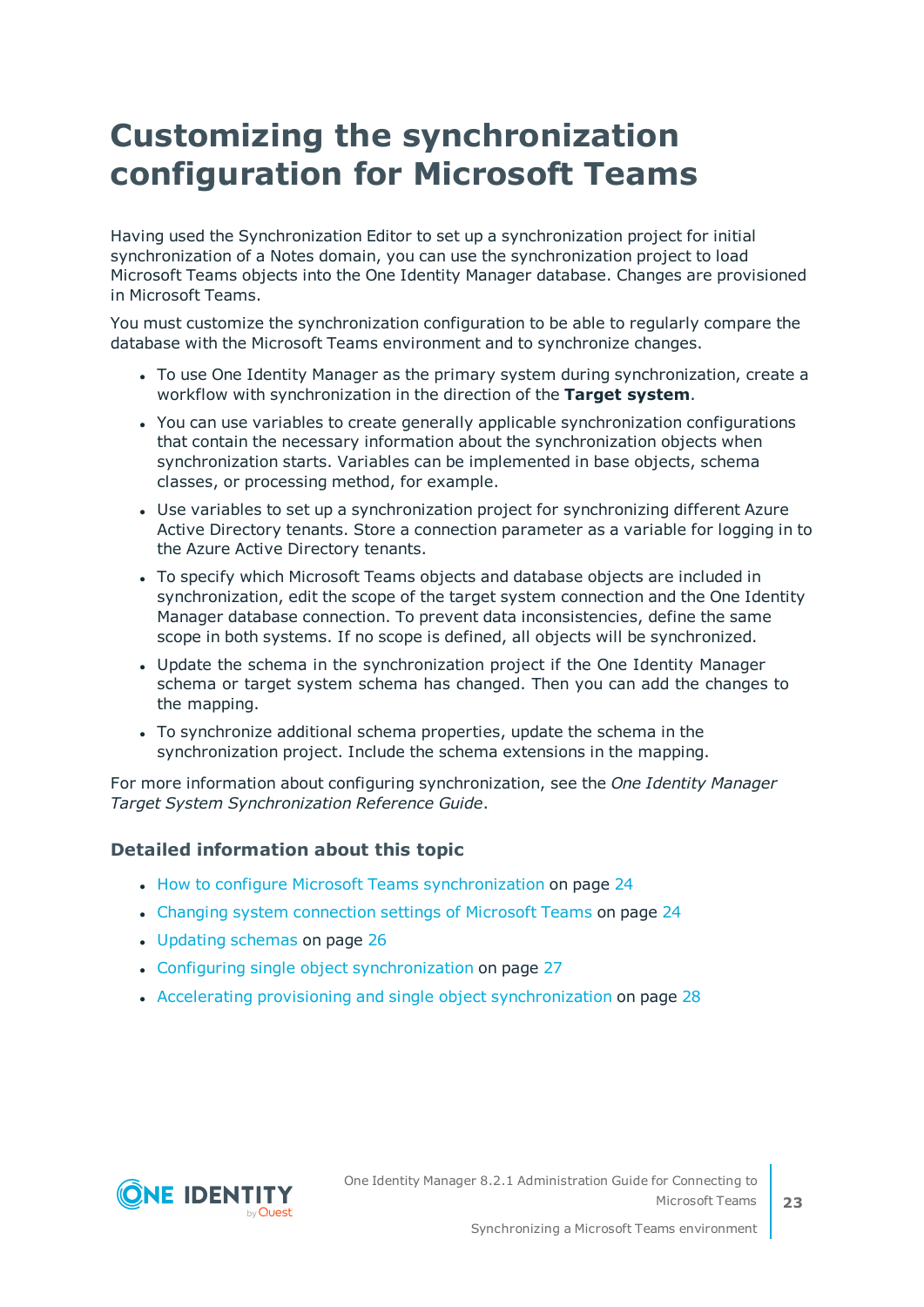## <span id="page-23-0"></span>**How to configure Microsoft Teams synchronization**

The synchronization project for initial synchronization provides a workflow for initial loading of target system objects (initial synchronization) and one for provisioning object modifications from the One Identity Manager database to the target system (provisioning). To use One Identity Manager as the primary system during synchronization, you also require a workflow with synchronization in the direction of the **Target system**.

### *To create a synchronization configuration for synchronizing Microsoft Teams*

- 1. In the Synchronization Editor, open the synchronization project.
- 2. Check whether the existing mappings can be used to synchronize into the target system. Create new maps if required.
- 3. Create a new workflow with the workflow wizard.

This creates a workflow with **Target system** as its direction of synchronization.

- 4. Create a new start up configuration. Use the new workflow to do this.
- 5. Save the changes.
- <span id="page-23-1"></span>6. Run a consistency check.

## **Changing system connection settings of Microsoft Teams**

When you set up synchronization for the first time, the system connection properties are set to default values that you can modify. There are two ways to do this:

a. Specify a specialized variable set and change the values of the affected variables.

The default values remain untouched in the default variable set. The variables can be reset to the default values at any time. (Recommended action).

b. Edit the target system connection with the system connection wizard and change the effected values.

The system connection wizard supplies additional explanations of the settings. The default values can only be restored under particular conditions.

For more information about Azure Active Directory connector's settings, see *the One Identity Manager Administration Guide for Connecting to Azure Active Directory*.

### **Detailed information about this topic**

- Editing connection [parameters](#page-24-0) in the variable set on page 25
- Editing target system [connection](#page-25-0) properties on page 26

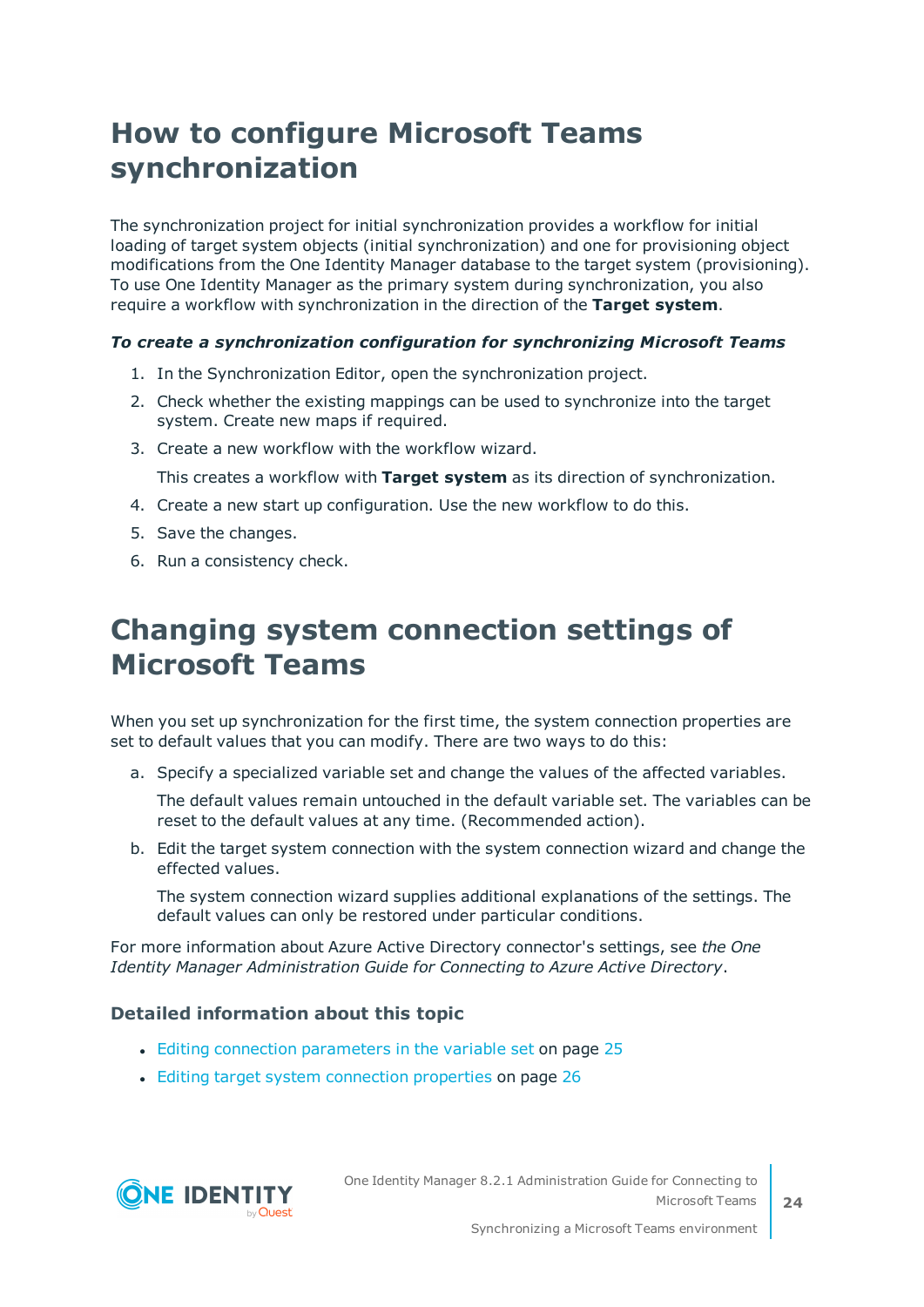### <span id="page-24-0"></span>**Editing connection parameters in the variable set**

The connection parameters were saved as variables in the default variable set when synchronization was set up. You can change the values in these variables to suit you requirements and assign the variable set to a start up configuration and a base object. This means that you always have the option to use default values from the default variable set.

NOTE: To guarantee data consistency in the connected target system, ensure that the start-up configuration for synchronization and the base object for provisioning use the same variable set.

### *To customize connection parameters in a specialized variable set*

- 1. In the Synchronization Editor, open the synchronization project.
- 2. Select the **Configuration > Target system** category.
- 3. Open the **Connection parameters** view.

Some connection parameters can be converted to variables here. For other parameters, variables are already created.

- 4. Select a parameter and click **Convert**.
- 5. Select the **Configuration > Variables** category.

All specialized variable sets are shown in the lower part of the document view.

- 6. Select a specialized variable set or click on  $\mathbf{\hat{H}}$  in the variable set view's toolbar.
	- To rename the variable set, select the variable set and click the variable set view in the toolbar  $\bullet$ . Enter a name for the variable set.
- 7. Select the previously added variable and enter a new value.
- 8. Select the **Configuration > Start up configurations** category.
- 9. Select a start up configuration and click **Edit**.
- 10. Select the **General** tab.
- 11. Select the specialized variable set in the **Variable set** menu.
- 12. Select the **Configuration > Base objects** category.
- 13. Select the base object and click  $\mathbb Z$ .
	- $-$  OR  $-$

To add a new base object, click  $\mathbf{1}$ .

- 14. Select the specialized variable set in the **Variable set** menu.
- 15. Save the changes.

For detailed information about using variables and variable sets, or restoring default values and adding base objects, see the *One Identity Manager Target System Synchronization Reference Guide*.

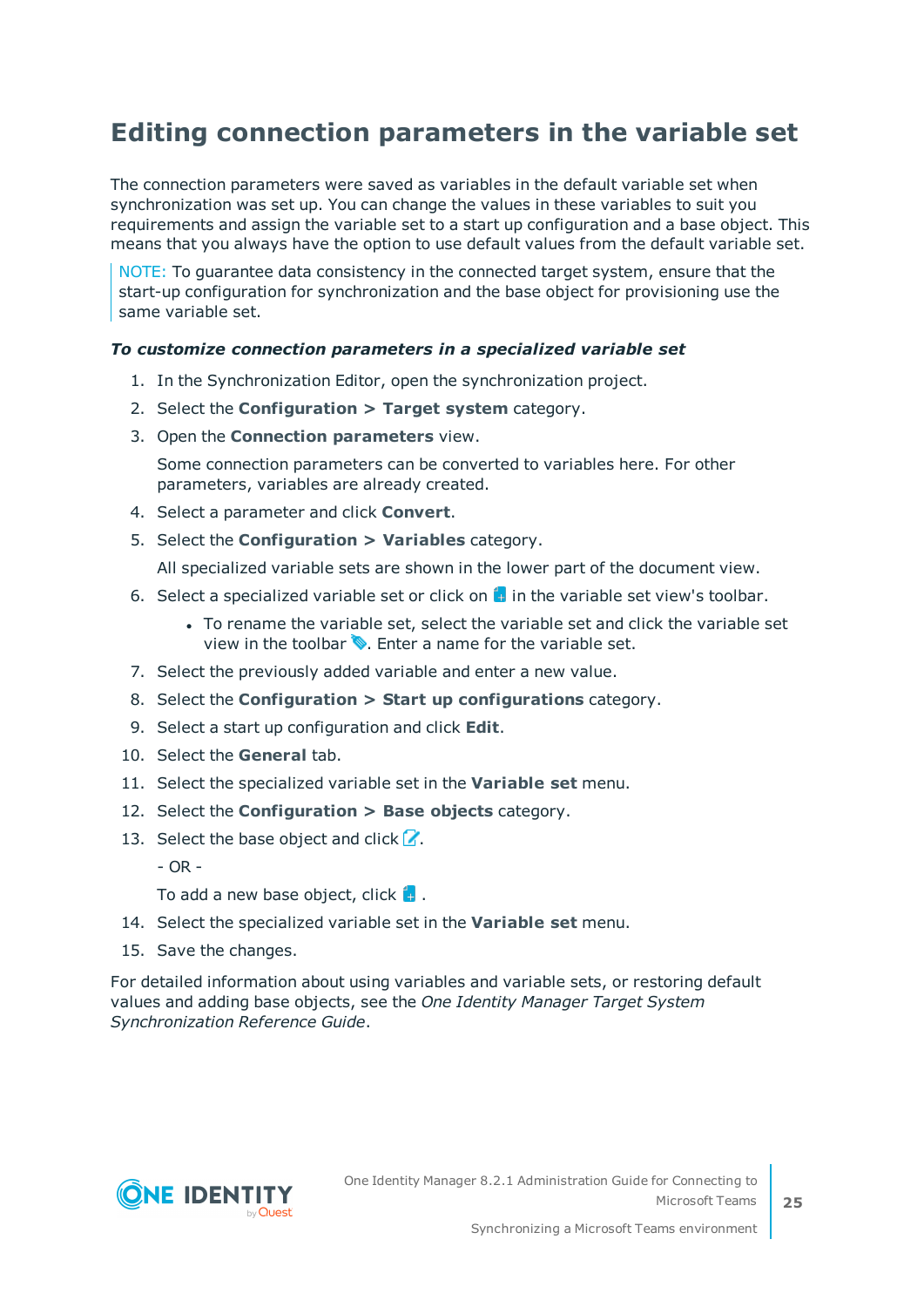### **Related topics**

• Editing target system [connection](#page-25-0) properties on page 26

### <span id="page-25-0"></span>**Editing target system connection properties**

You can also use the system connection wizard to change the connection parameters. If variables are defined for the settings, the changes are transferred to the active variable set.

NOTE: In the following circumstances, the default values cannot be restored:

- The connection parameters are not defined as variables.
- The default variable set is selected as an active variable set.

In both these cases, the system connection wizard overwrites the default values. They cannot be restored at a later time.

### *To edit connection parameters using the system connection wizard*

- 1. In the Synchronization Editor, open the synchronization project.
- 2. In the toolbar, select the active variable set to be used for the connection to the target system.

NOTE: If the default variable set is selected, the default values are overwritten and cannot be restored at a later time.

- 3. Select the **Configuration > Target system** category.
- 4. Click **Edit connection**.

This starts the system connection wizard.

- 5. Follow the system connection wizard instructions and change the relevant properties.
- 6. Save the changes.

### **Related topics**

• Editing connection [parameters](#page-24-0) in the variable set on page 25

## <span id="page-25-1"></span>**Updating schemas**

All the schema data (schema types and schema properties) of the target system schema and the One Identity Manager schema are available when you are editing a synchronization project. Only a part of this data is really needed for configuring synchronization. If a synchronization project is finished, the schema is compressed to remove unnecessary data from the synchronization project. This can speed up the loading of the synchronization project. Deleted schema data can be added to the synchronization configuration again at a later point.

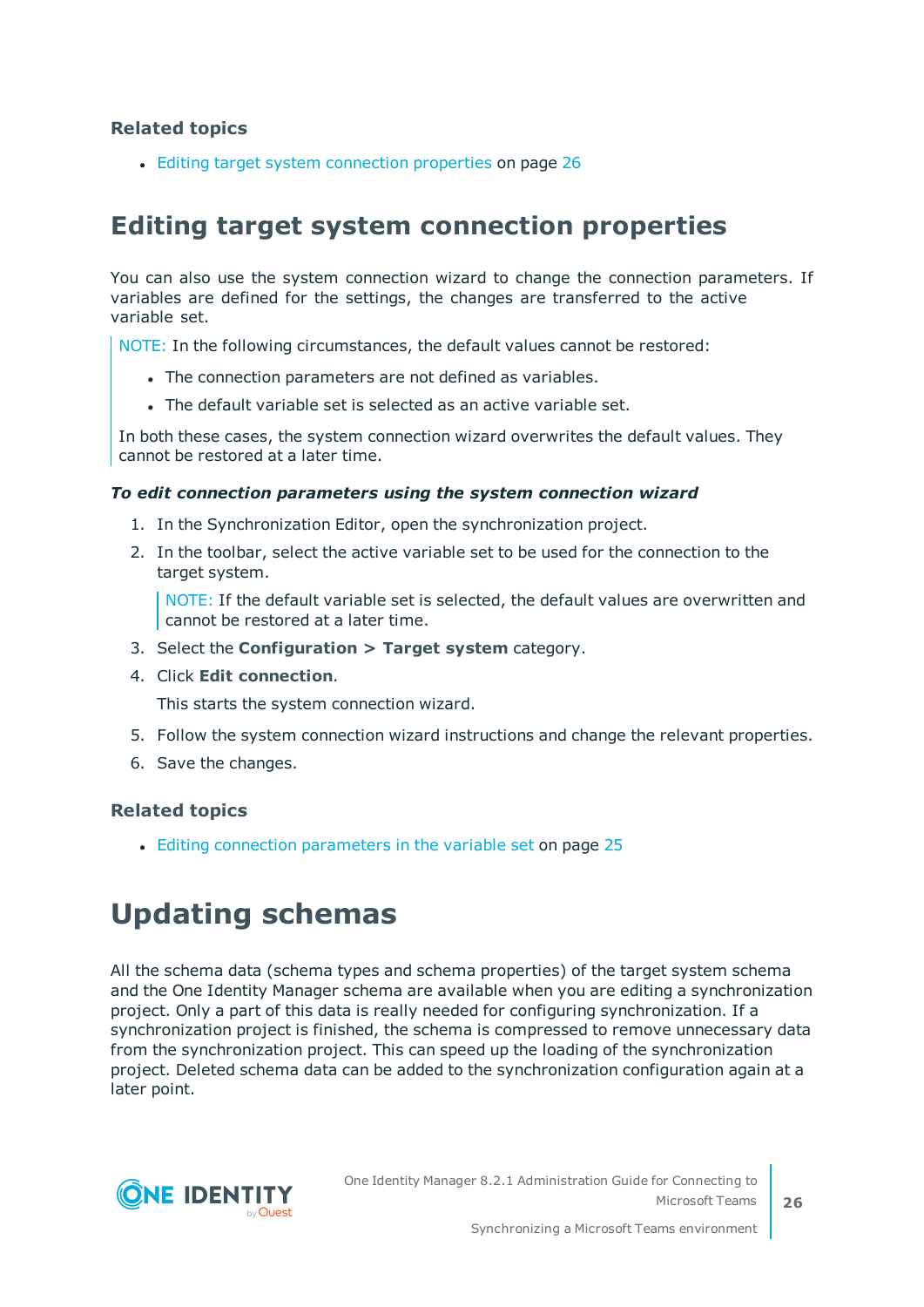If the target system schema or the One Identity Manager schema has changed, these changes must also be added to the synchronization configuration. Then the changes can be added to the schema property mapping.

To include schema data that have been deleted through compression and schema modifications in the synchronization project, update each schema in the synchronization project. This may be necessary if:

- $\bullet$  A schema was changed by:
	- Changes to a target system schema
	- Customizations to the One Identity Manager schema
	- A One Identity Manager update migration
- $\bullet$  A schema in the synchronization project was shrunk by:
	- Enabling the synchronization project
	- Saving the synchronization project for the first time
	- $\bullet$  Compressing a schema

### *To update a system connection schema*

- 1. Select the **Configuration > Target system** category.
	- OR -

Select the **Configuration > One Identity Manager connection** category.

- 2. Select the **General** view and click **Update schema**.
- 3. Confirm the security prompt with **Yes**.

This reloads the schema data.

#### *To edit a mapping*

- 1. In the Synchronization Editor, open the synchronization project.
- 2. Select the **Mappings** category.
- 3. Select a mapping in the navigation view.

Opens the Mapping Editor. For more information about mappings, see the *One Identity Manager Target System Synchronization Reference Guide*.

NOTE: The synchronization is deactivated if the schema of an activated synchronization project is updated. Reactivate the synchronization project to synchronize.

## <span id="page-26-0"></span>**Configuring single object synchronization**

Changes made to individual objects in the target system can be immediately applied in the One Identity Manager database without having to start a full synchronization of the target system environment. Individual objects can only be synchronized if the object is already present in the One Identity Manager database. The changes are applied to the mapped

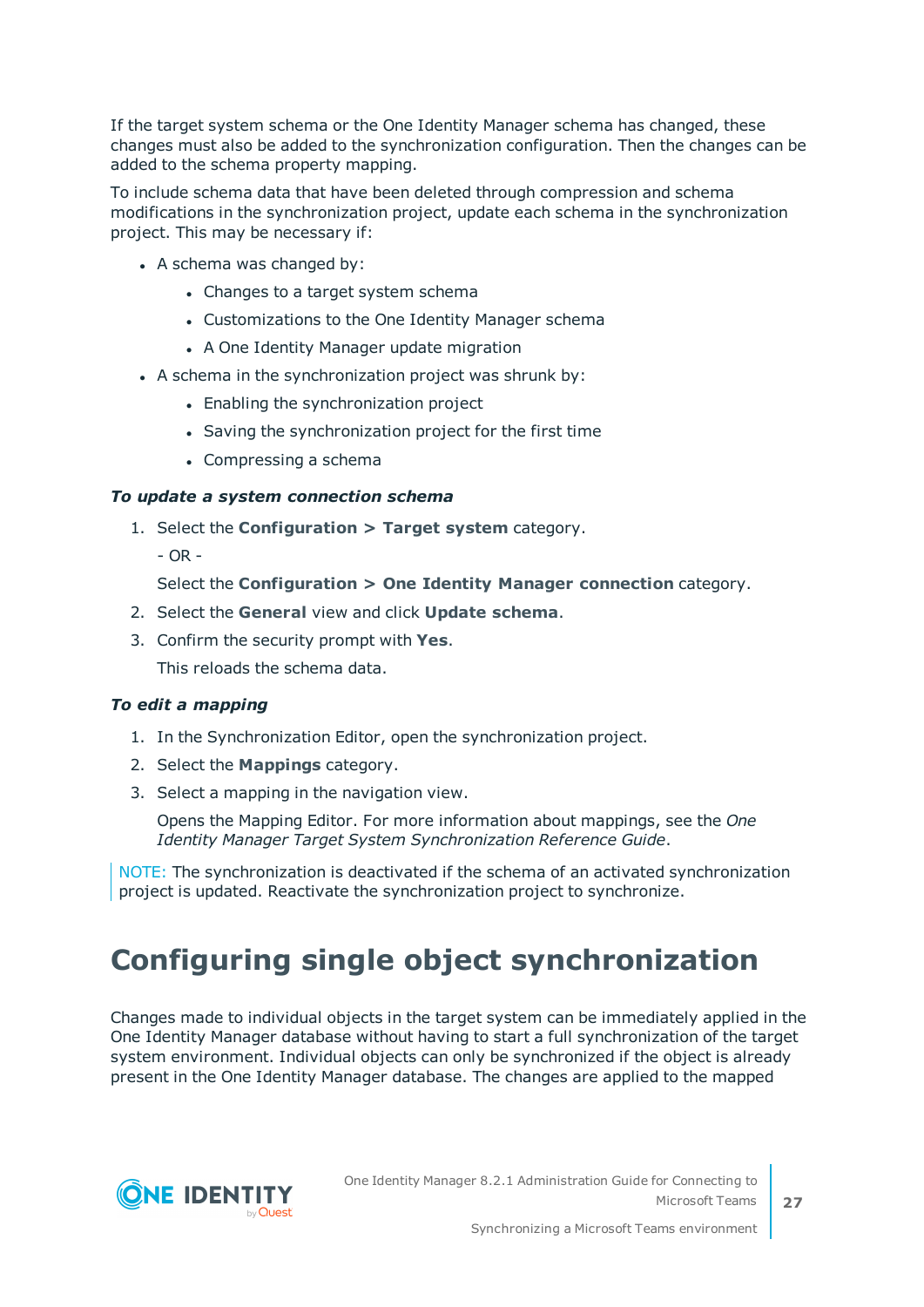object properties. If the object is no longer present in the target system, then it is deleted from the One Identity Manager database.

### **Prerequisites**

- A synchronization step exists that can import the changes to the changed object into One Identity Manager.
- The path to the base object of the synchronization is defined for the table that contains the changed object.

Single object synchronization is fully configured for synchronization projects created using the default project template. If you want to incorporate custom tables into this type of synchronization project, you must configure single object synchronization for these tables. For more information about this, see the *One Identity Manager Target System Synchronization Reference Guide*.

### *To define the path to the base object for synchronization for a custom table*

- 1. In the Manager, select the **Azure Active Directory > Basic configuration data > Target system types** category.
- 2. In the result list, select the **Exchange Online** target system type.
- 3. Select the **Assign synchronization tables** task.
- 4. In the **Add assignments** pane, assign the custom table for which you want to use single object synchronization.
- 5. Save the changes.
- 6. Select the **Configure tables for publishing** task.
- 7. Select the custom table and enter the **Root object path**. Enter the path to the base object in the ObjectWalker notation of the VI.DB. Example: FK(UID\_AADOrganization).XObjectKey
- 8. Save the changes.

### **Related topics**

- [Synchronizing](#page-31-1) single objects on page 32
- [Post-processing](#page-32-1) outstanding objects on page 33

## <span id="page-27-0"></span>**Accelerating provisioning and single object synchronization**

To smooth out spikes in data traffic, handling of processes for provisioning and single object synchronization can be distributed over several Job servers. This will also accelerate these processes.

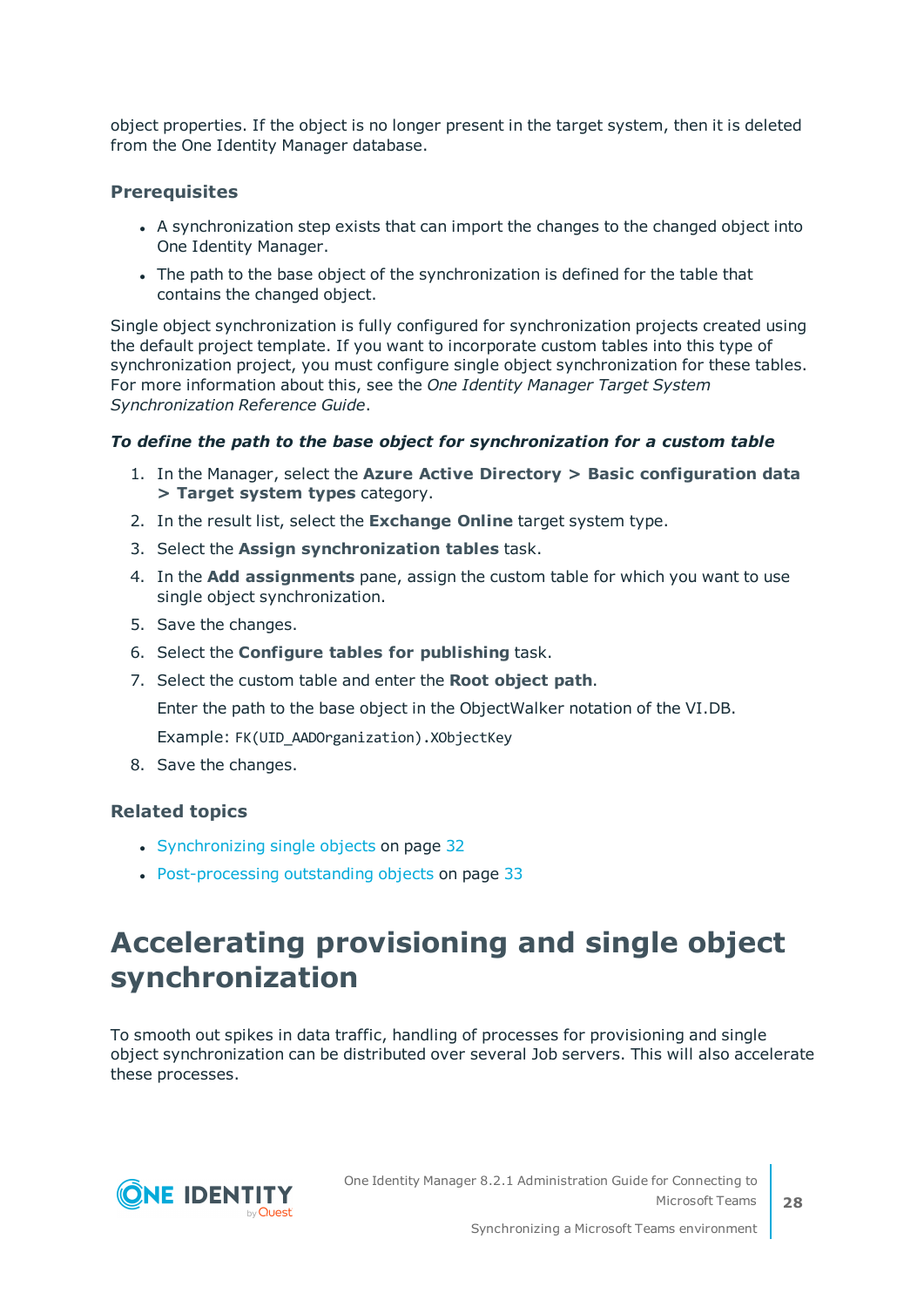NOTE: You should not implement load balancing for provisioning or single object synchronization on a permanent basis. Parallel processing of objects might result in dependencies not being resolved because referenced objects from another Job server have not been completely processed.

Once load balancing is no longer required, ensure that the synchronization server runs the provisioning processes and single object synchronization.

### *To configure load balancing*

- 1. Configure the server and declare it as a Job server in One Identity Manager.
	- <sup>l</sup> Job servers that share processing must have the **No process assignment** option enabled.
	- <sup>l</sup> Assign the **Azure Active Directory connector** server function to the Job server.

All Job servers must access the same Azure Active Directory tenant as the synchronization server for the respective base object.

2. In the Synchronization Editor, assign a custom server function to the base object.

This server function is used to identify all the Job servers being used for load balancing.

If there is no custom server function for the base object, create a new one.

For more information about editing base objects, see the *One Identity Manager Target System Synchronization Reference Guide*.

3. In the Manager, assign this server function to all the Job servers that will be processing provisioning and single object synchronization for the base object.

Only select those Job servers that have the same configuration as the base object's synchronization server.

For more information about editing Job servers for Azure Active Directory components, see the *One Identity Manager Administration Guide for Connecting to Azure Active Directory*.

Once all the processes have been handled, the synchronization server takes over provisioning and single object synchronization again.

### *To use the synchronization server without load balancing.*

In the Synchronization Editor, remove the server function from the base object.

For detailed information about load balancing, see the *One Identity Manager Target System Synchronization Reference Guide*.

## <span id="page-28-0"></span>**Running synchronization**

Synchronization is started using scheduled process plans. It is possible to start synchronization manually in the Synchronization Editor. You can simulate synchronization

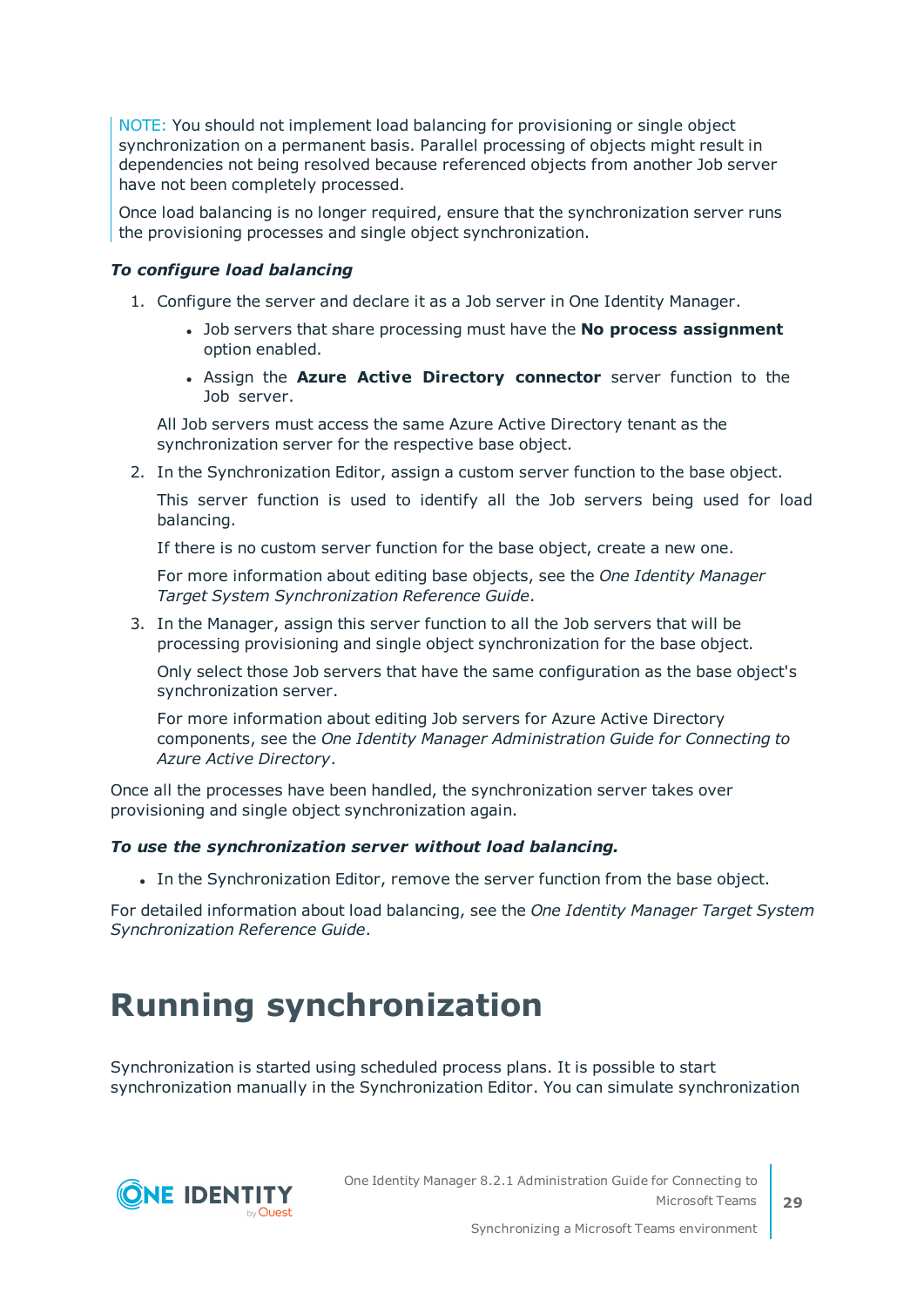beforehand to estimate synchronization results and discover errors in the synchronization configuration. If synchronization stopped unexpectedly, you must reset the start information to be able to restart synchronization.

If you want to specify the order in which target systems are synchronized, use the start up sequence to run synchronization. In a start up sequence, you can combine start up configurations from different synchronization projects and specify the order in which they are run. For more information about start up sequences, see the *One Identity Manager Target System Synchronization Reference Guide*.

### **Detailed information about this topic**

- Starting [synchronization](#page-29-0) on page 30
- Deactivating [synchronization](#page-30-0) on page 31
- Displaying [synchronization](#page-31-0) results on page 32
- [Synchronizing](#page-31-1) single objects on page 32

## <span id="page-29-0"></span>**Starting synchronization**

When you set up the initial synchronization project using the Launchpad, a default schedule for regular synchronization is created and assigned. Activate this schedule to synchronize on a regular basis.

### *To synchronize on a regular basis*

- 1. In the Synchronization Editor, open the synchronization project.
- 2. Select the **Configuration > Start up configurations** category.
- 3. Select a start up configuration in the document view and click **Edit schedule**.
- 4. Edit the schedule properties.
- 5. To enable the schedule, click **Activate**.
- 6. Click **OK**.

You can also start synchronization manually if there is no active schedule.

#### *To start initial synchronization manually*

- 1. In the Synchronization Editor, open the synchronization project.
- 2. Select the **Configuration > Start up configurations** category.
- 3. Select a start up configuration in the document view and click **Run**.
- 4. Confirm the security prompt with **Yes**.

IMPORTANT: As long as a synchronization process is running, you must not start another synchronization process for the same target system. This especially applies, if the same synchronization objects would be processed.

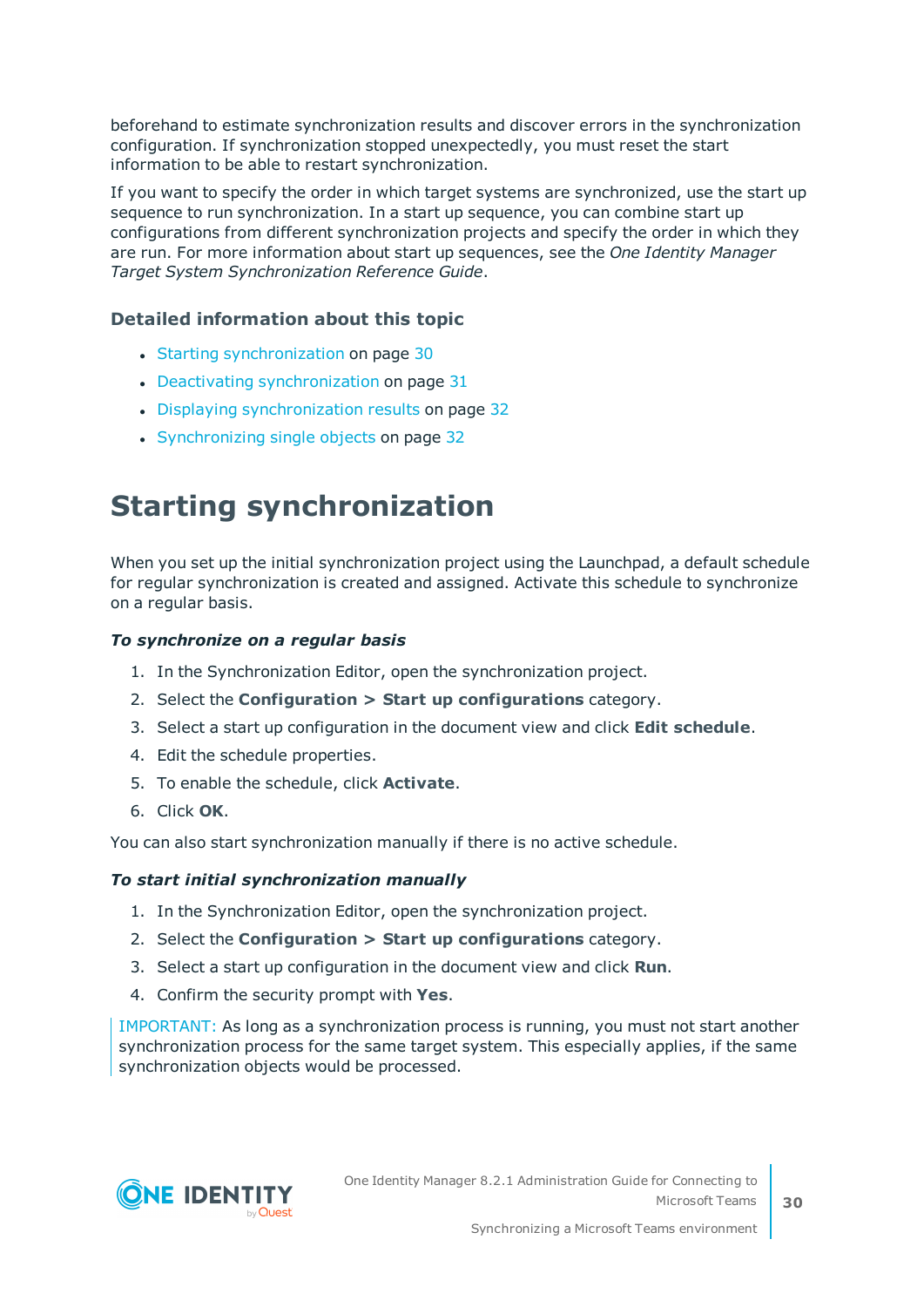- If another synchronization process is started with the same start up configuration, the process is stopped and is assigned **Frozen** status. An error message is written to the One Identity Manager Service log file.
	- Ensure that start up configurations that are used in start up sequences are not started individually at the same time. Assign start up sequences and start up configurations different schedules.
- Starting another synchronization process with different start up configuration that addresses same target system may lead to synchronization errors or loss of data. Specify One Identity Manager behavior in this case, in the start up configuration.
	- Use the schedule to ensure that the start up configurations are run in sequence.
	- Group start up configurations with the same start up behavior.

## <span id="page-30-0"></span>**Deactivating synchronization**

Regular synchronization cannot be started until the synchronization project and the schedule are active.

### *To prevent regular synchronization*

- 1. In the Synchronization Editor, open the synchronization project.
- 2. Select the start up configuration and deactivate the configured schedule.

Now you can only start synchronization manually.

An activated synchronization project can only be edited to a limited extend. The schema in the synchronization project must be updated if schema modifications are required. The synchronization project is deactivated in this case and can be edited again.

Furthermore, the synchronization project must be deactivated if synchronization should not be started by any means (not even manually).

### *To deactivate the synchronization project*

- 1. In the Synchronization Editor, open the synchronization project.
- 2. Select the **General** view on the home page.
- 3. Click **Deactivate project**.

### **Related topics**

• Creating a [synchronization](#page-16-0) project for initial synchronization of Microsoft Teams on [page](#page-16-0) 17

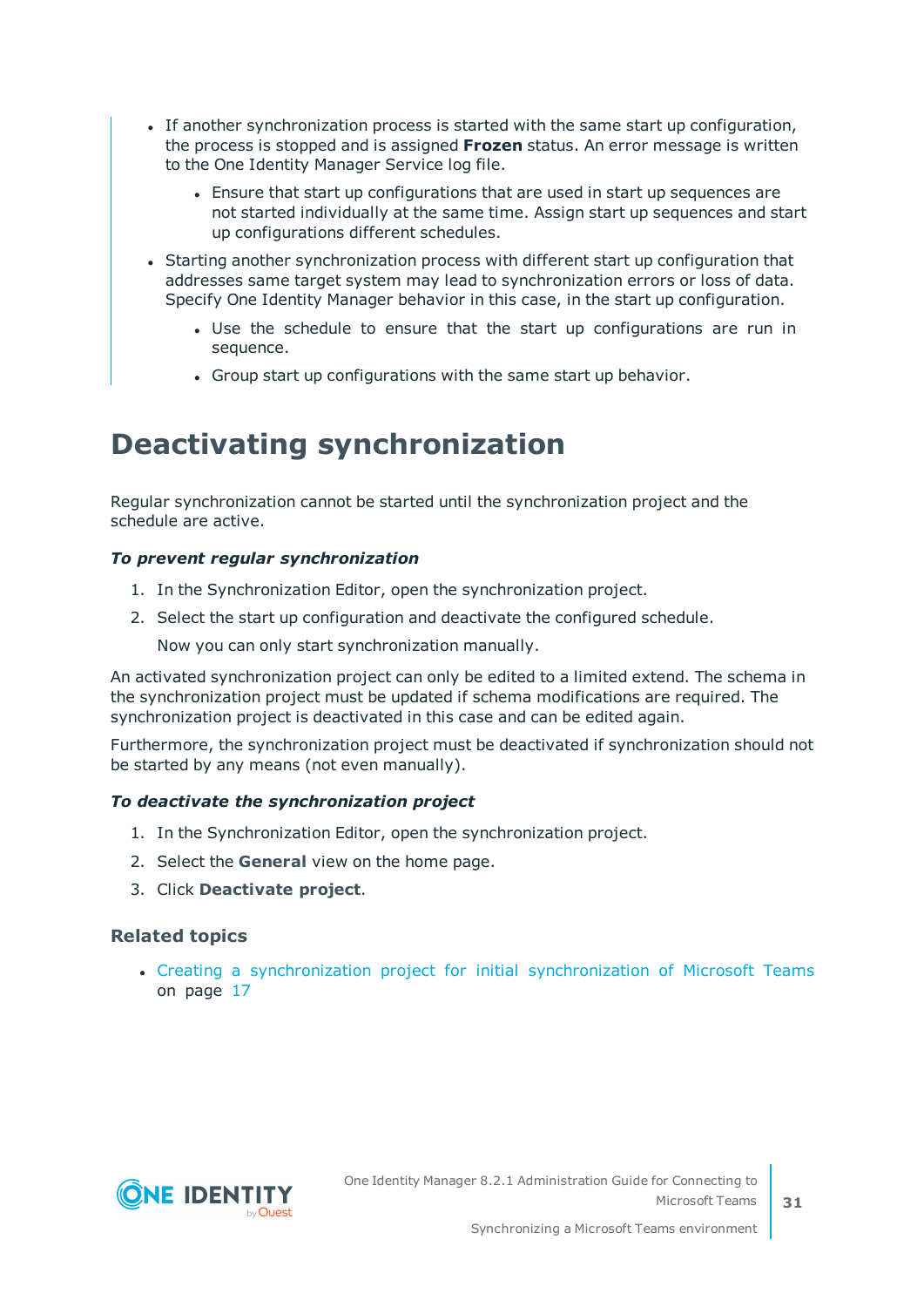## <span id="page-31-0"></span>**Displaying synchronization results**

Synchronization results are summarized in the synchronization log. You can specify the extent of the synchronization log for each system connection individually. One Identity Manager provides several reports in which the synchronization results are organized under different criteria.

### *To display a synchronization log*

- 1. In the Synchronization Editor, open the synchronization project.
- 2. Select the **Logs** category.
- 3. Click in the navigation view toolbar.
	- Logs for all completed synchronization runs are displayed in the navigation view.
- 4. Select a log by double-clicking it. An analysis of the synchronization is shown as a report. You can save the report.

### *To display a provisioning log*

- 1. In the Synchronization Editor, open the synchronization project.
- 2. Select the **Logs** category.
- 3. Click  $\ell$  in the navigation view toolbar.

Logs for all completed provisioning processes are displayed in the navigation view.

4. Select a log by double-clicking it.

An analysis of the provisioning is shown as a report. You can save the report.

The log is marked in color in the navigation view. This mark shows you the status of the synchronization/provisioning.

TIP: The logs are also displayed in the Manager under the **<target system> > synchronization log** category.

### **Related topics**

- Configuring the [synchronization](#page-21-0) log on page 22
- $\cdot$  [Troubleshooting](#page-34-1) on page 35

## <span id="page-31-1"></span>**Synchronizing single objects**

Individual objects can only be synchronized if the object is already present in the One Identity Manager database. The changes are applied to the mapped object properties.

NOTE: If the object is no longer present in the target system, then it is deleted from the One Identity Manager database.

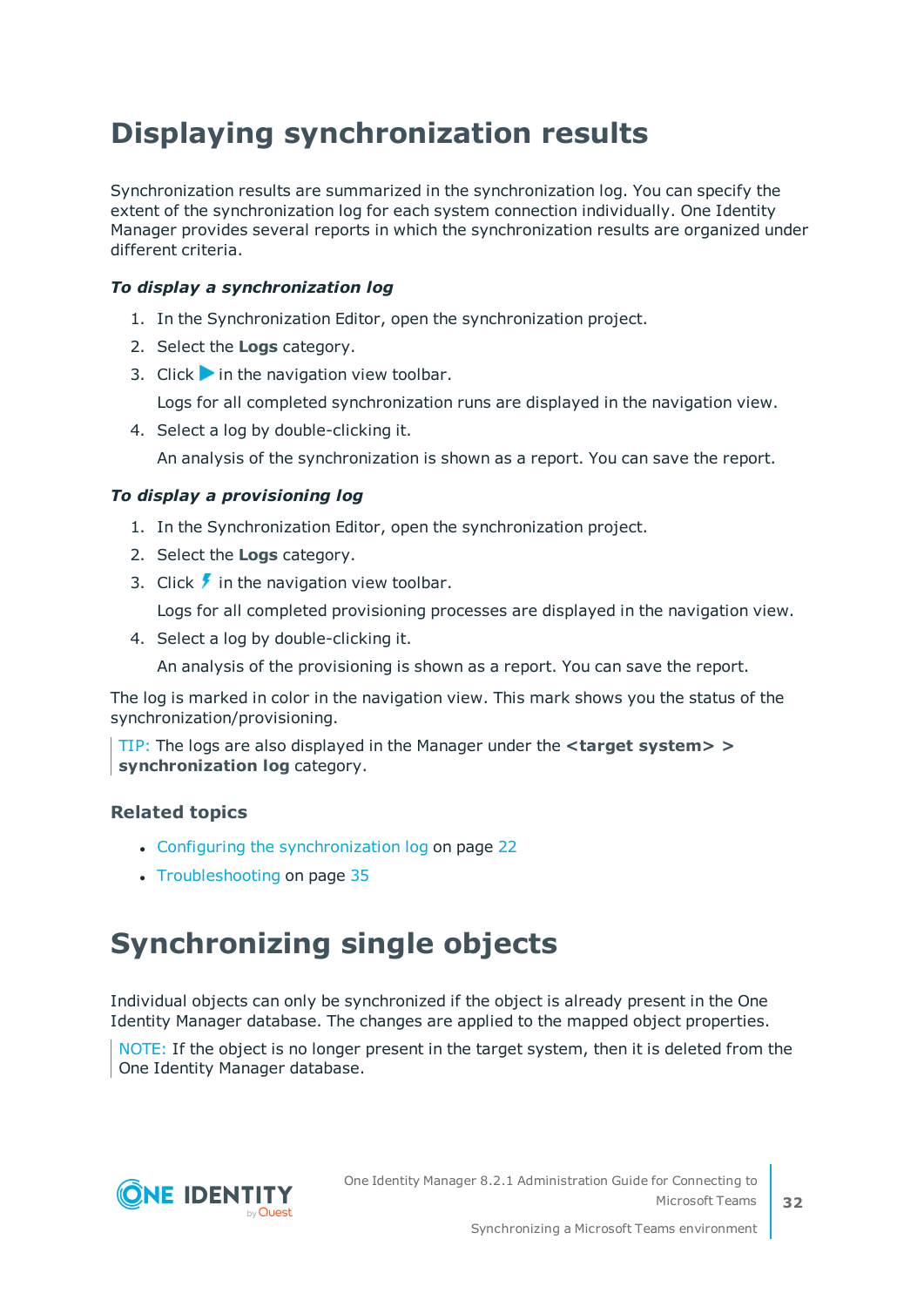### *To synchronize a single object*

- 1. In the Manager, select the **Azure Active Directory** category.
- 2. Select the object type in the navigation view.
- 3. In the result list, select the object that you want to synchronize.
- 4. Select the **Synchronize this object** task.

A process for reading this object is entered in the job queue.

### **Detailed information about this topic**

• Configuring single object [synchronization](#page-26-0) on page 27

## <span id="page-32-0"></span>**Tasks following synchronization**

After the synchronization of data from the target system into the One Identity Manager database, rework may be necessary. Check the following tasks:

- [Post-processing](#page-32-1) outstanding objects on page 33
- Adding custom tables to the target system [synchronization](#page-34-0) on page 35

## <span id="page-32-1"></span>**Post-processing outstanding objects**

Objects, which do not exist in the target system, can be marked as outstanding in One Identity Manager by synchronizing. This prevents objects being deleted because of an incorrect data situation or an incorrect synchronization configuration.

Outstanding objects:

- Cannot be edited in One Identity Manager.
- Are ignored by subsequent synchronizations.
- Are ignored by inheritance calculations.

This means, all memberships and assignments remain intact until the outstanding objects have been processed.

Start target system synchronization to do this.

### *To post-process outstanding objects*

1. In the Manager, select the **Azure Active Directory > Target system synchronization: Exchange Online** category.

The navigation view lists all the synchronization tables assigned to the **Exchange Online** target system type.

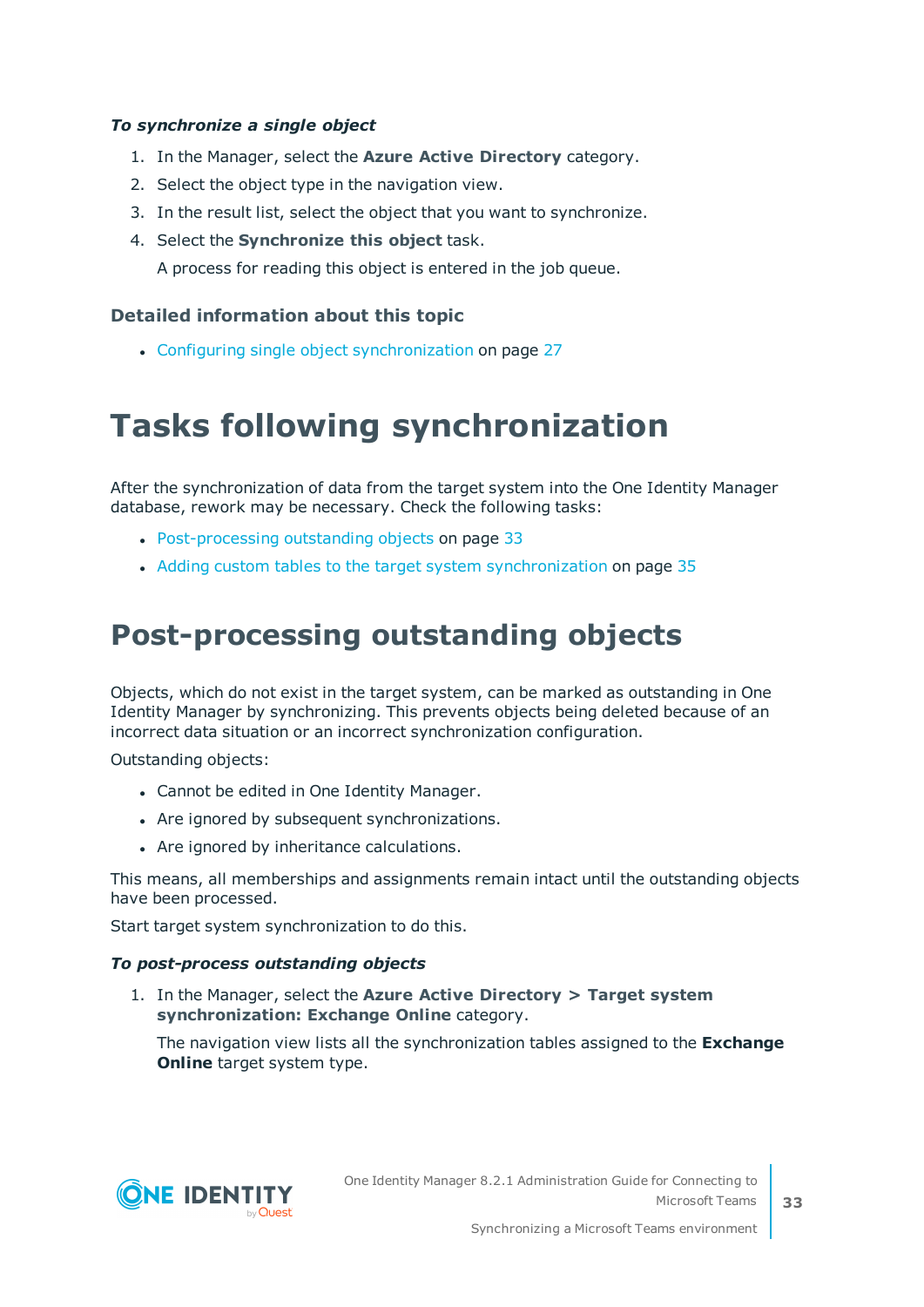2. On the **Target system synchronization** form, in the **Table / object** column, open the node of the table for which you want to post-process outstanding objects.

All objects that are marked as outstanding are shown. The **Last log entry** and **Last method run** columns display the time at which the last entry was made in the synchronization log and which processing method was run. The **No log available** entry can mean the following:

• The synchronization log has already been deleted.

- OR -

. An assignment from a member list has been deleted from the target system.

The base object of the assignment was updated during the synchronization. A corresponding entry appears in the synchronization log. The entry in the assignment table is marked as outstanding, but there is no entry in the synchronization log.

• An object that contains a member list has been deleted from the target system.

During synchronization, the object and all corresponding entries in the assignment tables are marked as outstanding. However, an entry in the synchronization log appears only for the deleted object.

TIP:

### *To display object properties of an outstanding object*

- 1. Select the object on the target system synchronization form.
- 2. Open the context menu and click **Show object**.
- 3. Select the objects you want to rework. Multi-select is possible.
- 4. Click on one of the following icons in the form toolbar to run the respective method.

#### **Table 5: Methods for handling outstanding objects**

### **Icon Method Description**

|    | Delete         | The object is immediately deleted from the One Identity Manager<br>database. Deferred deletion is not taken into account.<br>Indirect memberships cannot be deleted. |
|----|----------------|----------------------------------------------------------------------------------------------------------------------------------------------------------------------|
| F  | <b>Publish</b> | The object is added to the target system. The <b>Outstanding</b> label<br>is removed from the object.                                                                |
|    |                | This runs a target system specific process that triggers the provi-<br>sioning process for the object.                                                               |
|    |                | Prerequisites:                                                                                                                                                       |
|    |                | • The table containing the object can be published.                                                                                                                  |
|    |                | • The target system connector has write access to the target<br>system.                                                                                              |
| 51 | Reset          | The <b>Outstanding</b> label is removed for the object.                                                                                                              |

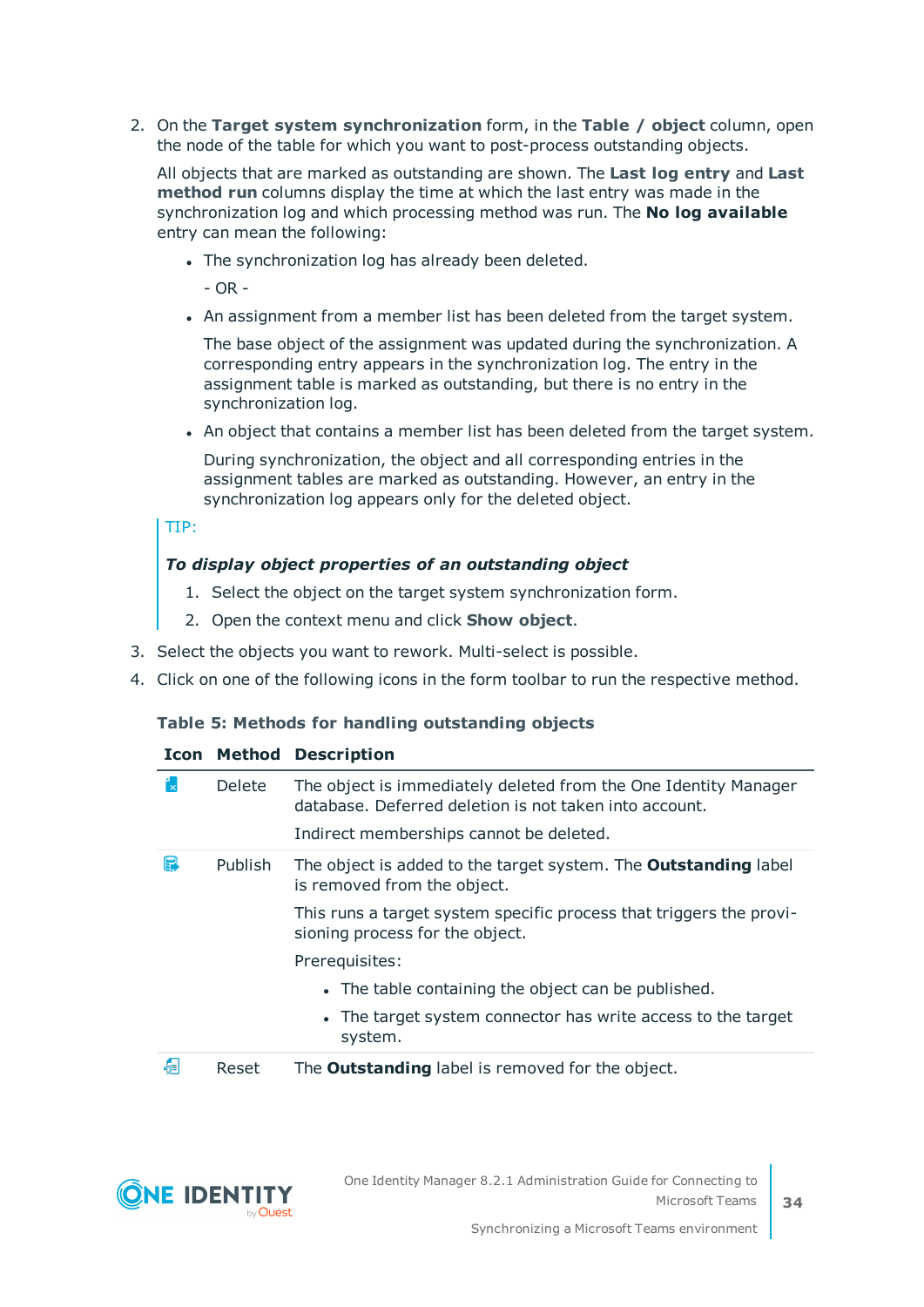5. Confirm the security prompt with **Yes**.

NOTE: By default, the selected objects are processed in parallel, which speeds up the selected method. If an error occurs during processing, the action is stopped and all changes are discarded.

Bulk processing of objects must be disabled if errors are to be localized, which means the objects are processed sequentially. Failed objects are named in the error message. All changes that were made up until the error occurred are saved.

### *To disable bulk processing*

• Disable the  $\bigcirc$  icon in the form's toolbar.

NOTE: The target system connector must have write access to the target system in order to publish outstanding objects that are being post-processed.

## <span id="page-34-0"></span>**Adding custom tables to the target system synchronization**

You must customize your target system synchronization to synchronize custom tables.

### *To add custom tables to target system synchronization*

- 1. In the Manager, select the **Azure Active Directory > Basic configuration data > Target system types** category.
- 2. In the result list, select the **Exchange Online** target system type.
- 3. Select the **Assign synchronization tables** task.
- 4. In the Add assignments pane, assign **custom** tables to the outstanding objects you want to handle.
- 5. Save the changes.
- 6. Select the **Configure tables for publishing** task.
- 7. Select the custom tables that contain the outstanding objects that can be published in the target system and set the **Publishable** option.
- 8. Save the changes.

### **Related topics**

• [Post-processing](#page-32-1) outstanding objects on page 33

## <span id="page-34-1"></span>**Troubleshooting**

Synchronization Editor helps you to analyze and eliminate synchronization errors.

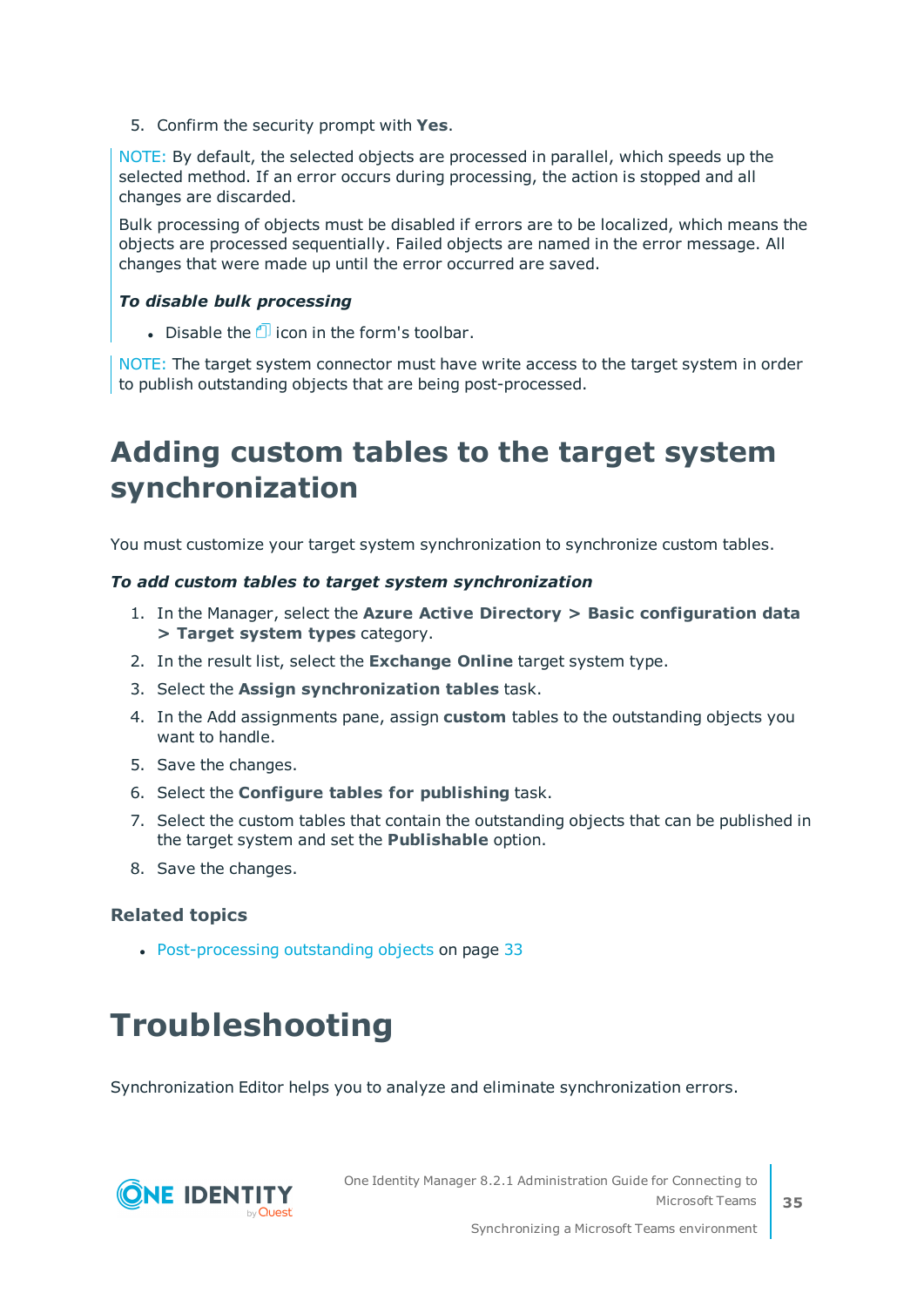• Simulating synchronization

The simulation allows you to estimate the result of synchronization. This means you can, for example, recognize potential errors in the synchronization configuration.

• Analyzing synchronization

You can generate the synchronization analysis report for analyzing problems which occur during synchronization, for example, insufficient performance.

• Logging messages

One Identity Manager offers different options for logging errors. These include the synchronization log, the log file for One Identity Manager Service, the logging of messages with NLOG, and similar.

• Reset start information

If synchronization stopped unexpectedly, for example, because a server was not available, the start information must be reset manually. Only then can the synchronization be restarted.

For more information about these topics, see the *One Identity Manager Target System Synchronization Reference Guide*.

### **Related topics**

<span id="page-35-0"></span>• Displaying [synchronization](#page-31-0) results on page 32

## **Ignoring data error in synchronization**

By default, objects with incorrect data are not synchronized. These objects can be synchronized once the data has been corrected. In certain situations, however, it might be necessary to synchronize objects like these and ignore the data properties that have errors. This synchronization behavior can be configured in One Identity Manager.

### *To ignoring data errors during synchronization in One Identity Manager*

- 1. In the Synchronization Editor, open the synchronization project.
- 2. Select the **Configuration > One Identity Manager connection** category.
- 3. In the **General** view, click **Edit connection**.

This starts the system connection wizard.

4. On the **Additional options** page, enable **Try to ignore data errors**.

This option is only effective if **Continue on error** is set in the synchronization workflow.

Default columns, such as primary keys, UID columns, or mandatory input columns cannot be ignored.

5. Save the changes.

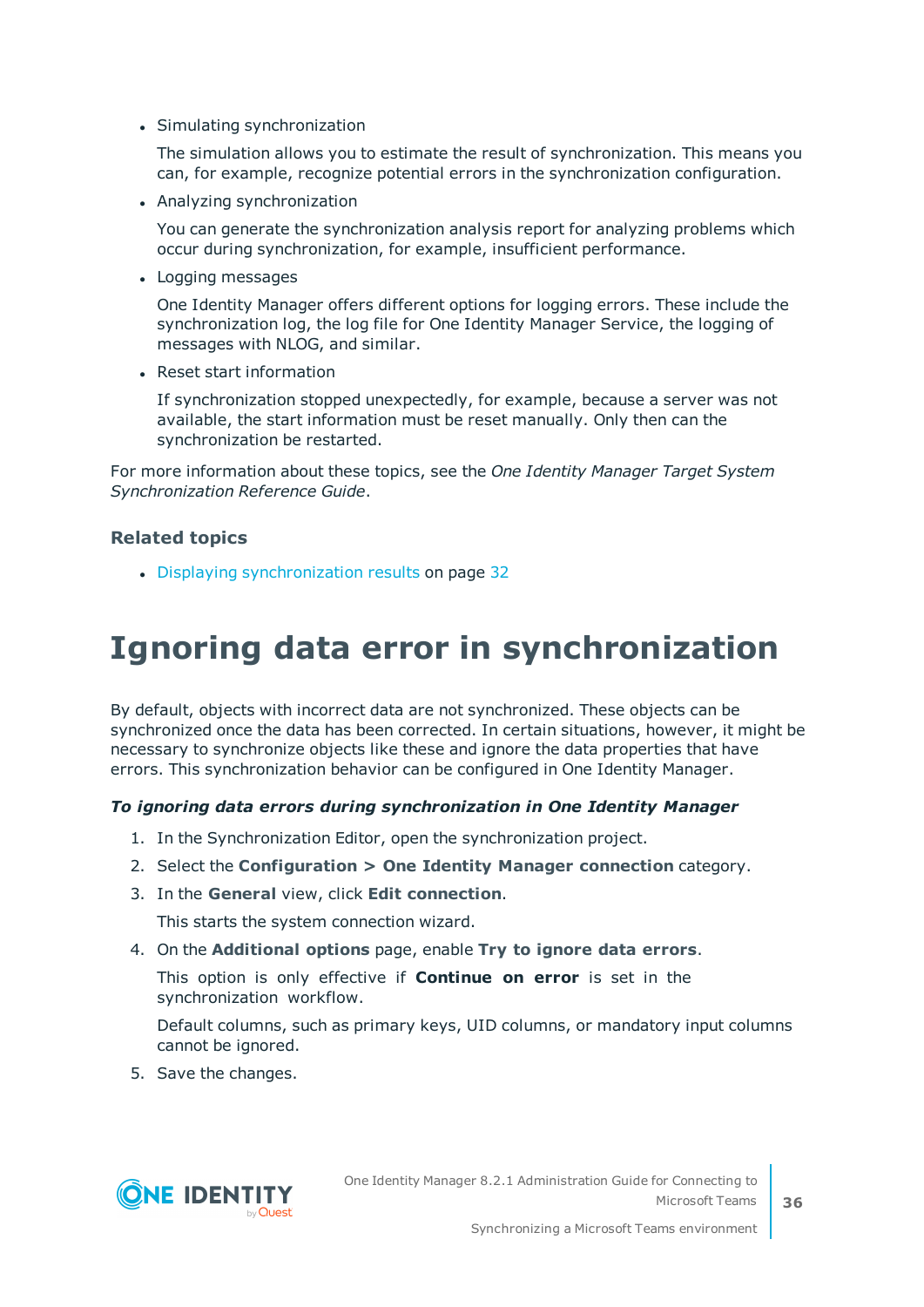IMPORTANT: If this option is set, One Identity Manager tries to ignore commit errors that could be related to data errors in a single column. This causes the data changed in the affected column to be discarded and the object is subsequently saved again. This effects performance and leads to loss of data.

Only set this option in the exceptional circumstance of not being able to correct the data before synchronization.



One Identity Manager 8.2.1 Administration Guide for Connecting to Microsoft Teams

Synchronizing a Microsoft Teams environment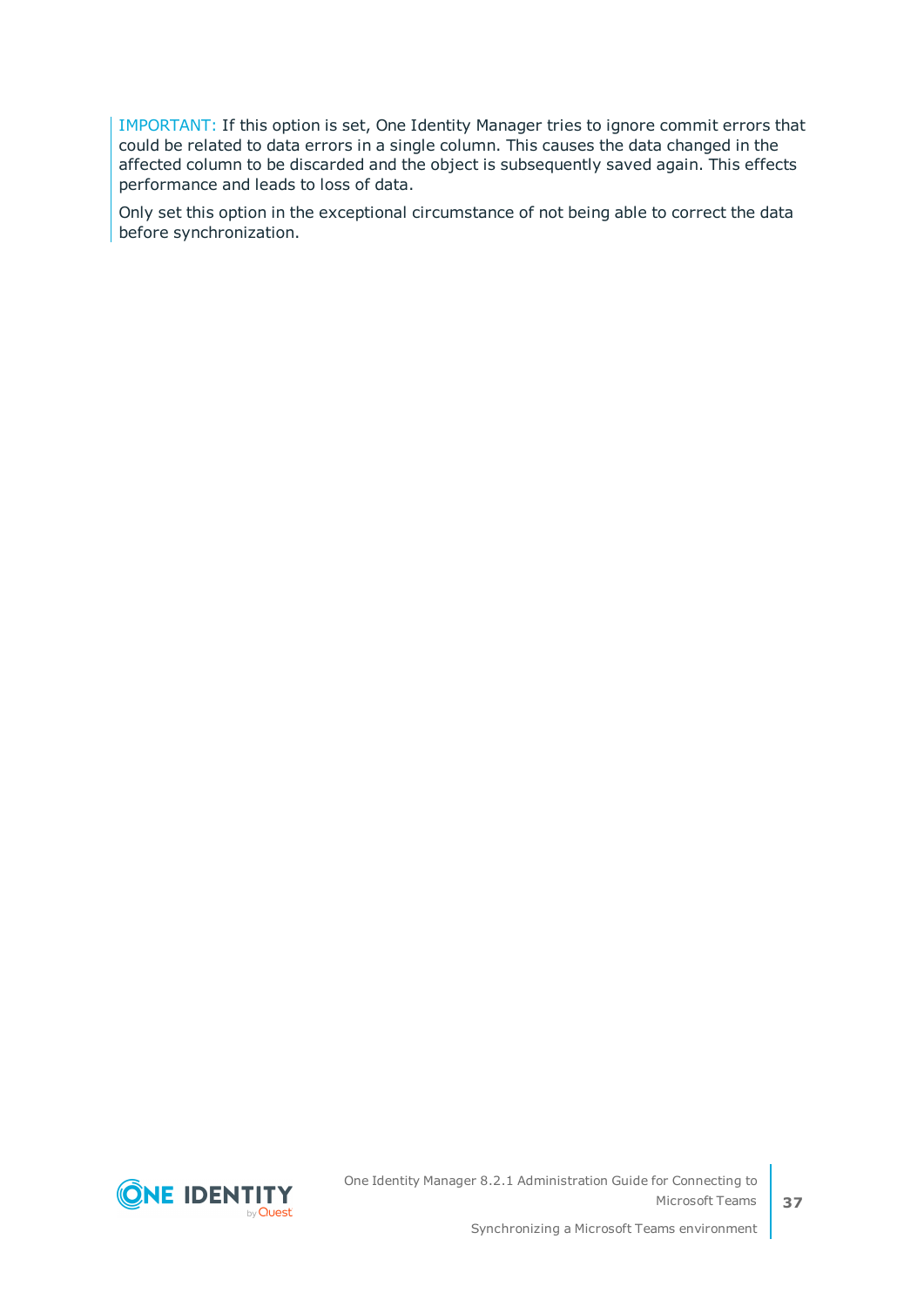# <span id="page-37-0"></span>**Mapping Microsoft Teams objects in One Identity Manager**

Microsoft Teams teams and channels are mapped in One Identity Manager. A team groups Microsoft Teams users together. A team is linked to an Exchange Online Office 365 group. All members of the Office 365 group are members of the team. The members of a team cab use the team's channels. Standard channels are available to all the team's members. Private channels are only available to certain team members. Team members that are not invited to join a private channel cannot see the channel.

Microsoft Teams teams and channels are imported into the One Identity Manager database during synchronization. You can edit the main data of the teams individually and create new teams. You can create new standard channels but you cannot create private channels. You cannot edit existing channels.

For more information about Microsoft Teams, see the *Microsoft Teams documentation* from Microsoft.

#### **Detailed information about this topic**

- [Microsoft](#page-37-1) Teams teams on page 38
- <span id="page-37-1"></span>• [Microsoft](#page-45-0) Teams channels on page 46

## **Microsoft Teams teams**

A team groups Microsoft Teams users together. A team is linked to an Exchange Online Office 365 group. All members of the Office 365 group are members of the team.

Teams are imported into One Identity Manager by synchronization. You can edit the main data of the teams individually and create new teams.

For more information about Exchange Online Office 365 groups, see the *One Identity Manager Administration Guide for Connecting to Exchange Online*.

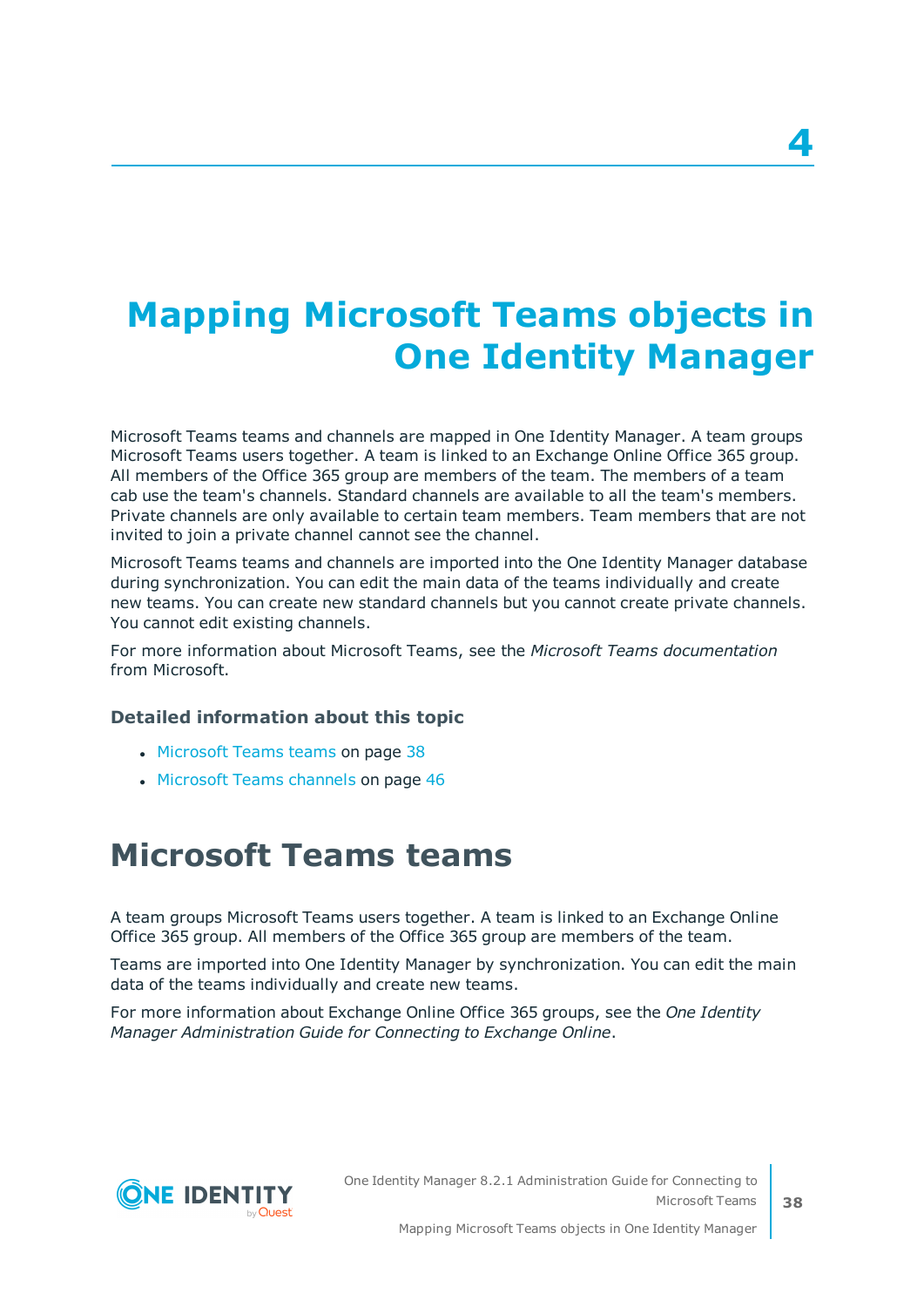### **Detailed information about this topic**

- Creating [Microsoft](#page-38-0) Teams teams on page 39
- Editing main data of [Microsoft](#page-39-0) Teams teams on page 40
- [Archiving](#page-39-1) Microsoft Teams teams on page 40
- Deleting [Microsoft](#page-39-2) Teams teams on page 40
- [Assigning](#page-40-0) Microsoft Teams teams to Azure Active Directory user accounts on page 41
- Adding Microsoft Teams teams [automatically](#page-41-0) to the IT Shop on page 42
- [Displaying](#page-42-0) members of Microsoft Teams teams on page 43
- [Displaying](#page-42-1) owners of Microsoft Teams teams on page 43
- [Displaying](#page-43-0) the Microsoft Teams team overview on page 44
- Main data for [Microsoft](#page-43-1) Teams teams on page 44

## <span id="page-38-0"></span>**Creating Microsoft Teams teams**

In One Identity Manager, you can create new teams.

### *To create a team*

- 1. In the Manager, select the **Azure Active Directory > Teams** category.
- 2. Click  $\frac{1}{2}$  in the result list.
- 3. On the **General** tab, under **Office 365 group**, select the Exchange Online Office 365 group that the team is linked to.

Members of this Office 365 group become members of the team. The owners of the Office 365 group become owners of the team.

- 4. Enter the other main data for the team.
- 5. Save the changes.

### **Related topics**

- Editing main data of [Microsoft](#page-39-0) Teams teams on page 40
- Main data for [Microsoft](#page-43-1) Teams teams on page 44

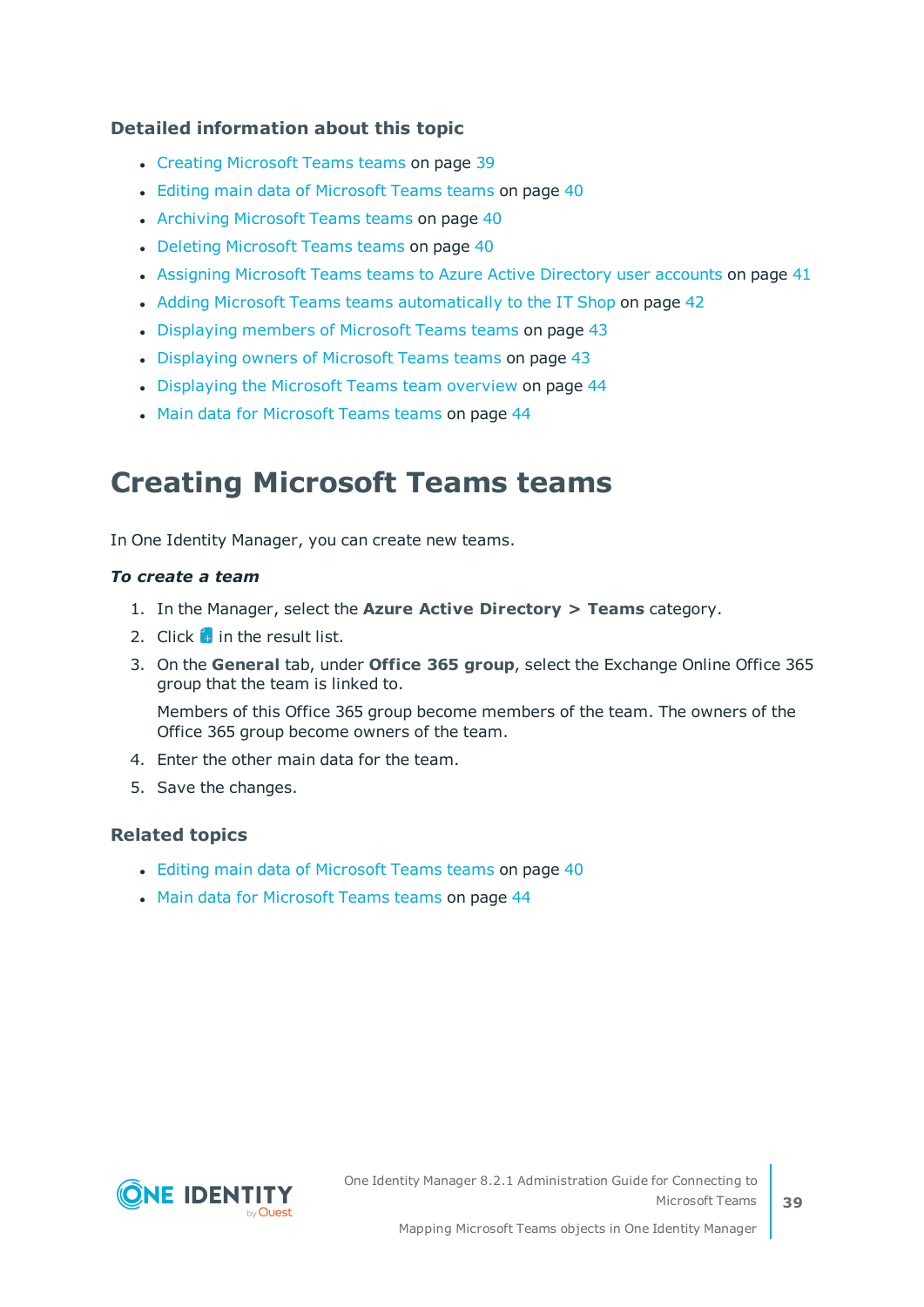## <span id="page-39-0"></span>**Editing main data of Microsoft Teams teams**

You can edit the main data of existing teams.

### *To edit the main data of a team*

- 1. In the Manager, select the **Azure Active Directory > Teams** category.
- 2. Select the team in the result list.
- 3. Select the **Change main data** task.
- 4. Edit the team's main data.
- 5. Save the changes.

### **Related topics**

- Creating [Microsoft](#page-38-0) Teams teams on page 39
- Main data for [Microsoft](#page-43-1) Teams teams on page 44

### <span id="page-39-1"></span>**Archiving Microsoft Teams teams**

You can archive teams that are not longer being used.

#### *To archive a team*

- 1. In the Manager, select the **Azure Active Directory > Teams** category.
- 2. Select the team in the result list.
- 3. Select the **Change main data** task.
- 4. On the **General**, enable the **Archived** option.
- 5. Save the changes.

### **Related topics**

• Deleting [Microsoft](#page-39-2) Teams teams on page 40

### <span id="page-39-2"></span>**Deleting Microsoft Teams teams**

To delete a Microsoft Teams team, delete the Exchange Online Office 365 group linked to the team. When you delete an Office 365 group, the team is deleted as well. When you delete an Office 365 group, the Azure Active Directory group associated with the Office 365 group is also deleted.

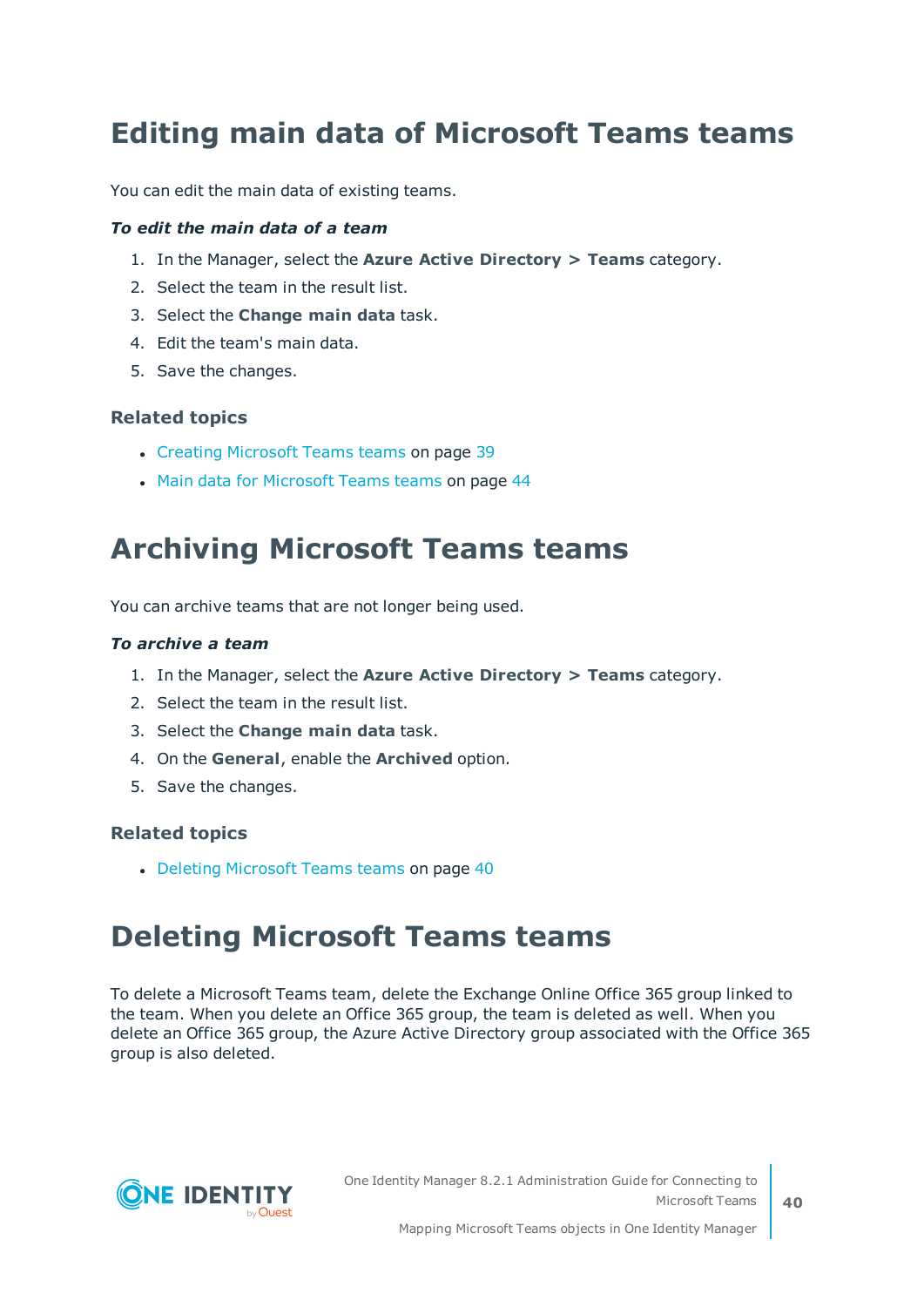### *To delete an Office 365 group*

- 1. In the Manager, select the **Azure Active Directory > Office 365 groups** category.
- 2. Select the Office 365 group in the result list.
- 3. Click  $\mathbf{\hat{i}}$  in the result list.
- 4. Confirm the security prompt with **Yes**.

For more information about Exchange Online Office 365 groups, see the *One Identity Manager Administration Guide for Connecting to Exchange Online*.

### **Related topics**

• [Archiving](#page-39-1) Microsoft Teams teams on page 40

## <span id="page-40-0"></span>**Assigning Microsoft Teams teams to Azure Active Directory user accounts**

Teams can be directly or indirectly assigned to Azure Active Directory user accounts through Office 365 groups. All members of the Office 365 group are members of the team.

In the case of indirect assignment, employees and Office 365 groups are assigned to hierarchical roles, such as departments, cost centers, locations, or business roles. The Office 365 groups assigned to an employee are calculated from the position in the hierarchy and the direction of inheritance. If you add an employee to roles and that employee owns an Azure Active Directory user account, the Azure Active Directory user account is added to the Office 365 group.

Furthermore, Office 365 groups can be requested through the Web Portal. To do this, add employees to a shop as customers. All Office 365 groups are assigned to this shop can be requested by the customers. Requested Office 365 groups are assigned to the employees after approval is granted.

Through system roles, Office 365 groups can be grouped together and assigned to employees and workdesks as a package. You can create system roles that contain only Office 365 groups. You can also group any number of company resources into a system role.

To react quickly to special requests, you can assign Office 365 groups directly to Azure Active Directory user accounts.

For more information about Exchange Online Office 365 groups, see the *One Identity Manager Administration Guide for Connecting to Exchange Online*.

### **Related topics**

- Adding Microsoft Teams teams [automatically](#page-41-0) to the IT Shop on page 42
- [Displaying](#page-42-0) members of Microsoft Teams teams on page 43

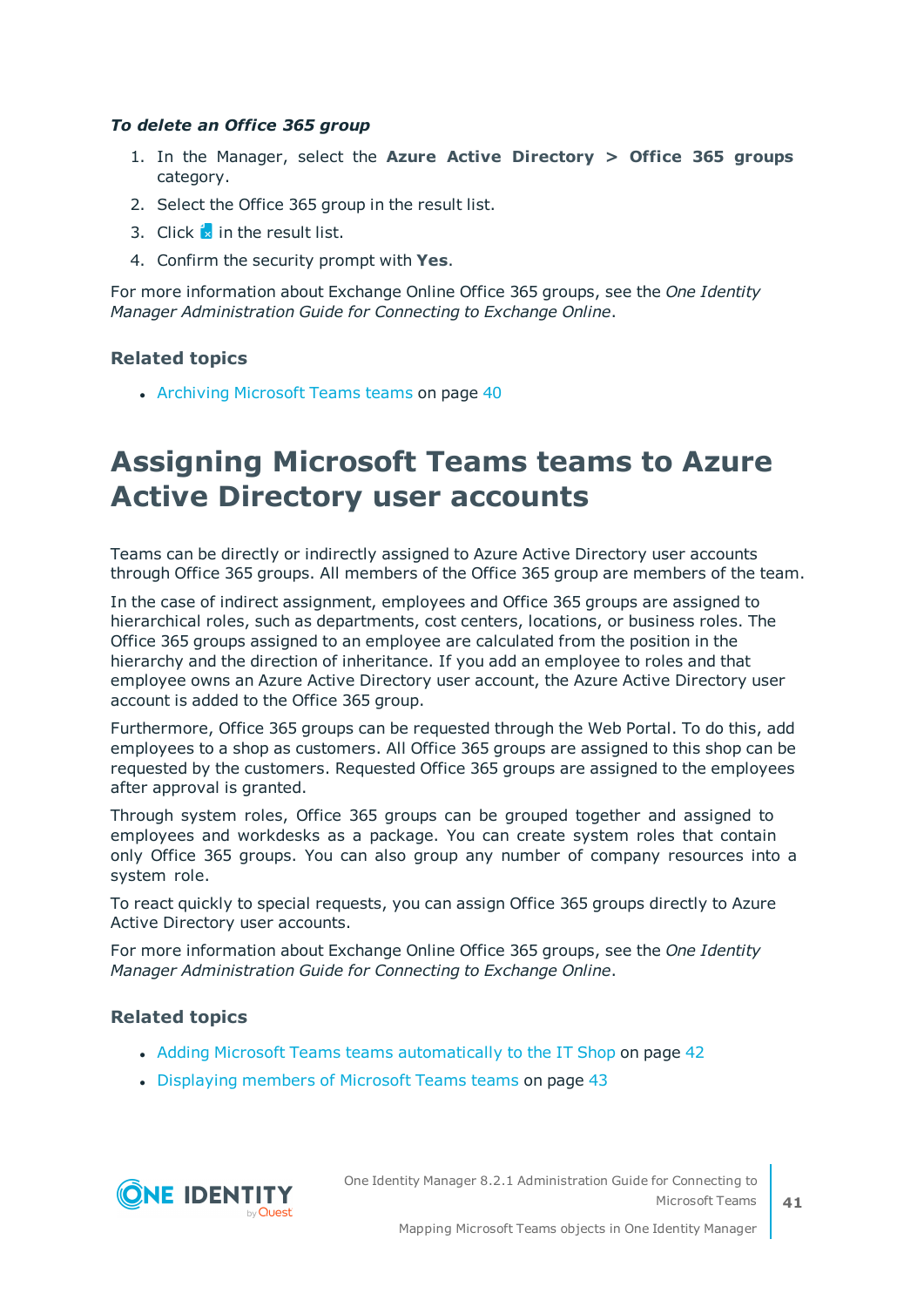## <span id="page-41-0"></span>**Adding Microsoft Teams teams automatically to the IT Shop**

The following steps can be used to automatically add Microsoft Teams teams to the IT Shop. Synchronization ensures that the teams are added to the IT Shop through their Office 365 groups.

For more information about Exchange Online Office 365 groups, see the *One Identity Manager Administration Guide for Connecting to Exchange Online*.

### *To add Microsoft Teams teams automatically to the IT Shop*

- 1. In the Designer, set the **QER | ITShop | AutoPublish | O3TTeam** configuration parameter.
- 2. In order not to add teams to the IT Shop automatically, in the Designer, set the **QER | ITShop | AutoPublish | O3TTeam | ExcludeList** configuration parameter.

This configuration parameter contains a listing of all teams that should not be allocated to the IT Shop automatically. You can extend this list if required. To do this, enter the name of the groups in the configuration parameter. Names are listed in a pipe (|) delimited list. Regular expressions are supported.

3. Compile the database.

The teams and their Office 365 groups are added automatically to the IT Shop from now on. The following steps are run to add a group to the IT Shop.

- 1. A service item is determined for the teams' Office 365 group.
- 2. The service item is assigned to the **Azure Active Directory groups | Office 365 groups in Microsoft Teams** default service category.
- 3. An application role for product owners is determined and assigned to the service item.

Product owners can approve requests for membership in these teams and their Office 365 groups. The default product owner is the Office 365 group's owner.

4. The Office 365 group is labeled with the **IT Shop** option and assigned to the **Microsoft Teams groups** or **Office 365 groups** IT Shop shelf in the **Identity & Access Lifecycle** shop.

Then the shop customers can use the Web Portal to request memberships in the teams and their Office 365 groups.

NOTE: When a team is irrevocably deleted from the One Identity Manager database, the associated service item is also deleted.

For more information about configuring the One Identity Manager IT Shop Administration Guide, see the *IT Shop*. For more information about requesting access requests in the Web Portal, see the *One Identity Manager Web Portal User Guide*.

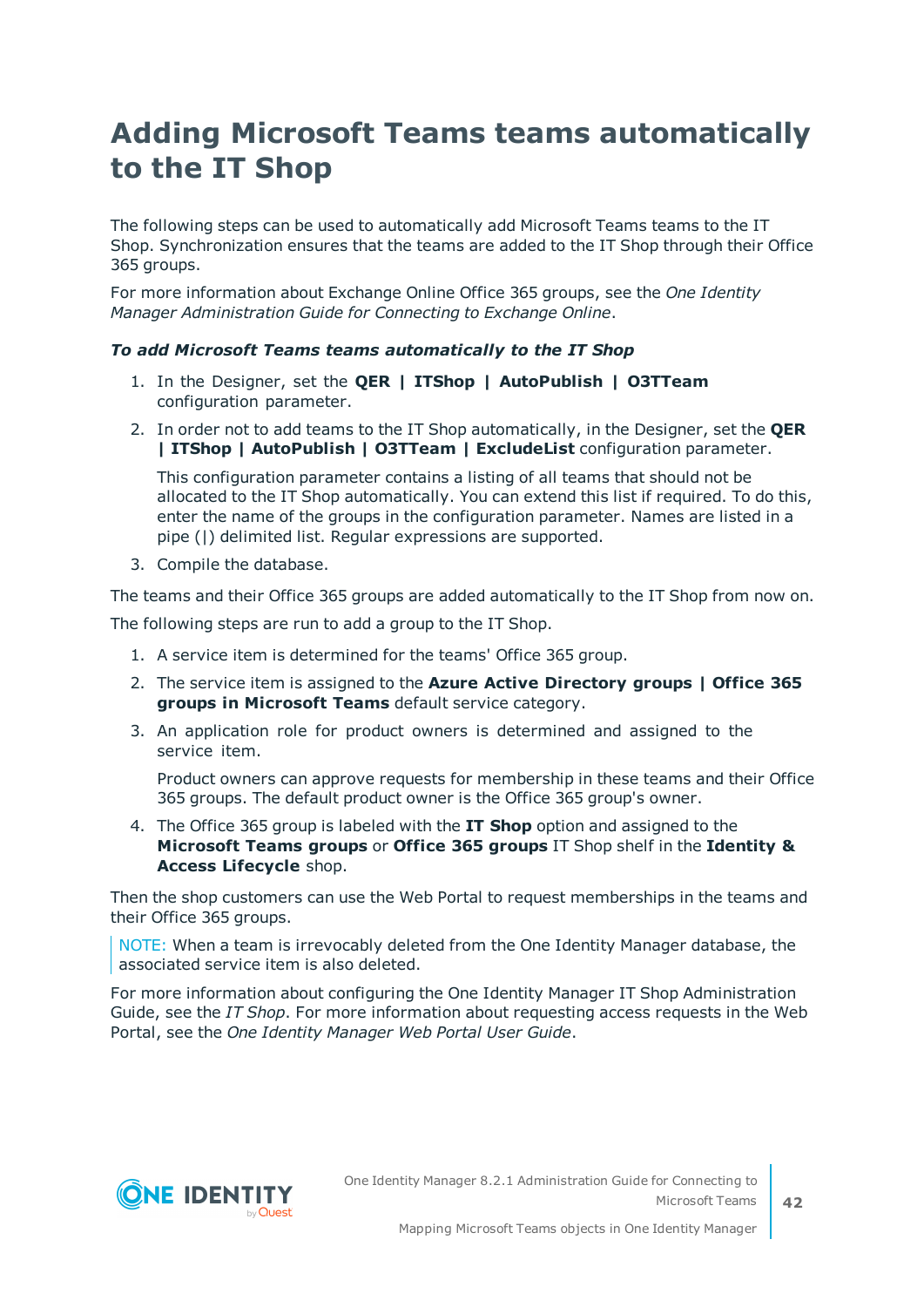### **Related topics**

- [Assigning](#page-40-0) Microsoft Teams teams to Azure Active Directory user accounts on page 41
- [Displaying](#page-42-0) members of Microsoft Teams teams on page 43
- Deleting [Microsoft](#page-39-2) Teams teams on page 40

## <span id="page-42-0"></span>**Displaying members of Microsoft Teams teams**

A team is linked to an Exchange Online Office 365 group. All members of the Office 365 group are members of the team. In order for users to use Microsoft Teams, you need a Microsoft Teams service plan. For more information about Microsoft Teams, see the *Microsoft Teams documentation* from Microsoft.

### *To display the members of a team*

- 1. In the Manager, select the **Azure Active Directory > Teams** category.
- 2. Select the team in the result list.
- 3. Select the **Microsoft Teams team overview** task.

The overview form displays the following information about the members of a team:

- **Members:** Displays the team members that own a Microsoft Teams service plan. These members can use Microsoft Teams.
- <sup>l</sup> **Members without service plan 'Teams'**: Displays the team members that do not have a Microsoft Teams service plan. These members cannot use Microsoft Teams.

### **Related topics**

• [Displaying](#page-43-0) the Microsoft Teams team overview on page 44

## <span id="page-42-1"></span>**Displaying owners of Microsoft Teams teams**

A team is linked to an Exchange Online Office 365 group. The owners of the Office 365 group are owners of the team.

The team's owners see the team's channels in Microsoft Teams. Limited information is available for private channels. For more information about Microsoft Teams, see the *Microsoft Teams documentation* from Microsoft.

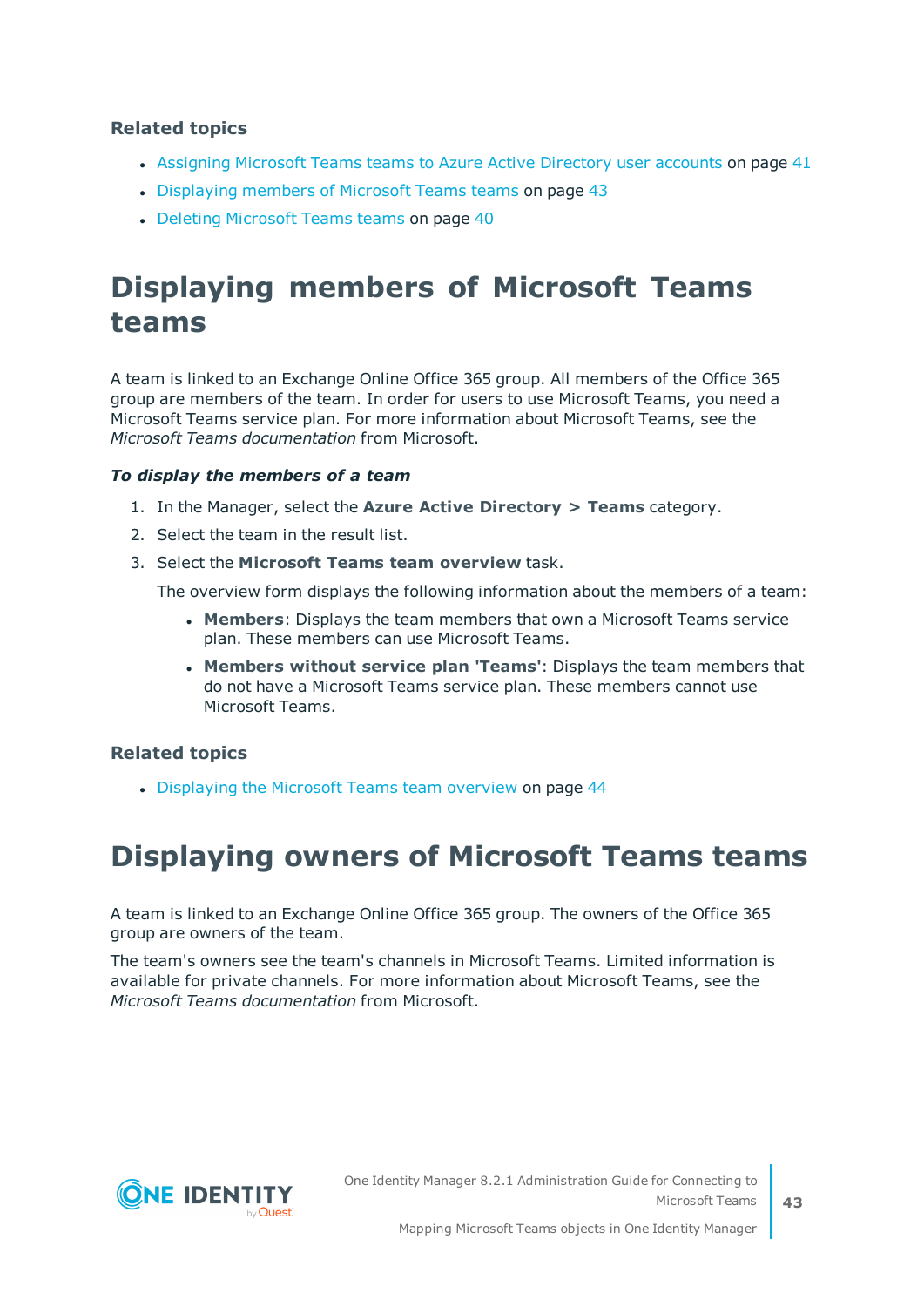### *To show all the owners of a team*

- 1. In the Manager, select the **Azure Active Directory > Teams** category.
- 2. Select the team in the result list.
- 3. Select the **Microsoft Teams team overview** task.
- 4. In the header of the **Office 365 groups** form element, click on the group's name. This opens the team's Office 365 group. On the **Office 365 group overview** form, you can see the owners.

### **Related topics**

- [Displaying](#page-43-0) the Microsoft Teams team overview on page 44
- [Microsoft](#page-45-0) Teams channels on page 46

## <span id="page-43-0"></span>**Displaying the Microsoft Teams team overview**

Use this task to obtain an overview of the most important information about a team.

#### *To obtain an overview of a user account*

- 1. In the Manager, select the **Azure Active Directory > Teams** category.
- 2. Select the team in the result list.
- 3. Select the **Microsoft Teams team overview** task.

### **Related topics**

- [Displaying](#page-42-0) members of Microsoft Teams teams on page 43
- [Displaying](#page-42-1) owners of Microsoft Teams teams on page 43
- [Microsoft](#page-45-0) Teams channels on page 46

### <span id="page-43-1"></span>**Main data for Microsoft Teams teams**

#### **Table 6: Team main data**

| <b>Property</b>     | <b>Description</b>                                                                                                                                                                         |
|---------------------|--------------------------------------------------------------------------------------------------------------------------------------------------------------------------------------------|
| Office 365<br>group | The team is linked to this Exchange Online Office 365 group. The<br>members of the Office 365 group are members of the team. The owners<br>of the Office 365 group are owners of the team. |
|                     | For more information about Exchange Online Office 365 groups, see the                                                                                                                      |

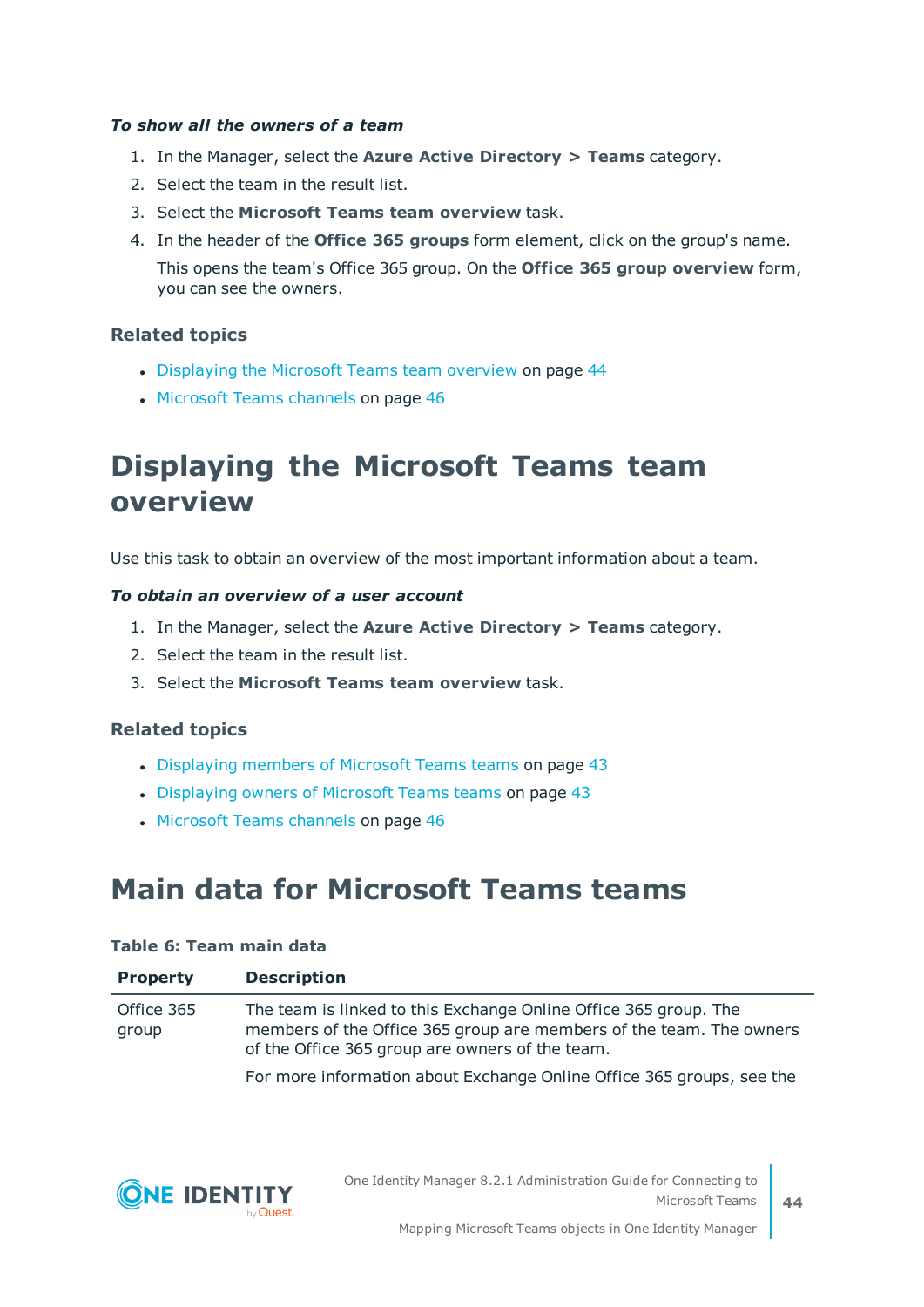| <b>Property</b>                               | <b>Description</b>                                                                                |
|-----------------------------------------------|---------------------------------------------------------------------------------------------------|
|                                               | One Identity Manager Administration Guide for Connecting to Exchange<br>Online.                   |
| Web URL                                       | URL that links directly to the Microsoft Teams team. The web URL is<br>formed by Microsoft Teams. |
| Archived                                      | Specifies whether the team is in read-only mode.                                                  |
| <b>Allow Giphy</b>                            | Specifies whether the use of Giphy is allowed.                                                    |
| Giphy content<br>classification               | Giphy content classification. Possible values are Moderate and Strict.                            |
| Custom<br>memes are<br>allowed.               | Specifies whether users can incorporate custom memes.                                             |
| Allow stickers<br>and memes                   | Specifies whether users can incorporate stickers and memes.                                       |
| Create and<br>update<br>channels<br>(guests)  | Specifies whether guests can create and update channels.                                          |
| Delete<br>channels<br>(guests)                | Specifies whether guests can delete channels.                                                     |
| Add and<br>remove apps                        | Specifies whether members can add and remove apps.                                                |
| Create and<br>update<br>channels<br>(members) | Specifies whether members can create and update channels.                                         |
| Delete<br>channels<br>(members)               | Specifies whether members can delete channels.                                                    |
| ors                                           | Use of connect- Specifies whether members can create, update, and remove connectors.              |
| Use of tabs                                   | Specifies whether members can create, update, and remove tabs.                                    |
| Allow edit<br>messages<br>(user)              | Specifies whether users can edit their messages.                                                  |
| Allow delete<br>messages                      | Specifies whether users can delete their messages.                                                |

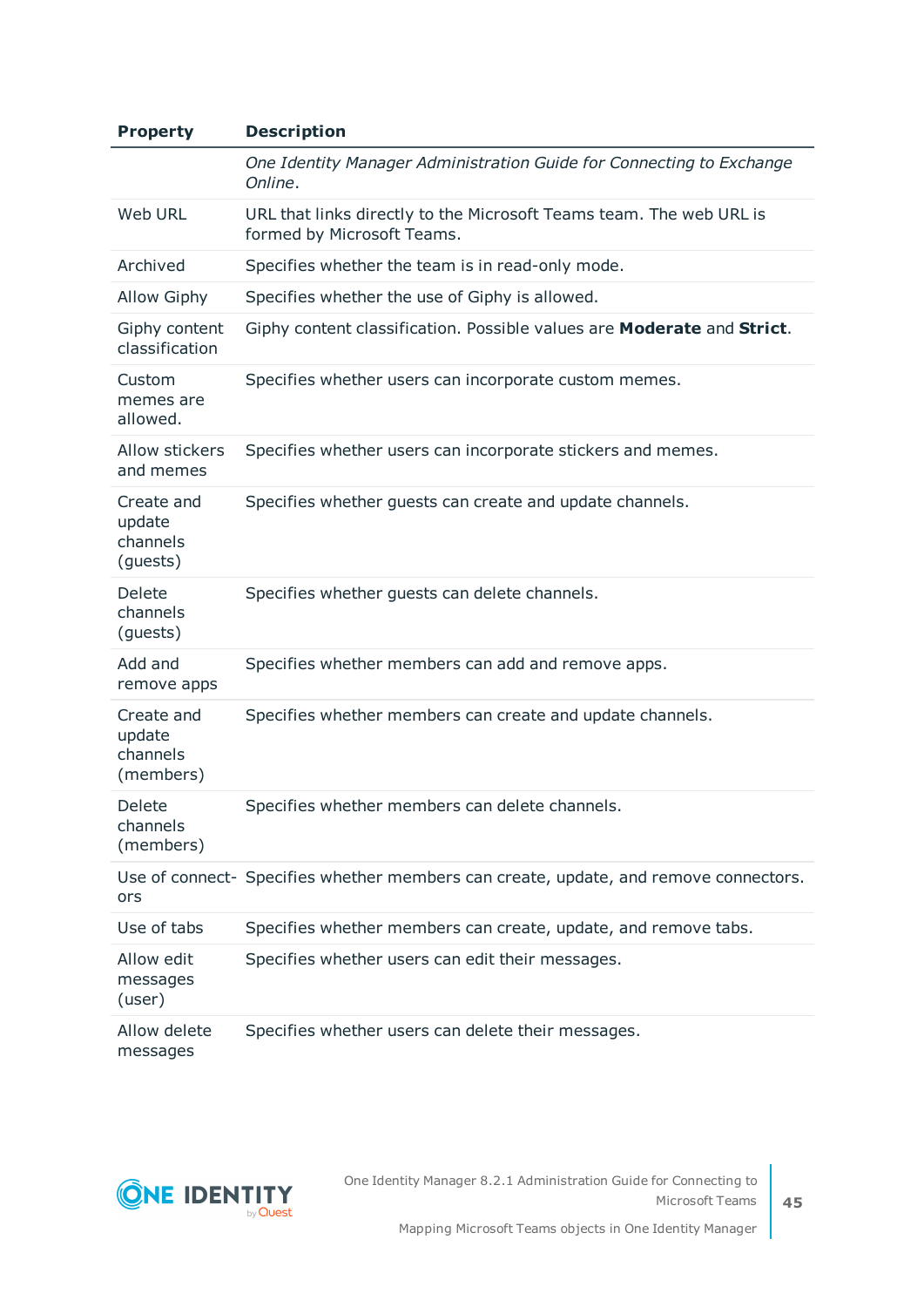| <b>Property</b>                     | <b>Description</b>                                                |
|-------------------------------------|-------------------------------------------------------------------|
| (user)                              |                                                                   |
| Allow delete<br>messages<br>(owner) | Specifies whether owners can delete all messages.                 |
| Allow channel<br>mentions           | Specifies whether mentions of the channel (@Channel) are allowed. |
| Allow team<br>mentions              | Specifies whether mentions of the team (@Team) are allowed.       |

### **Related topics**

- Editing main data of [Microsoft](#page-39-0) Teams teams on page 40
- [Archiving](#page-39-1) Microsoft Teams teams on page 40
- [Displaying](#page-42-0) members of Microsoft Teams teams on page 43
- <span id="page-45-0"></span>• [Displaying](#page-42-1) owners of Microsoft Teams teams on page 43

## **Microsoft Teams channels**

A team is linked to an Exchange Online Office 365 group. All members of the Office 365 group are members of the team. The members of a team cab use the team's channels. Standard channels are available to all the team's members. Private channels are only available to certain team members. Team members that are not invited to join a private channel cannot see the channel.

Channels are imported into One Identity Manager by synchronization. You can create new standard channels but you cannot create private channels. You cannot edit existing channels.

### **Detailed information about this topic**

- Creating [Microsoft](#page-46-0) Teams standard channels on page 47
- [Displaying](#page-46-1) private Microsoft Teams channels on page 47
- Deleting [Microsoft](#page-47-0) Teams channels on page 48
- [Displaying](#page-47-1) the Microsoft Teams channel overview on page 48
- Main data for [Microsoft](#page-48-0) Teams channels on page 49
- [Displaying](#page-42-0) members of Microsoft Teams teams on page 43
- [Displaying](#page-42-1) owners of Microsoft Teams teams on page 43

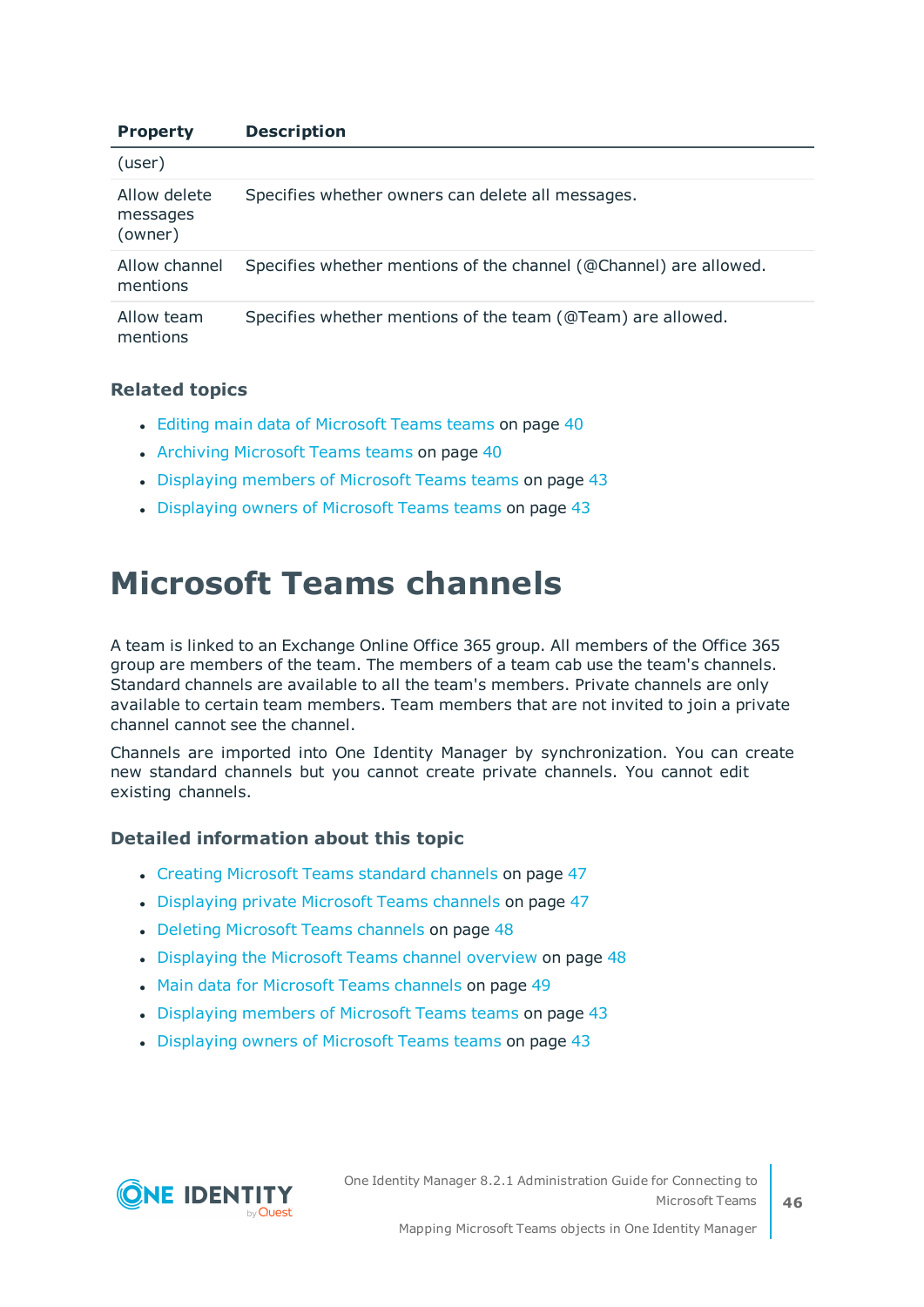## <span id="page-46-0"></span>**Creating Microsoft Teams standard channels**

You can create new standard channels in One Identity Manager but you cannot create private channels in One Identity Manager.

### *To create a standard channel*

- 1. In the Manager, select the **Azure Active Directory > Channels** category.
- 2. Click  $\frac{1}{2}$  in the result list.
- 3. On the General tab, enter the following data:
	- <sup>l</sup> **Display name**: Channel name that the user sees in Microsoft Teams.
	- **Membership type**: When standard channels are created, they have the **Standard** type. This channel is available to all the team's members.
	- **.** Description: Detailed description of the channel.
	- **· Team**: The channel belongs to the team selected here.
- 4. Save the changes.

### **Related topics**

- [Displaying](#page-46-1) private Microsoft Teams channels on page 47
- Main data for [Microsoft](#page-48-0) Teams channels on page 49
- [Displaying](#page-42-0) members of Microsoft Teams teams on page 43

## <span id="page-46-1"></span>**Displaying private Microsoft Teams channels**

You cannot create private channels in One Identity Manager. You can show the main data and owners of private channels. The members are not shown in One Identity Manager.

#### *To display the main data of a private channel*

- 1. In the Manager, select the **Azure Active Directory > Channels** category.
- 2. Select the channel in the result list.
- 3. Select the **Change main data** task.
- 4. On the General tab, you can see the following information.
	- <sup>l</sup> **Display name**: Channel name that the user sees in Microsoft Teams.
	- **. Memberships type:** The value **Private** is shown for private channels. The channel is only available to certain team members.
	- **.** Description: Detailed description of the channel.
	- **Team**: The channel belongs to the team selected here.



Mapping Microsoft Teams objects in One Identity Manager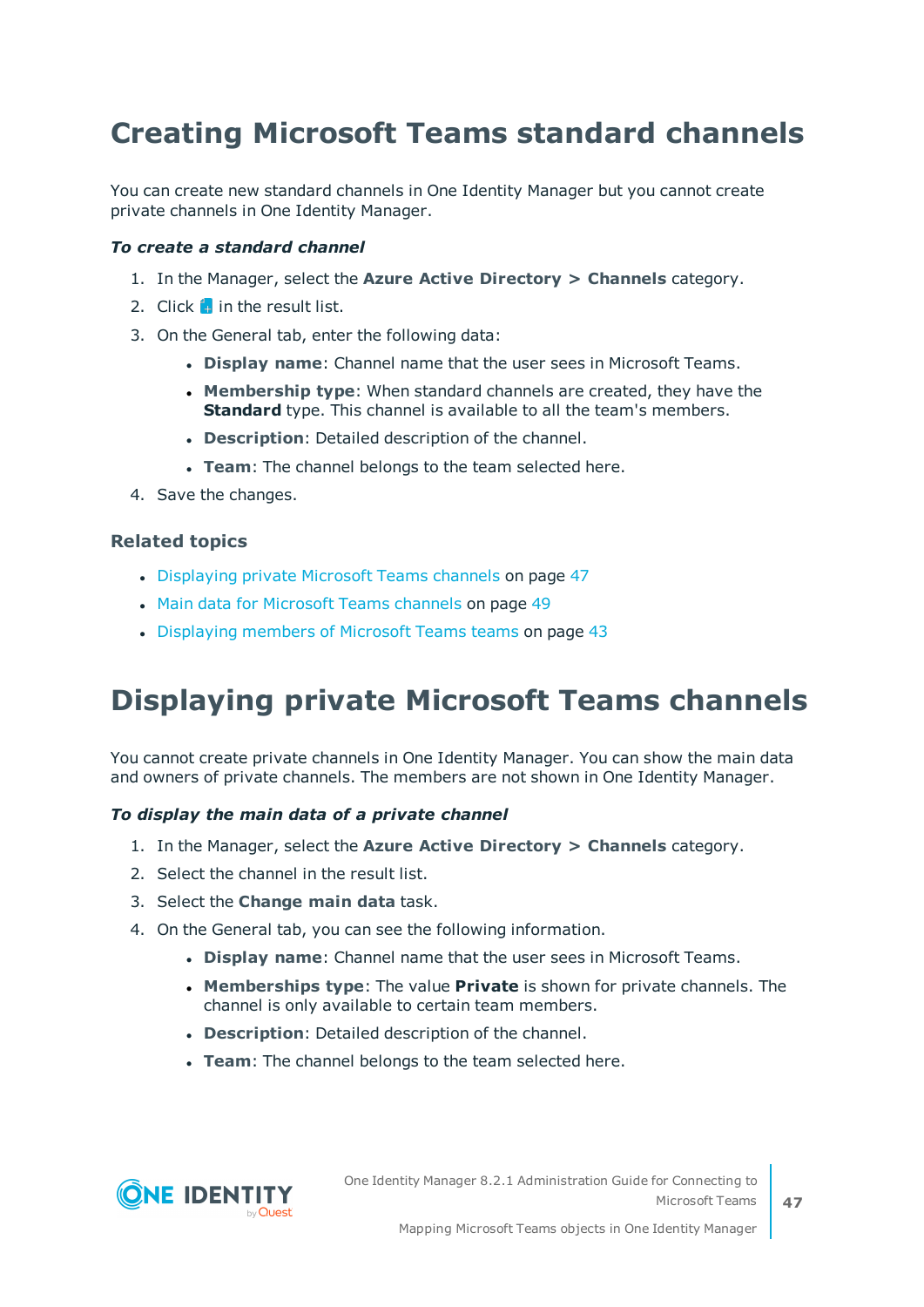### *To display the owners of a private channel*

- 1. In the Manager, select the **Azure Active Directory > Channels** category.
- 2. Select the channel in the result list.
- 3. Select the **Microsoft Teams channel overview** task.

The **Microsoft Teams channel owners** form element, displays the owners of the private channel.

### **Related topics**

- [Displaying](#page-47-1) the Microsoft Teams channel overview on page 48
- Creating [Microsoft](#page-46-0) Teams standard channels on page 47
- Main data for [Microsoft](#page-48-0) Teams channels on page 49

## <span id="page-47-0"></span>**Deleting Microsoft Teams channels**

Channels are deleted permanently from the One Identity Manager database and from Microsoft Teams.

NOTE: Channels with the name **General** cannot be deleted in One Identity Manager.

### *To delete a channel*

- 1. In the Manager, select the **Azure Active Directory > Channels** category.
- 2. Select the channel in the result list.
- 3. Click  $\mathbf{\hat{z}}$  in the result list.
- 4. Confirm the security prompt with **Yes**.

### **Related topics**

• Known issues about [connecting](#page-55-0) Microsoft Teams on page 56

## <span id="page-47-1"></span>**Displaying the Microsoft Teams channel overview**

Use this task to obtain an overview of the most important information about a channel.

#### *To obtain an overview of a user account*

- 1. In the Manager, select the **Azure Active Directory > Channels** category.
- 2. Select the channel in the result list.
- 3. Select the **Microsoft Teams channel overview** task.



One Identity Manager 8.2.1 Administration Guide for Connecting to Microsoft Teams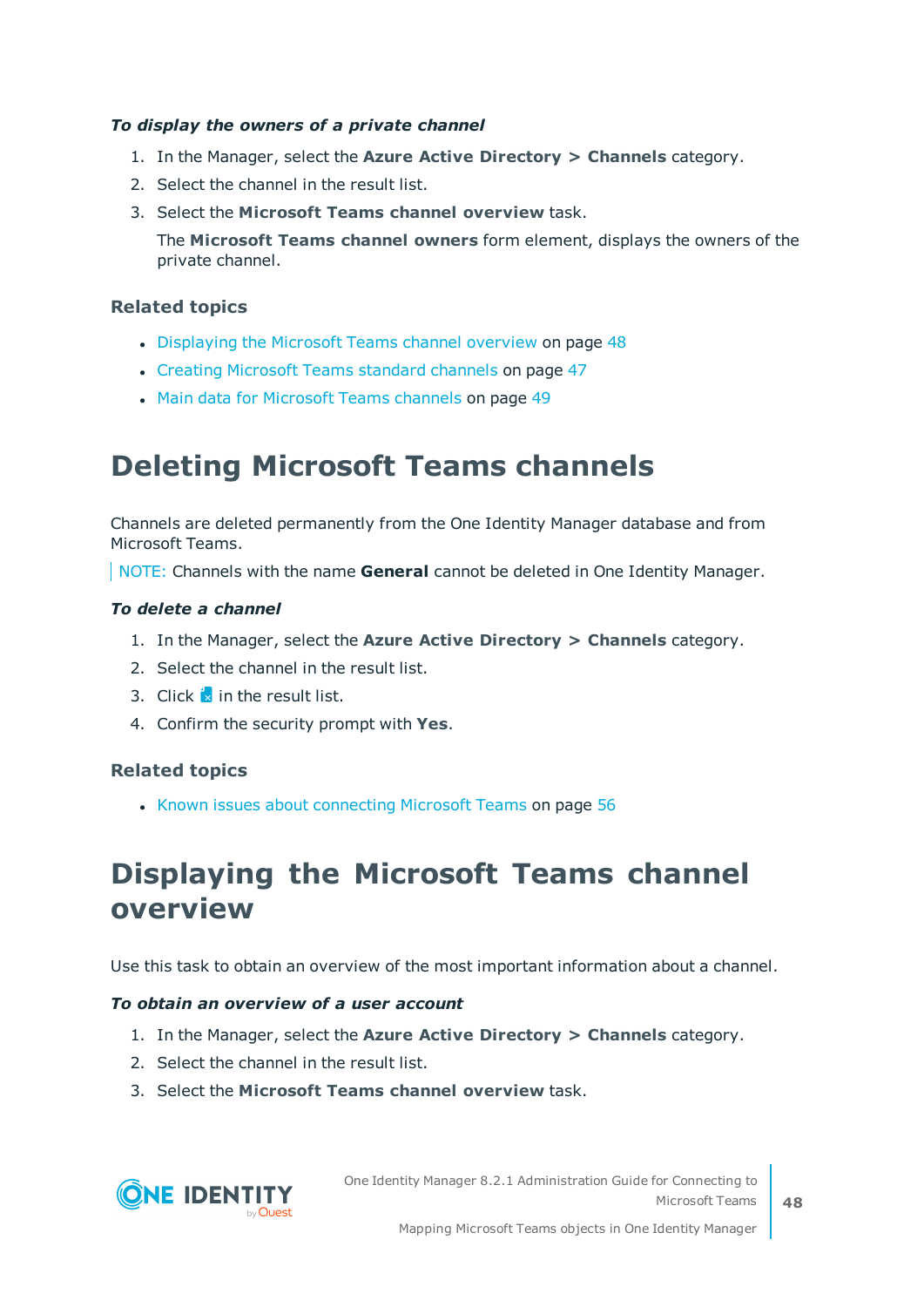### **Related topics**

• [Displaying](#page-46-1) private Microsoft Teams channels on page 47

## <span id="page-48-0"></span>**Main data for Microsoft Teams channels**

| <b>Property</b>    | <b>Description</b>                                                                                    |  |  |  |  |
|--------------------|-------------------------------------------------------------------------------------------------------|--|--|--|--|
| Display name       | Channel name that the user sees in Microsoft Teams.                                                   |  |  |  |  |
| Description        | Detailed description of the channel.                                                                  |  |  |  |  |
| Team               | The channel belongs to this team.                                                                     |  |  |  |  |
| Email address      | Email address for sending messages to the channel.<br>The email address is formed by Microsoft Teams. |  |  |  |  |
| Web URL            | URL that links directly to the Microsoft Teams channel.<br>The web URL is formed by Microsoft Teams.  |  |  |  |  |
| Membership<br>type | Type of channel. You have the following options:                                                      |  |  |  |  |
|                    | • Standard: Standard channel. This channel is available to all the<br>team's members.                 |  |  |  |  |
|                    | • Private: Private channel. The channel is only available to certain<br>team members.                 |  |  |  |  |

### **Table 7: Channel main data**

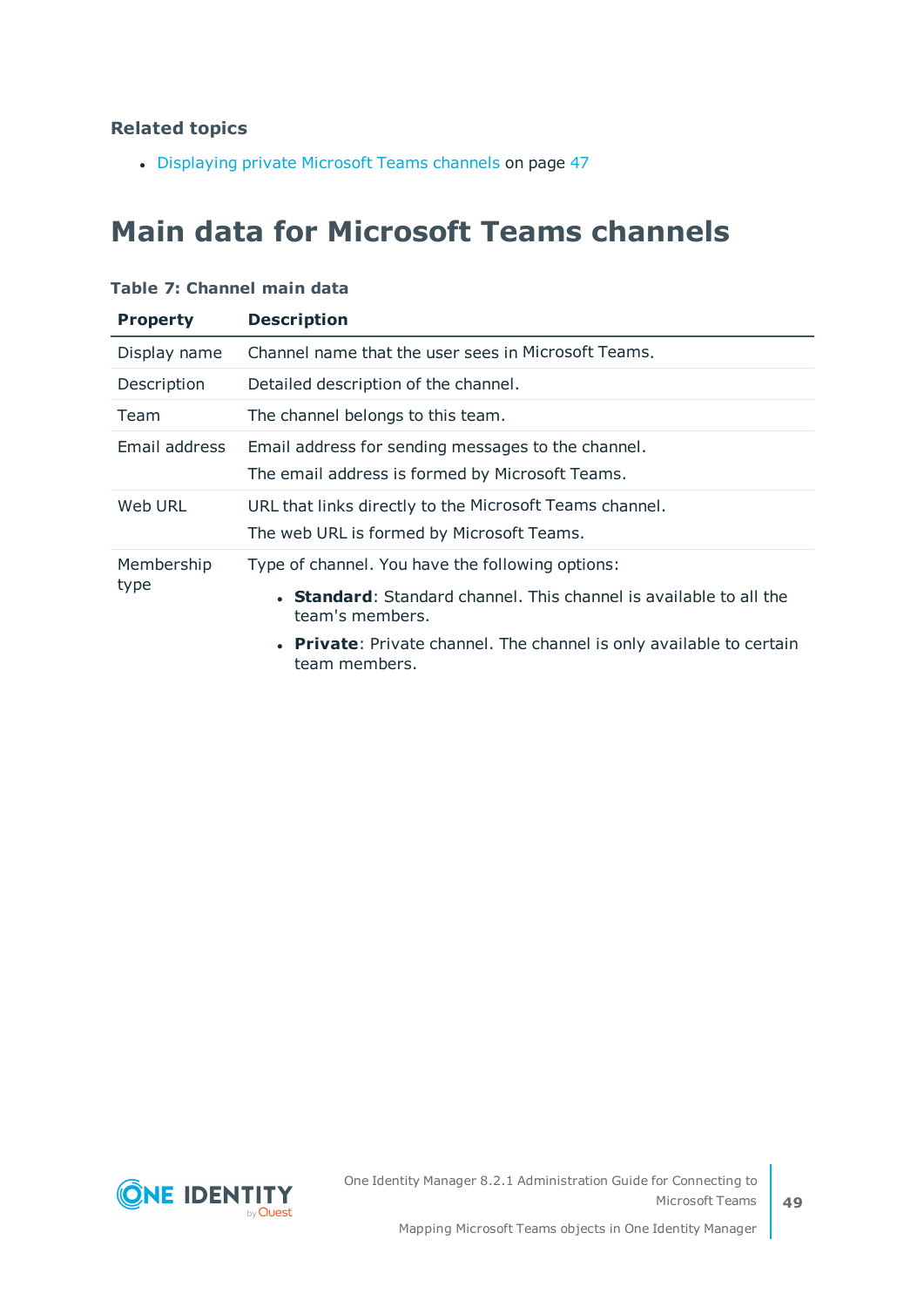# <span id="page-49-0"></span>**Basic data for managing a Microsoft Teams environment**

To manage a Microsoft Teams environment in One Identity Manager, the following basic data is relevant.

• Target system types

Target system types are required for configuring target system comparisons. Tables with outstanding objects are maintained with the target system types and settings are configured for provisioning memberships and single objects synchronization. Target system types also map objects in the Unified Namespace.

For more information, see [Post-processing](#page-32-1) outstanding objects on page 33.

• Target system managers

Target system managers for Exchange Online are also responsible for Microsoft Teams objects. Target system managers must be assigned to the **Target systems | Exchange Online** application role or a child application role.

For more information, see the *One Identity Manager Administration Guide for Connecting to Exchange Online*.

• Servers

Servers must be informed of your server functionality in order to handle Microsoft Teams-specific processes in One Identity Manager. For example, the synchronization server. The One Identity Manager Service with the Azure Active Directory connector must be installed on the synchronization server. The synchronization server must be declared as a Job server in One Identity Manager.

For more information about editing Job servers for Azure Active Directory components, see the *One Identity Manager Administration Guide for Connecting to Azure Active Directory*.

• Configuration parameters

Use configuration parameters to configure the behavior of the system's basic settings. One Identity Manager provides default settings for different configuration parameters. Check the configuration parameters and modify them as necessary to suit your requirements.

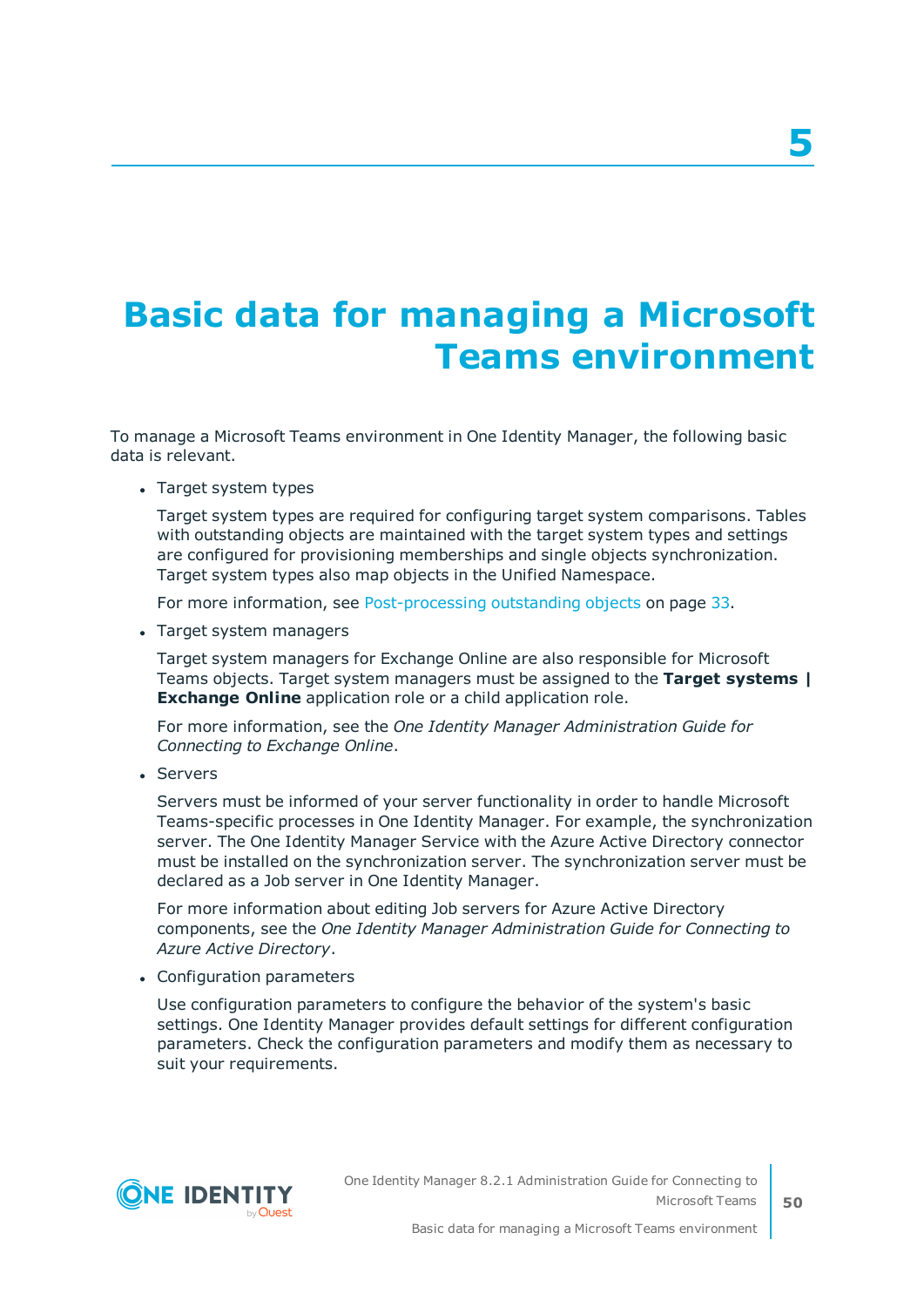Configuration parameters are defined in the One Identity Manager modules. Each One Identity Manager module can also install configuration parameters. In the Designer, you can find an overview of all configuration parameters in the **Base data > General > Configuration parameters** category.

For more information, see [Configuration](#page-51-0) parameters for managing a Microsoft Teams [environment](#page-51-0) on page 52.



Basic data for managing a Microsoft Teams environment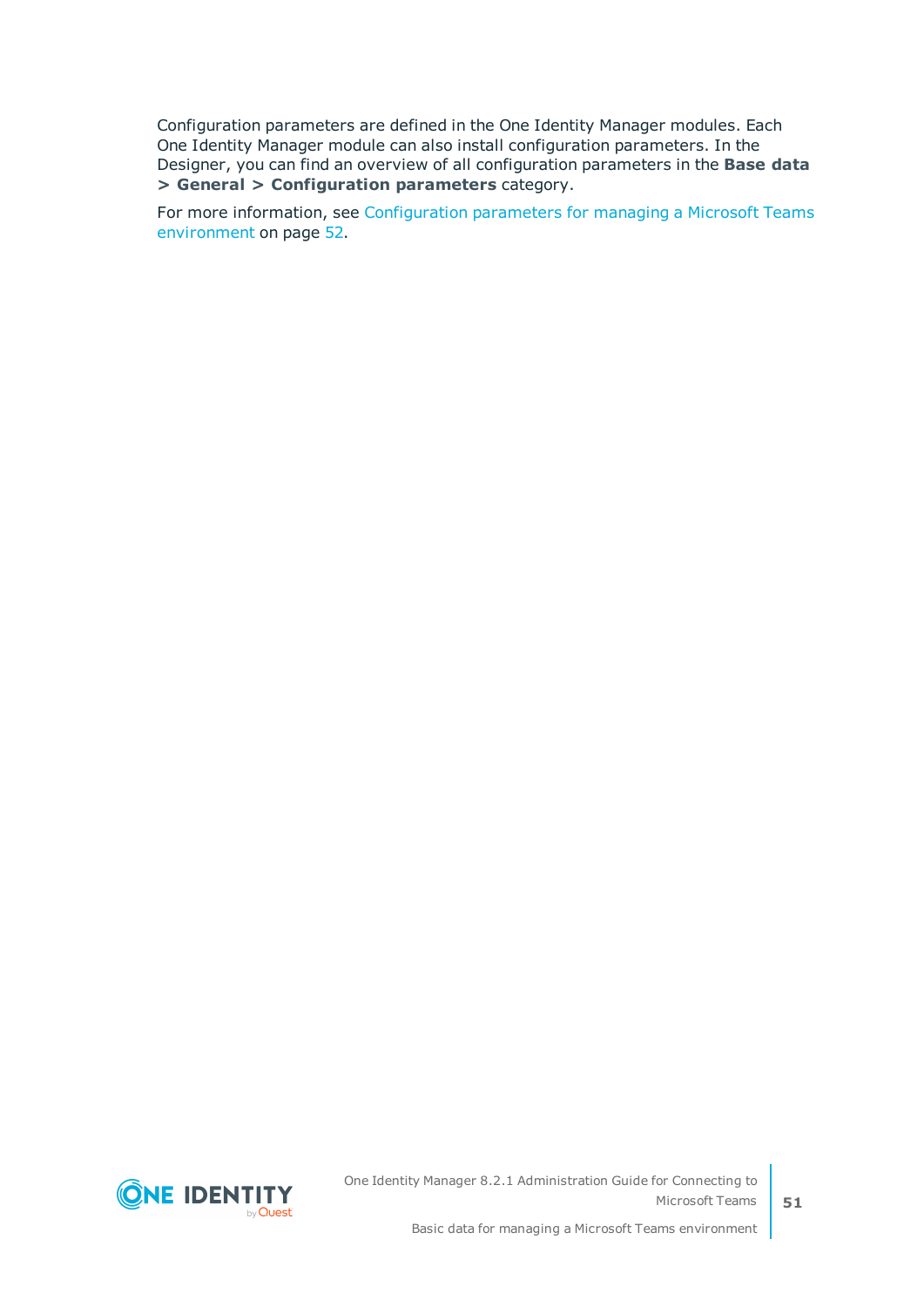# **Appendix A**

# <span id="page-51-0"></span>**Appendix:Configuration parameters for managing a Microsoft Teams environment**

The following configuration parameters are available in One Identity Manager after the module has been installed.

| Configuration<br>parameters                                     | <b>Description</b>                                                                                                                                                                                                                                                                                                                                                            |
|-----------------------------------------------------------------|-------------------------------------------------------------------------------------------------------------------------------------------------------------------------------------------------------------------------------------------------------------------------------------------------------------------------------------------------------------------------------|
| TargetSystem  <br>AzureAD  <br><b>ExchangeOnline</b><br>  Teams | Preprocessor relevant configuration parameter for controlling database<br>model components for Microsoft Teams target system administration.<br>If the parameter is set, the target system components are available.<br>Changes to this parameter require the database to be recompiled.                                                                                      |
|                                                                 | If you disable the configuration parameter at a later date, model<br>components and scripts that are not longer required, are disabled. SQL<br>procedures and triggers are still carried out. For more information<br>about the behavior of preprocessor relevant configuration parameters<br>and conditional compiling, see the One Identity Manager Configuration<br>Guide. |
| QER   ITShop  <br>AutoPublish  <br>03TTeam                      | Preprocessor relevant configuration parameter for automatically adding<br>Microsoft Teams teams to the IT Shop. If the parameter is set, all<br>teams are automatically assigned as products to the IT Shop. Changes<br>to this parameter require the database to be recompiled.                                                                                              |
|                                                                 | If you disable the configuration parameter at a later date, model<br>components and scripts that are not longer required, are disabled. SQL<br>procedures and triggers are still carried out. For more information<br>about the behavior of preprocessor relevant configuration parameters<br>and conditional compiling, see the One Identity Manager Configuration<br>Guide. |
| QER   ITShop  <br>AutoPublish                                   | List of all Microsoft Teams teams that must not be automatically<br>assigned to the IT Shop. Each entry is part of a regular search pattern                                                                                                                                                                                                                                   |

### **Table 8: Configuration parameters**

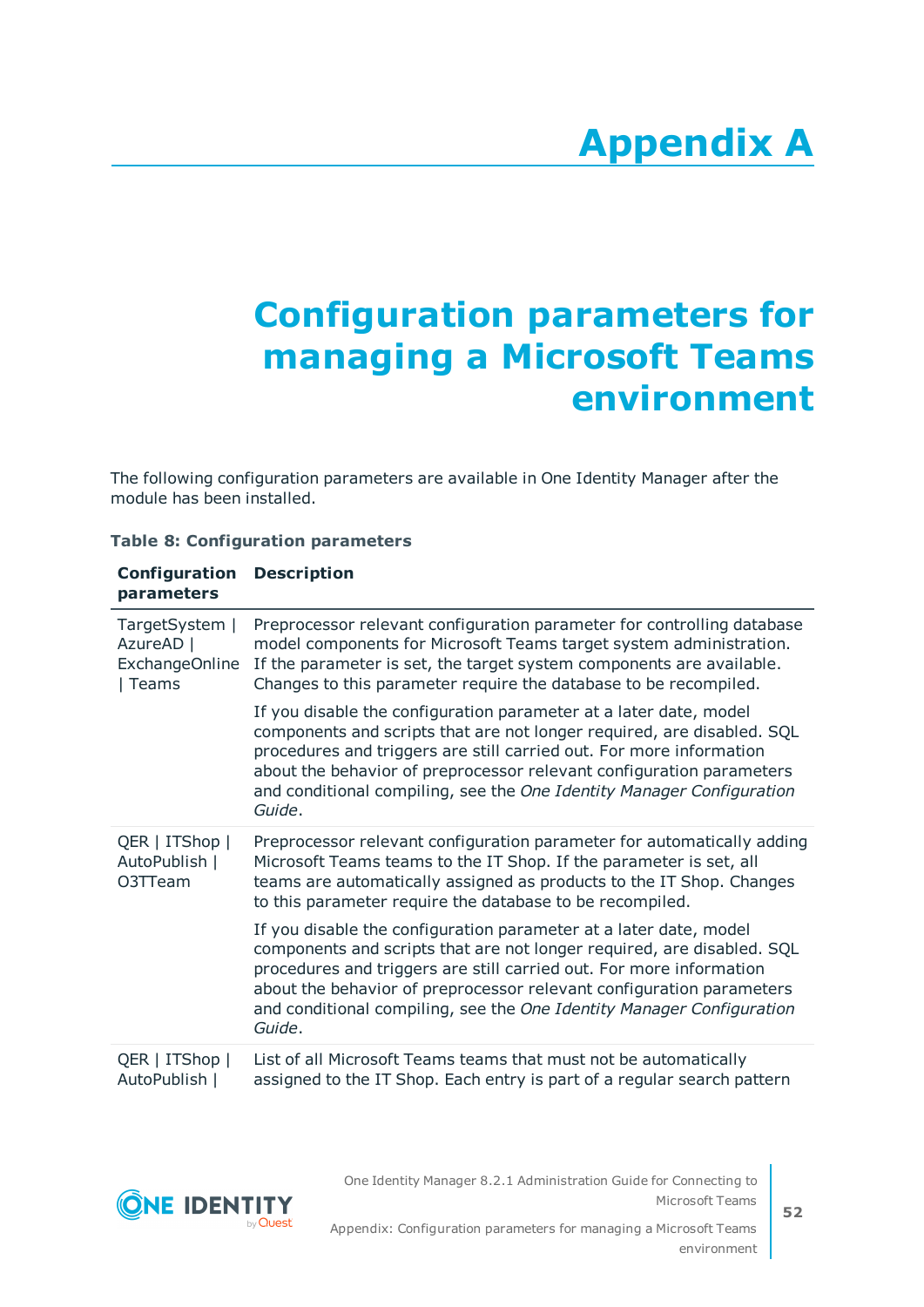### **Configuration Description parameters**

O3TTeam | ExcludeList and supports regular expression notation.



One Identity Manager 8.2.1 Administration Guide for Connecting to Microsoft Teams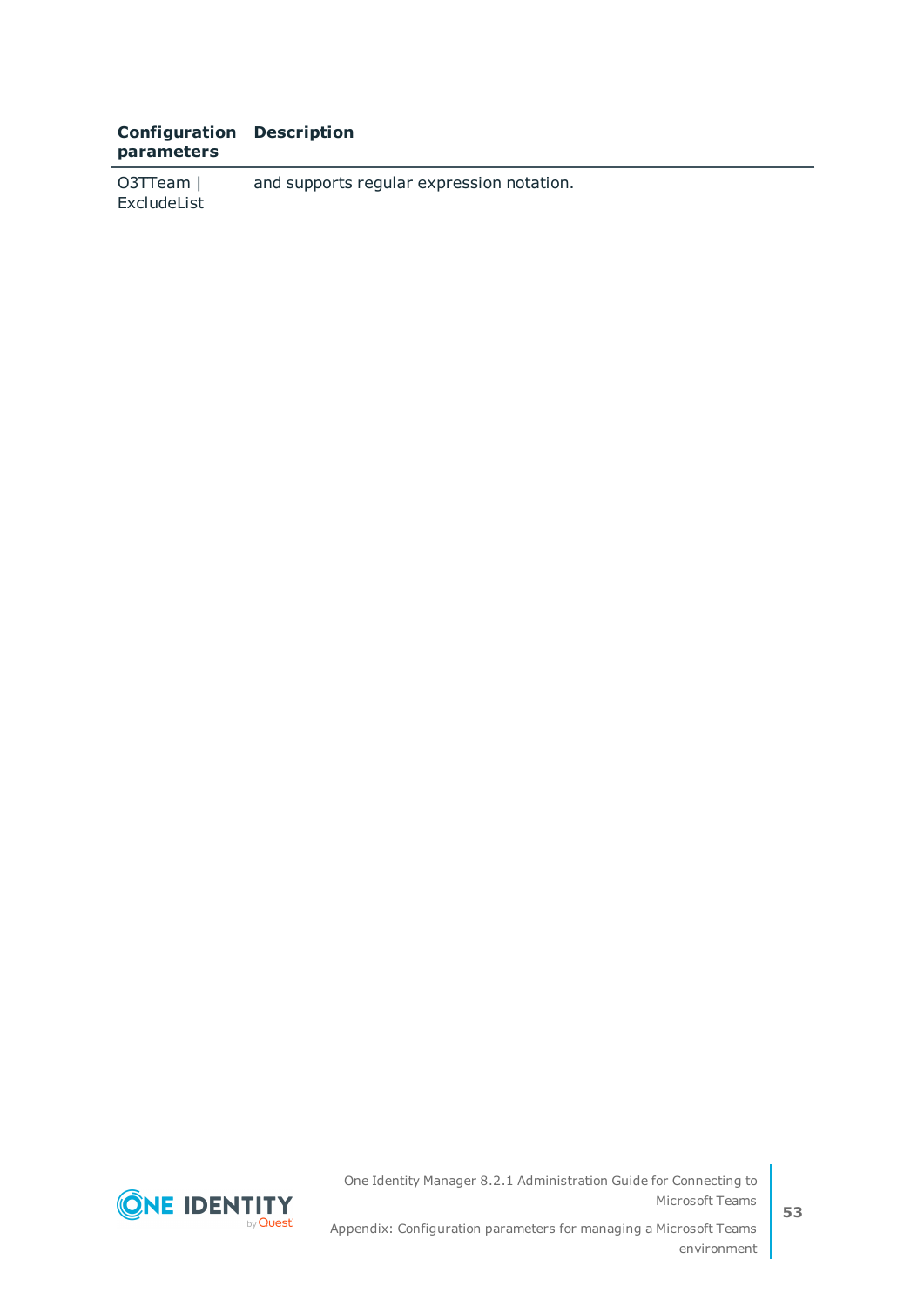# **Appendix:Default project template for Microsoft Teams**

<span id="page-53-0"></span>A default project template ensures that all required information is added in One Identity Manager. This includes mappings, workflows, and the synchronization base object. If you do not use a default project template you must declare the synchronization base object in One Identity Manager yourself.

Use a default project template for initially setting up the synchronization project. For custom implementations, you can extend the synchronization project with the Synchronization Editor.

The project template uses mappings for the following schema types.

### **Table 9: Microsoft Teams schema type mapping**

|         | Schema type in Microsoft Teams Table in the One Identity Manager Schema |  |  |
|---------|-------------------------------------------------------------------------|--|--|
| Channel | O3TTeamChannel                                                          |  |  |
| Team    | 03TTeam                                                                 |  |  |

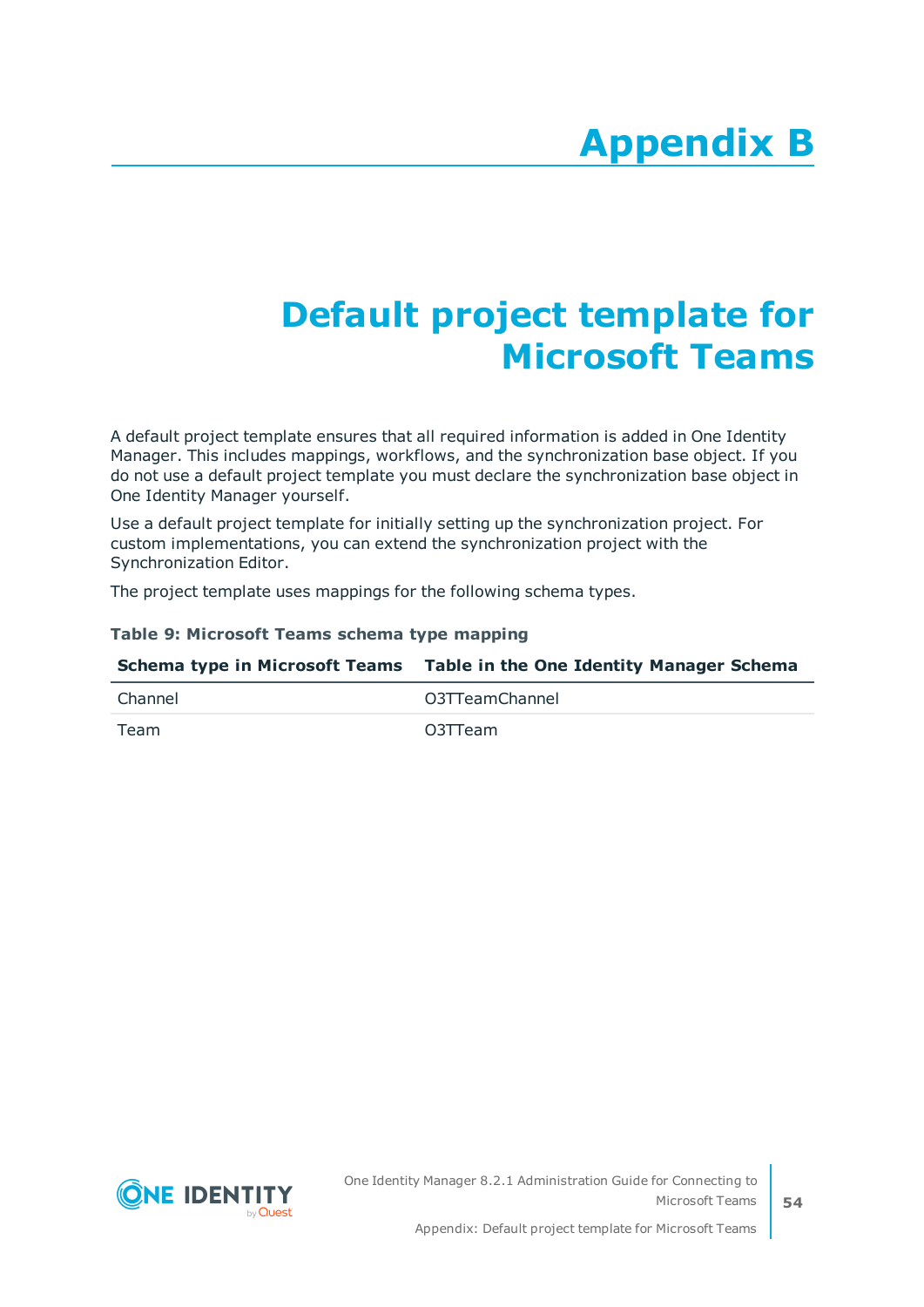# <span id="page-54-0"></span>**Appendix:Editing Microsoft Teams system objects**

The following table describes permitted editing methods of Microsoft Teams schema types and names restrictions required by system object processing.

### **Table 10: Methods available for editing schema types**

| <b>Type</b>                | Read | Add | <b>Delete</b> | <b>Refresh</b> |
|----------------------------|------|-----|---------------|----------------|
| Teams (Team)               | Yes  | Yes | Nο            | Yes            |
| Standard channel (Channel) | Yes. | Yes | Yes           | No.            |
| Private channel (Channel)  | Yes  | No. | N٥            | No.            |

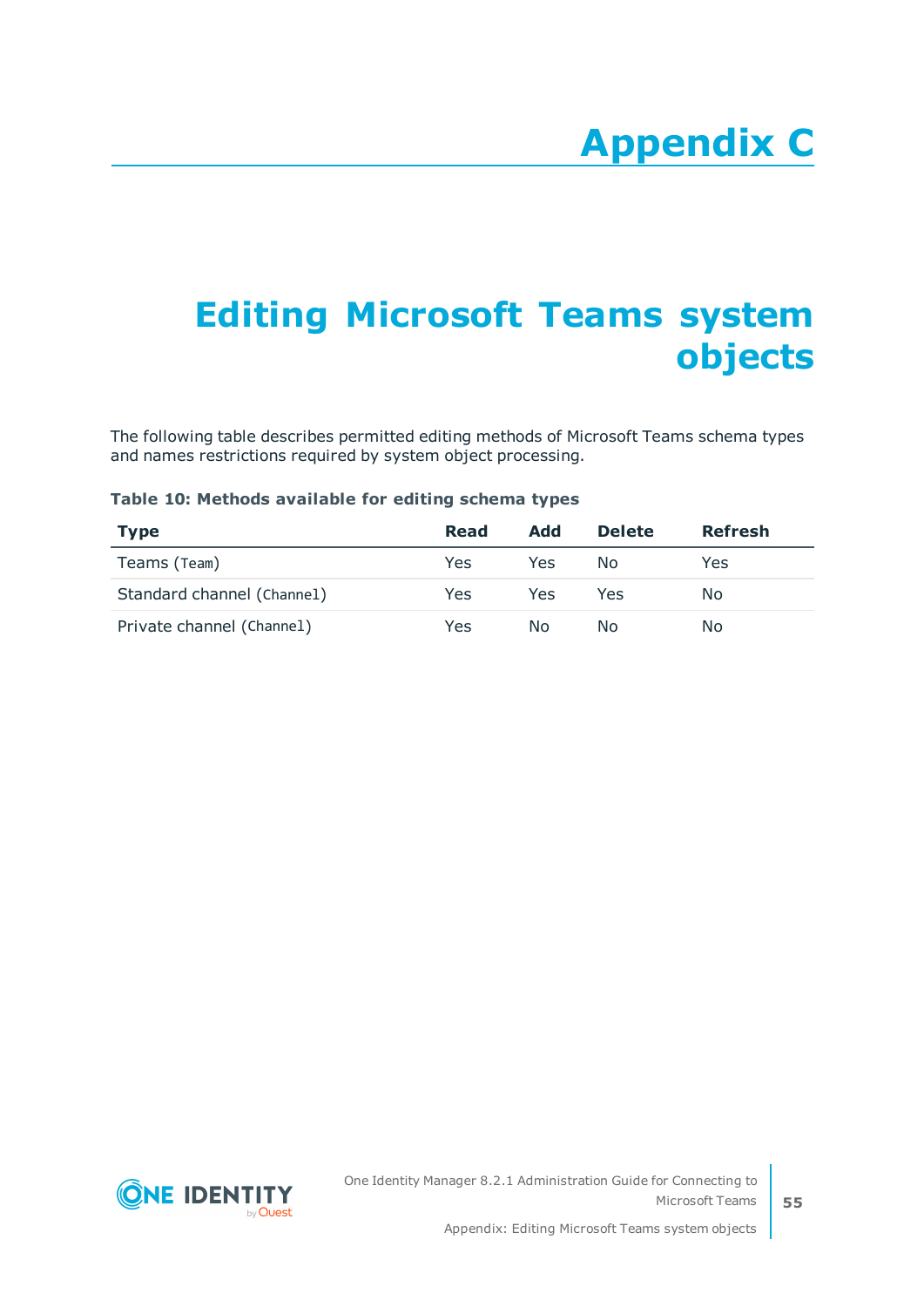# **Appendix D**

# <span id="page-55-0"></span>**Appendix:Known issues about connecting Microsoft Teams**

### **Issue**

A error occurs when you create a channel: Channel name is already taken.

### **Cause**

If you created and deleted a channel in Microsoft Teams, it is not possible to create a new channel with the same name.

### **Solution**

None.

This is the default behavior from Microsoft Teams. For more information about Microsoft Teams, see the *Microsoft Teams documentation* from Microsoft.

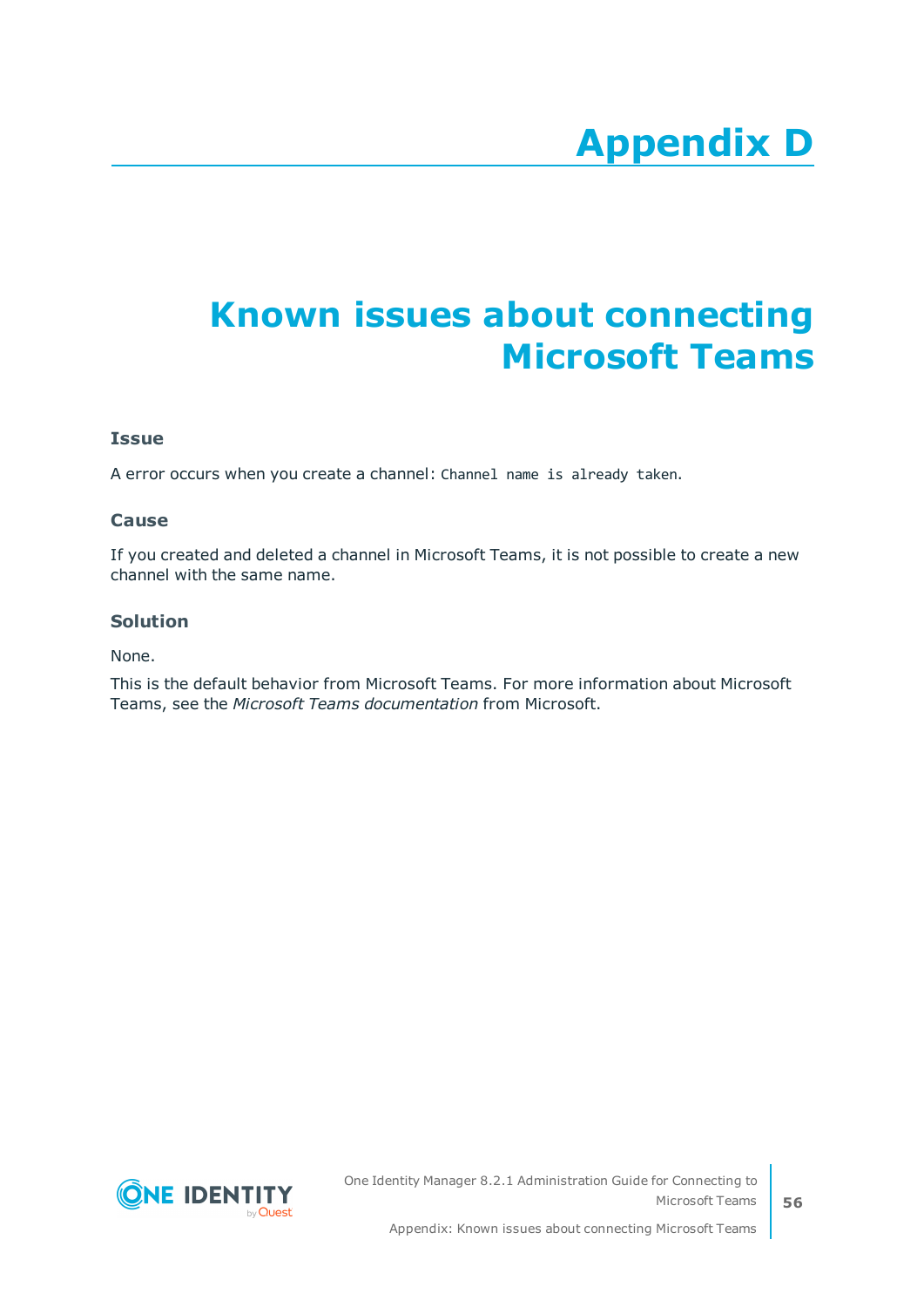<span id="page-56-0"></span>One Identity solutions eliminate the complexities and time-consuming processes often required to govern identities, manage privileged accounts and control access. Our solutions enhance business agility while addressing your IAM challenges with on-premises, cloud and hybrid environments.

# <span id="page-56-1"></span>**Contacting us**

For sales and other inquiries, such as licensing, support, and renewals, visit <https://www.oneidentity.com/company/contact-us.aspx>.

## <span id="page-56-2"></span>**Technical support resources**

Technical support is available to One Identity customers with a valid maintenance contract and customers who have trial versions. You can access the Support Portal at [https://support.oneidentity.com/.](https://support.oneidentity.com/)

The Support Portal provides self-help tools you can use to solve problems quickly and independently, 24 hours a day, 365 days a year. The Support Portal enables you to:

- Submit and manage a Service Request
- View Knowledge Base articles
- Sign up for product notifications
- Download software and technical documentation
- View how-to videos at [www.YouTube.com/OneIdentity](http://www.youtube.com/OneIdentity)
- Engage in community discussions
- Chat with support engineers online
- View services to assist you with your product

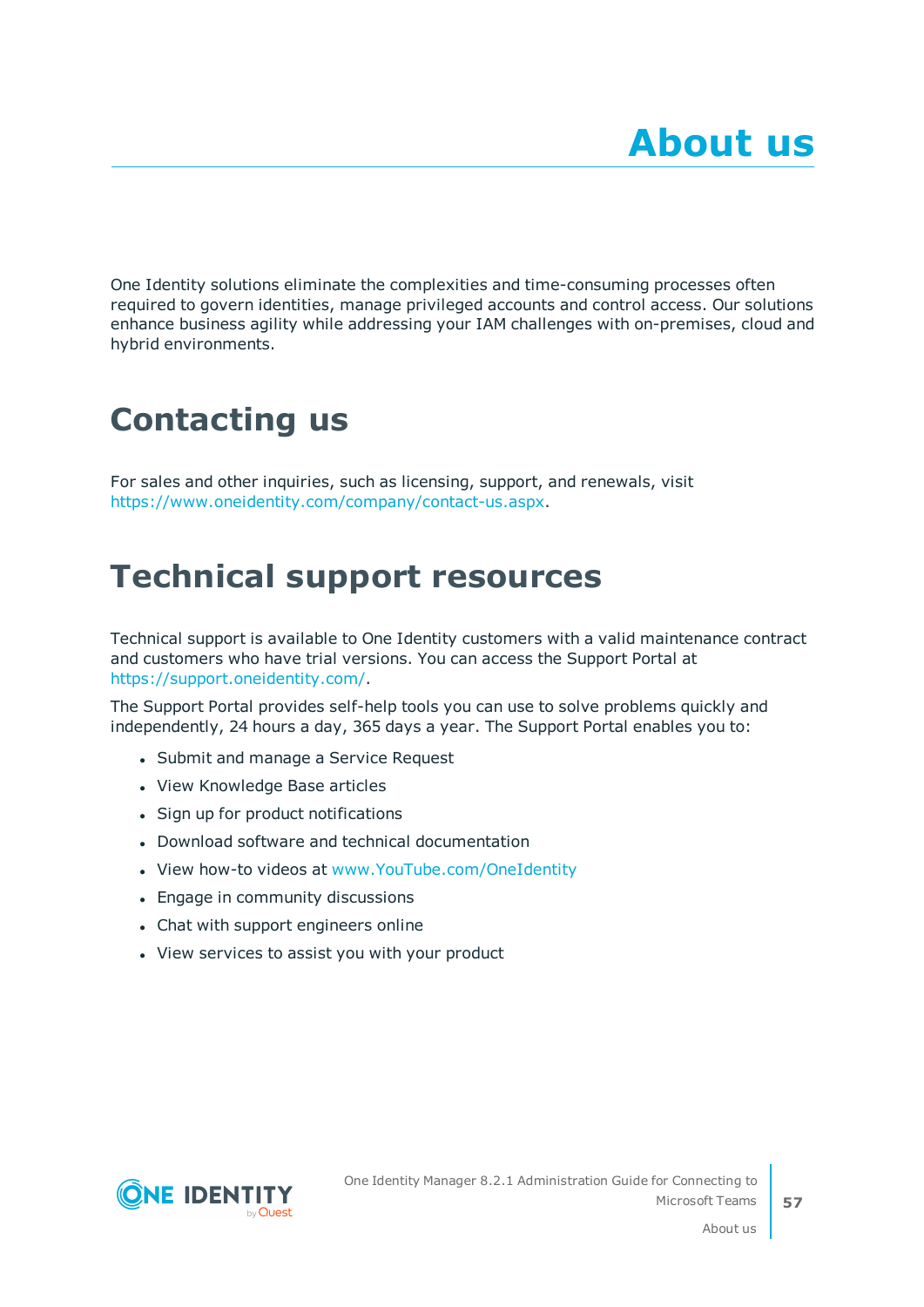# **Index**

### <span id="page-57-0"></span>**A**

architecture overview [6](#page-5-1) Azure Active Directory use case [12](#page-11-0) Azure Active Directory connector [15](#page-14-0)

### **B**

base object [25](#page-24-0), [27](#page-26-0)

### **C**

calculation schedule [30](#page-29-0) deactivate [31](#page-30-0) configuration parameter [52](#page-51-0) convert connection parameter [25](#page-24-0)

### **D**

direction of synchronization direction target system [17,](#page-16-0) [24](#page-23-0) in the Manager [17](#page-16-0)

### **E**

Exchange Online organization application roles [7](#page-6-0) target system manager [7](#page-6-0), [50](#page-49-0)

### **J**

Job server edit [14](#page-13-0) load balancing [28](#page-27-0)



### **K**

Kanal delete [48](#page-47-0)

**L** load balancing [28](#page-27-0)

### **M**

Microsoft Teams target system manager [7](#page-6-0), [50](#page-49-0) Microsoft Teams channel [46](#page-45-0) create [47](#page-46-0) default channel [47](#page-46-0) team [49](#page-48-0) Microsoft Teams team [38](#page-37-1) add to IT Shop [42](#page-41-0) archiving [40](#page-39-1) create [39](#page-38-0) delete [40](#page-39-2) edit [40](#page-39-0) member [43](#page-42-0) Office 365 group [44](#page-43-1) owner [43](#page-42-1)

### **O**

object delete immediately [33](#page-32-1) outstanding [33](#page-32-1)